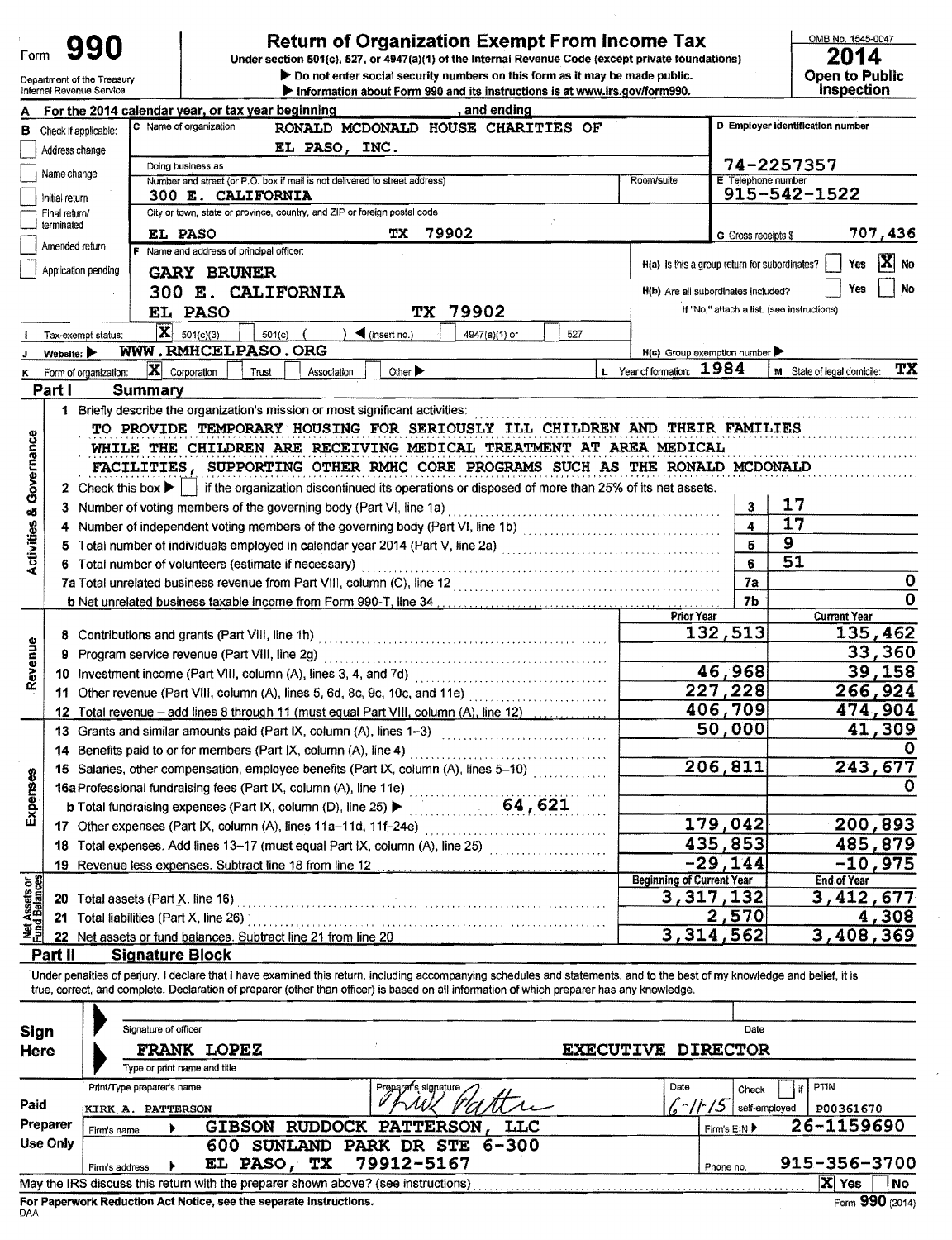|                                                                                                                                                                                                     |                                                     | Form 990 (2014) RONALD MCDONALD HOUSE CHARITIES OF 74-2257357                                                                                                                                                                                                                                                                                                                           | Page 2                                                  |
|-----------------------------------------------------------------------------------------------------------------------------------------------------------------------------------------------------|-----------------------------------------------------|-----------------------------------------------------------------------------------------------------------------------------------------------------------------------------------------------------------------------------------------------------------------------------------------------------------------------------------------------------------------------------------------|---------------------------------------------------------|
| Part III                                                                                                                                                                                            | <b>Statement of Program Service Accomplishments</b> |                                                                                                                                                                                                                                                                                                                                                                                         |                                                         |
|                                                                                                                                                                                                     |                                                     |                                                                                                                                                                                                                                                                                                                                                                                         | $ \mathbf{X} $                                          |
| 1 Briefly describe the organization's mission:                                                                                                                                                      |                                                     | TO PROVIDE TEMPORARY HOUSING FOR SERIOUSLY ILL CHILDREN AND THEIR FAMILIES<br>WHILE THE CHILDREN ARE RECEIVING MEDICAL TREATMENT AT AREA MEDICAL<br>FACILITIES, SUPPORTING OTHER RMHC CORE PROGRAMS SUCH AS THE RONALD MCDONALD                                                                                                                                                         |                                                         |
|                                                                                                                                                                                                     |                                                     |                                                                                                                                                                                                                                                                                                                                                                                         |                                                         |
| 2 Did the organization undertake any significant program services during the year which were not listed on the<br>prior Form 990 or 990-EZ?<br>If "Yes," describe these new services on Schedule O. |                                                     |                                                                                                                                                                                                                                                                                                                                                                                         | Yes $\overline{X}$ No                                   |
| Did the organization cease conducting, or make significant changes in how it conducts, any program<br>3<br>services?                                                                                |                                                     |                                                                                                                                                                                                                                                                                                                                                                                         | $\overline{\phantom{x}}$ Yes $\overline{\textbf{X}}$ No |
| If "Yes," describe these changes on Schedule O.                                                                                                                                                     |                                                     |                                                                                                                                                                                                                                                                                                                                                                                         |                                                         |
| 4<br>the total expenses, and revenue, if any, for each program service reported.                                                                                                                    |                                                     | Describe the organization's program service accomplishments for each of its three largest program services, as measured by<br>expenses. Section 501(c)(3) and 501(c)(4) organizations are required to report the amount of grants and allocations to others,                                                                                                                            |                                                         |
| 4a (Code:<br>) (Expenses \$                                                                                                                                                                         | 306, 308 including grants of\$                      | ) (Revenue \$                                                                                                                                                                                                                                                                                                                                                                           | 33, 360                                                 |
| AREA MEDICAL FACILITIES.                                                                                                                                                                            |                                                     | FAMILIES WHILE THE CHILDREN ARE RECEIVING MEDICAL TREATMENT AT EL PASO                                                                                                                                                                                                                                                                                                                  |                                                         |
|                                                                                                                                                                                                     |                                                     |                                                                                                                                                                                                                                                                                                                                                                                         |                                                         |
|                                                                                                                                                                                                     |                                                     |                                                                                                                                                                                                                                                                                                                                                                                         |                                                         |
|                                                                                                                                                                                                     |                                                     |                                                                                                                                                                                                                                                                                                                                                                                         |                                                         |
|                                                                                                                                                                                                     |                                                     |                                                                                                                                                                                                                                                                                                                                                                                         |                                                         |
|                                                                                                                                                                                                     |                                                     |                                                                                                                                                                                                                                                                                                                                                                                         |                                                         |
|                                                                                                                                                                                                     |                                                     |                                                                                                                                                                                                                                                                                                                                                                                         |                                                         |
| 4b (Code:<br>) (Expenses \$                                                                                                                                                                         | $41,378$ including grants of \$                     | $41,309$ ) (Revenue \$<br>RMHC SCHOLARSHIP PROGRAM IS DESIGNED TO PROVIDE FINANCIAL ASSISTANCE TO<br>ELIGIBLE GRADUATING SENIORS WHO FACE LIMITED ACCESS TO EDUCATIONAL AND<br>CAREER OPPORTUNITIES. STUDENTS ARE SELECTED AND AWARDS ARE DISTRIBUTED<br>BASED ON DEMONSTRATED ACADEMIC ACHIEVEMENT, FINANCIAL NEED AND<br>COMMUNITY INVOLVEMENT. 17 SCHOLARSHIPS WERE AWARDED IN 2014. |                                                         |
|                                                                                                                                                                                                     |                                                     |                                                                                                                                                                                                                                                                                                                                                                                         |                                                         |
|                                                                                                                                                                                                     |                                                     |                                                                                                                                                                                                                                                                                                                                                                                         |                                                         |
|                                                                                                                                                                                                     |                                                     |                                                                                                                                                                                                                                                                                                                                                                                         |                                                         |
|                                                                                                                                                                                                     |                                                     |                                                                                                                                                                                                                                                                                                                                                                                         |                                                         |
|                                                                                                                                                                                                     |                                                     |                                                                                                                                                                                                                                                                                                                                                                                         |                                                         |
|                                                                                                                                                                                                     |                                                     |                                                                                                                                                                                                                                                                                                                                                                                         |                                                         |
|                                                                                                                                                                                                     |                                                     |                                                                                                                                                                                                                                                                                                                                                                                         |                                                         |
| ) (Expenses \$<br>SERIOUSLY ILL OR INJURED CHILDREN.                                                                                                                                                | 5, $157$ including grants of \$                     | ) (Revenue \$<br>OFFER COMFORT AND SUPPORT TO FAMILIES OF<br>EL PASO'S FAMILY ROOM IS SITUATED IN<br>CHILDREN'S HOSPITAL AT PROVIDENCE ON THE 3RD FLOOR.                                                                                                                                                                                                                                |                                                         |
|                                                                                                                                                                                                     |                                                     |                                                                                                                                                                                                                                                                                                                                                                                         |                                                         |
|                                                                                                                                                                                                     |                                                     |                                                                                                                                                                                                                                                                                                                                                                                         |                                                         |
|                                                                                                                                                                                                     |                                                     |                                                                                                                                                                                                                                                                                                                                                                                         |                                                         |
|                                                                                                                                                                                                     |                                                     |                                                                                                                                                                                                                                                                                                                                                                                         |                                                         |
|                                                                                                                                                                                                     |                                                     |                                                                                                                                                                                                                                                                                                                                                                                         |                                                         |
|                                                                                                                                                                                                     |                                                     |                                                                                                                                                                                                                                                                                                                                                                                         |                                                         |
|                                                                                                                                                                                                     |                                                     |                                                                                                                                                                                                                                                                                                                                                                                         |                                                         |
|                                                                                                                                                                                                     |                                                     |                                                                                                                                                                                                                                                                                                                                                                                         |                                                         |
|                                                                                                                                                                                                     |                                                     |                                                                                                                                                                                                                                                                                                                                                                                         |                                                         |
| 4c (Code:<br>RONALD MCDONALD FAMILY ROOMS<br>4d Other program services (Describe in Schedule O.)<br>(Expenses \$                                                                                    | including grants of \$                              | (Revenue \$                                                                                                                                                                                                                                                                                                                                                                             |                                                         |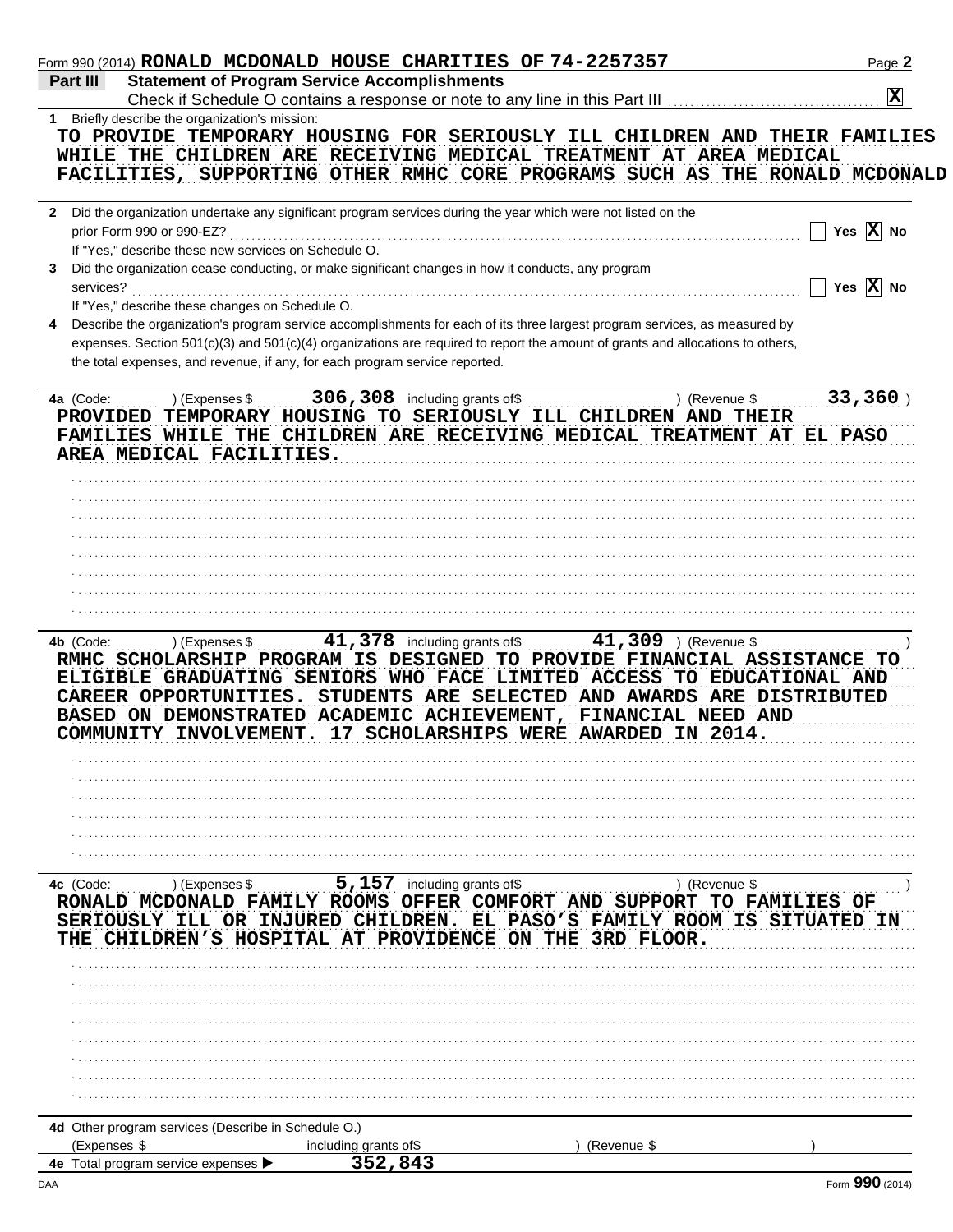## Form 990 (2014) **RONALD MCDONALD HOUSE CHARITIES OF 74-2257357** Page 3

**Part IV Checklist of Required Schedules**

|--|--|--|

|     |                                                                                                                            |                 | Yes         | No                      |
|-----|----------------------------------------------------------------------------------------------------------------------------|-----------------|-------------|-------------------------|
| 1   | Is the organization described in section 501(c)(3) or 4947(a)(1) (other than a private foundation)? If "Yes,"              |                 |             |                         |
|     | complete Schedule A                                                                                                        | 1               | X           |                         |
| 2   | Is the organization required to complete Schedule B, Schedule of Contributors (see instructions)?                          | $\mathbf{2}$    | $\mathbf X$ |                         |
| 3   | Did the organization engage in direct or indirect political campaign activities on behalf of or in opposition to           |                 |             |                         |
|     | candidates for public office? If "Yes," complete Schedule C, Part I                                                        | 3               |             | X                       |
| 4   | Section 501(c)(3) organizations. Did the organization engage in lobbying activities, or have a section 501(h)              |                 |             |                         |
|     | election in effect during the tax year? If "Yes," complete Schedule C, Part II                                             | 4               |             | X                       |
| 5   | Is the organization a section $501(c)(4)$ , $501(c)(5)$ , or $501(c)(6)$ organization that receives membership dues,       |                 |             |                         |
|     | assessments, or similar amounts as defined in Revenue Procedure 98-19? If "Yes," complete Schedule C,                      |                 |             |                         |
|     | Part III                                                                                                                   | 5               |             | X                       |
| 6   | Did the organization maintain any donor advised funds or any similar funds or accounts for which donors                    |                 |             |                         |
|     | have the right to provide advice on the distribution or investment of amounts in such funds or accounts? If                |                 |             |                         |
|     | "Yes," complete Schedule D, Part I                                                                                         | 6               |             | X                       |
| 7   | Did the organization receive or hold a conservation easement, including easements to preserve open space,                  |                 |             |                         |
|     | the environment, historic land areas, or historic structures? If "Yes," complete Schedule D, Part II                       | 7               |             | X                       |
| 8   | Did the organization maintain collections of works of art, historical treasures, or other similar assets? If "Yes,"        |                 |             |                         |
|     | complete Schedule D, Part III                                                                                              | 8               |             | X                       |
| 9   | Did the organization report an amount in Part X, line 21, for escrow or custodial account liability; serve as a            |                 |             |                         |
|     | custodian for amounts not listed in Part X; or provide credit counseling, debt management, credit repair, or               |                 |             |                         |
|     | debt negotiation services? If "Yes," complete Schedule D, Part IV                                                          | 9               |             | X                       |
| 10  | Did the organization, directly or through a related organization, hold assets in temporarily restricted                    |                 |             |                         |
|     | endowments, permanent endowments, or quasi-endowments? If "Yes," complete Schedule D, Part V                               | 10              | X           |                         |
| 11  | If the organization's answer to any of the following questions is "Yes," then complete Schedule D, Parts VI,               |                 |             |                         |
|     | VII, VIII, IX, or X as applicable.                                                                                         |                 |             |                         |
| a   | Did the organization report an amount for land, buildings, and equipment in Part X, line 10? If "Yes,"                     |                 |             |                         |
|     | complete Schedule D, Part VI                                                                                               | 11a             | x           |                         |
| b   | Did the organization report an amount for investments—other securities in Part X, line 12 that is 5% or more               |                 |             |                         |
|     | of its total assets reported in Part X, line 16? If "Yes," complete Schedule D, Part VII                                   | 11 <sub>b</sub> |             | X                       |
| c   | Did the organization report an amount for investments—program related in Part X, line 13 that is 5% or more                |                 |             |                         |
|     | of its total assets reported in Part X, line 16? If "Yes," complete Schedule D, Part VIII                                  | 11c             |             | X                       |
| d   | Did the organization report an amount for other assets in Part X, line 15 that is 5% or more of its total assets           |                 |             |                         |
|     | reported in Part X, line 16? If "Yes," complete Schedule D, Part IX                                                        | 11d             |             | X                       |
| е   | Did the organization report an amount for other liabilities in Part X, line 25? If "Yes," complete Schedule D, Part X      | 11e             |             | $\overline{\mathbf{x}}$ |
| f   | Did the organization's separate or consolidated financial statements for the tax year include a footnote that addresses    |                 |             |                         |
|     | the organization's liability for uncertain tax positions under FIN 48 (ASC 740)? If "Yes," complete Schedule D, Part X     | 11f             |             | X                       |
| 12a | Did the organization obtain separate, independent audited financial statements for the tax year? If "Yes," complete        |                 |             |                         |
|     | Schedule D, Parts XI and XII                                                                                               | 12a             | X           |                         |
| b   | Was the organization included in consolidated, independent audited financial statements for the tax year? If "Yes," and if |                 |             |                         |
|     | the organization answered "No" to line 12a, then completing Schedule D, Parts XI and XII is optional                       | 12 <sub>b</sub> |             | X                       |
| 13  |                                                                                                                            | 13              |             | $\mathbf X$             |
| 14a | Did the organization maintain an office, employees, or agents outside of the United States?                                | 14a             |             | $\mathbf x$             |
| b   | Did the organization have aggregate revenues or expenses of more than \$10,000 from grantmaking,                           |                 |             |                         |
|     | fundraising, business, investment, and program service activities outside the United States, or aggregate                  |                 |             |                         |
|     | foreign investments valued at \$100,000 or more? If "Yes," complete Schedule F, Parts I and IV                             | 14b             |             | X                       |
| 15  | Did the organization report on Part IX, column (A), line 3, more than \$5,000 of grants or other assistance to or          |                 |             |                         |
|     | for any foreign organization? If "Yes," complete Schedule F, Parts II and IV                                               | 15              |             | X                       |
| 16  | Did the organization report on Part IX, column (A), line 3, more than \$5,000 of aggregate grants or other                 |                 |             |                         |
|     | assistance to or for foreign individuals? If "Yes," complete Schedule F, Parts III and IV                                  | 16              |             | X                       |
| 17  | Did the organization report a total of more than \$15,000 of expenses for professional fundraising services on             |                 |             |                         |
|     | Part IX, column (A), lines 6 and 11e? If "Yes," complete Schedule G, Part I (see instructions) [[[[[[[[[[[[[[              | 17              |             | X                       |
| 18  | Did the organization report more than \$15,000 total of fundraising event gross income and contributions on                |                 |             |                         |
|     | Part VIII, lines 1c and 8a? If "Yes," complete Schedule G, Part II                                                         | 18              | X           |                         |
| 19  | Did the organization report more than \$15,000 of gross income from gaming activities on Part VIII, line 9a?               |                 |             |                         |
|     | If "Yes," complete Schedule G, Part III                                                                                    | 19              |             | X                       |
| 20a | Did the organization operate one or more hospital facilities? If "Yes," complete Schedule H                                | 20a             |             | $\mathbf x$             |
|     |                                                                                                                            | 20 <sub>b</sub> |             |                         |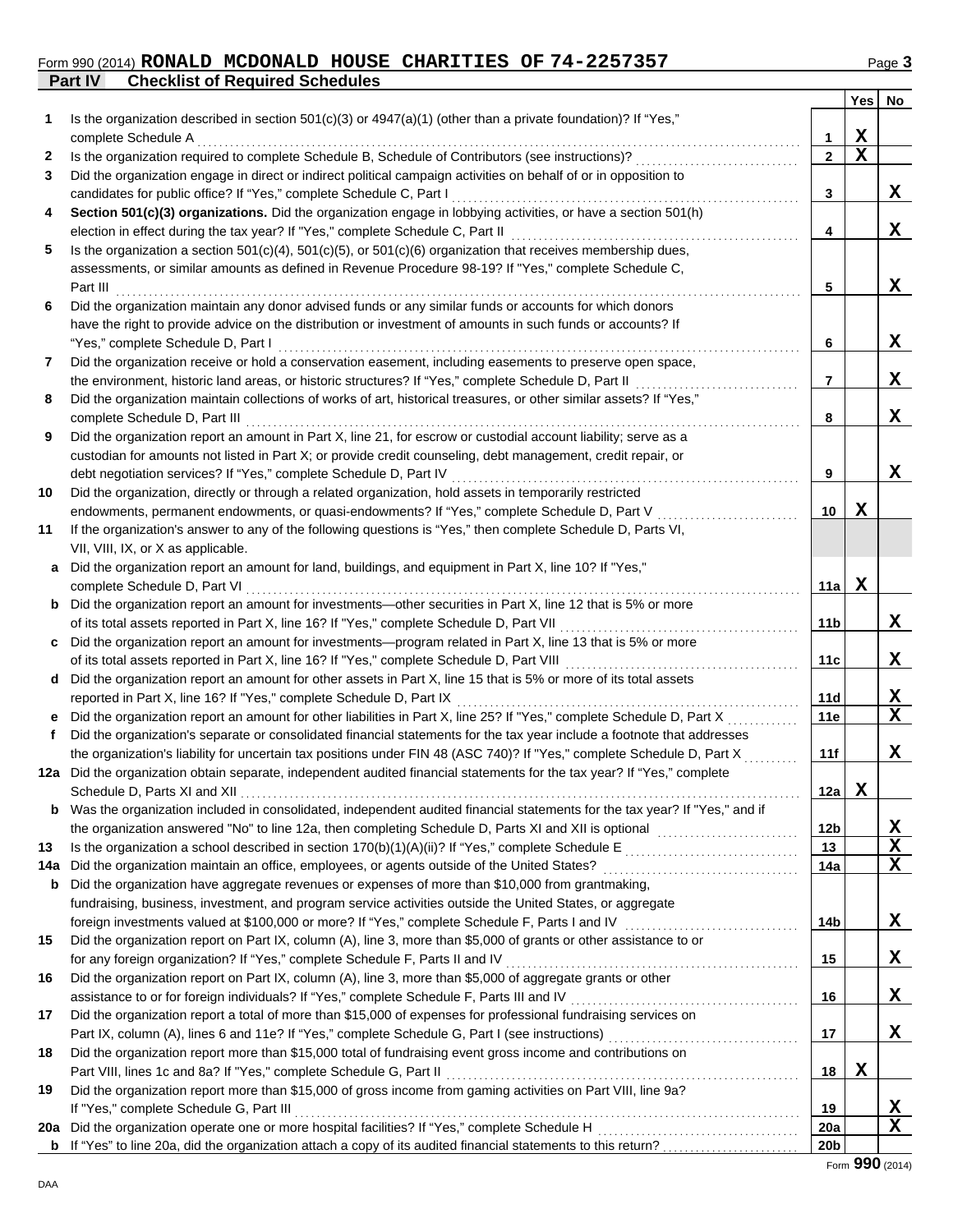### Form 990 (2014) **RONALD MCDONALD HOUSE CHARITIES OF 74-2257357** Page 4 **Part IV** Checklist of Required Schedules (continued)

|     |                                                                                                                  |     | Yes         | No          |
|-----|------------------------------------------------------------------------------------------------------------------|-----|-------------|-------------|
| 21  | Did the organization report more than \$5,000 of grants or other assistance to any domestic organization or      |     |             |             |
|     | domestic government on Part IX, column (A), line 1? If "Yes," complete Schedule I, Parts I and II                | 21  | X           |             |
| 22  | Did the organization report more than \$5,000 of grants or other assistance to or for domestic individuals on    |     |             |             |
|     | Part IX, column (A), line 2? If "Yes," complete Schedule I, Parts I and III                                      | 22  |             | X           |
| 23  | Did the organization answer "Yes" to Part VII, Section A, line 3, 4, or 5 about compensation of the              |     |             |             |
|     | organization's current and former officers, directors, trustees, key employees, and highest compensated          |     |             |             |
|     | employees? If "Yes," complete Schedule J                                                                         | 23  |             | X           |
|     | 24a Did the organization have a tax-exempt bond issue with an outstanding principal amount of more than          |     |             |             |
|     | \$100,000 as of the last day of the year, that was issued after December 31, 2002? If "Yes," answer lines 24b    |     |             |             |
|     | through 24d and complete Schedule K. If "No," go to line 25a                                                     | 24a |             | X           |
| b   | Did the organization invest any proceeds of tax-exempt bonds beyond a temporary period exception?                | 24b |             |             |
| c   | Did the organization maintain an escrow account other than a refunding escrow at any time during the year        |     |             |             |
|     |                                                                                                                  | 24c |             |             |
|     | to defease any tax-exempt bonds?                                                                                 | 24d |             |             |
| d   | Did the organization act as an "on behalf of" issuer for bonds outstanding at any time during the year?          |     |             |             |
|     | 25a Section 501(c)(3), 501(c)(4), and 501(c)(29) organizations. Did the organization engage in an excess benefit |     |             |             |
|     | transaction with a disqualified person during the year? If "Yes," complete Schedule L, Part I                    | 25a |             | X           |
| b   | Is the organization aware that it engaged in an excess benefit transaction with a disqualified person in a prior |     |             |             |
|     | year, and that the transaction has not been reported on any of the organization's prior Forms 990 or 990-EZ?     |     |             |             |
|     | If "Yes," complete Schedule L, Part I                                                                            | 25b |             | X           |
| 26  | Did the organization report any amount on Part X, line 5, 6, or 22 for receivables from or payables to any       |     |             |             |
|     | current or former officers, directors, trustees, key employees, highest compensated employees, or                |     |             |             |
|     | disqualified persons? If "Yes," complete Schedule L, Part II                                                     | 26  |             | $\mathbf x$ |
| 27  | Did the organization provide a grant or other assistance to an officer, director, trustee, key employee,         |     |             |             |
|     | substantial contributor or employee thereof, a grant selection committee member, or to a 35% controlled          |     |             |             |
|     | entity or family member of any of these persons? If "Yes," complete Schedule L, Part III                         | 27  |             | $\mathbf x$ |
| 28  | Was the organization a party to a business transaction with one of the following parties (see Schedule L,        |     |             |             |
|     | Part IV instructions for applicable filing thresholds, conditions, and exceptions):                              |     |             |             |
| a   | A current or former officer, director, trustee, or key employee? If "Yes," complete Schedule L, Part IV          | 28a | X           |             |
| b   | A family member of a current or former officer, director, trustee, or key employee? If "Yes," complete           |     |             |             |
|     | Schedule L, Part IV                                                                                              | 28b |             | X           |
| c   | An entity of which a current or former officer, director, trustee, or key employee (or a family member thereof)  |     |             |             |
|     | was an officer, director, trustee, or direct or indirect owner? If "Yes," complete Schedule L, Part IV           | 28c | $\mathbf x$ |             |
| 29  | Did the organization receive more than \$25,000 in non-cash contributions? If "Yes," complete Schedule M         | 29  |             | $\mathbf x$ |
| 30  | Did the organization receive contributions of art, historical treasures, or other similar assets, or qualified   |     |             |             |
|     | conservation contributions? If "Yes," complete Schedule M                                                        | 30  |             | X           |
| 31  | Did the organization liquidate, terminate, or dissolve and cease operations? If "Yes," complete Schedule N,      |     |             |             |
|     | Part I                                                                                                           | 31  |             | Χ           |
| 32  | Did the organization sell, exchange, dispose of, or transfer more than 25% of its net assets? If "Yes,"          |     |             |             |
|     | complete Schedule N, Part II                                                                                     | 32  |             | X           |
| 33  | Did the organization own 100% of an entity disregarded as separate from the organization under Regulations       |     |             |             |
|     | sections 301.7701-2 and 301.7701-3? If "Yes," complete Schedule R, Part I                                        | 33  |             | x           |
| 34  | Was the organization related to any tax-exempt or taxable entity? If "Yes," complete Schedule R, Parts II, III,  |     |             |             |
|     | or IV, and Part V, line 1                                                                                        | 34  | X           |             |
| 35а | Did the organization have a controlled entity within the meaning of section 512(b)(13)?                          | 35a |             | X           |
| b   | If "Yes" to line 35a, did the organization receive any payment from or engage in any transaction with a          |     |             |             |
|     | controlled entity within the meaning of section 512(b)(13)? If "Yes," complete Schedule R, Part V, line 2        | 35b |             |             |
| 36  | Section 501(c)(3) organizations. Did the organization make any transfers to an exempt non-charitable             |     |             |             |
|     |                                                                                                                  |     |             |             |
|     | related organization? If "Yes," complete Schedule R, Part V, line 2                                              | 36  |             | X           |
| 37  | Did the organization conduct more than 5% of its activities through an entity that is not a related organization |     |             |             |
|     | and that is treated as a partnership for federal income tax purposes? If "Yes," complete Schedule R,             |     |             |             |
|     | Part VI                                                                                                          | 37  |             | X           |
| 38  | Did the organization complete Schedule O and provide explanations in Schedule O for Part VI, lines 11b and       |     |             |             |
|     |                                                                                                                  | 38  | X           |             |

Form **990** (2014)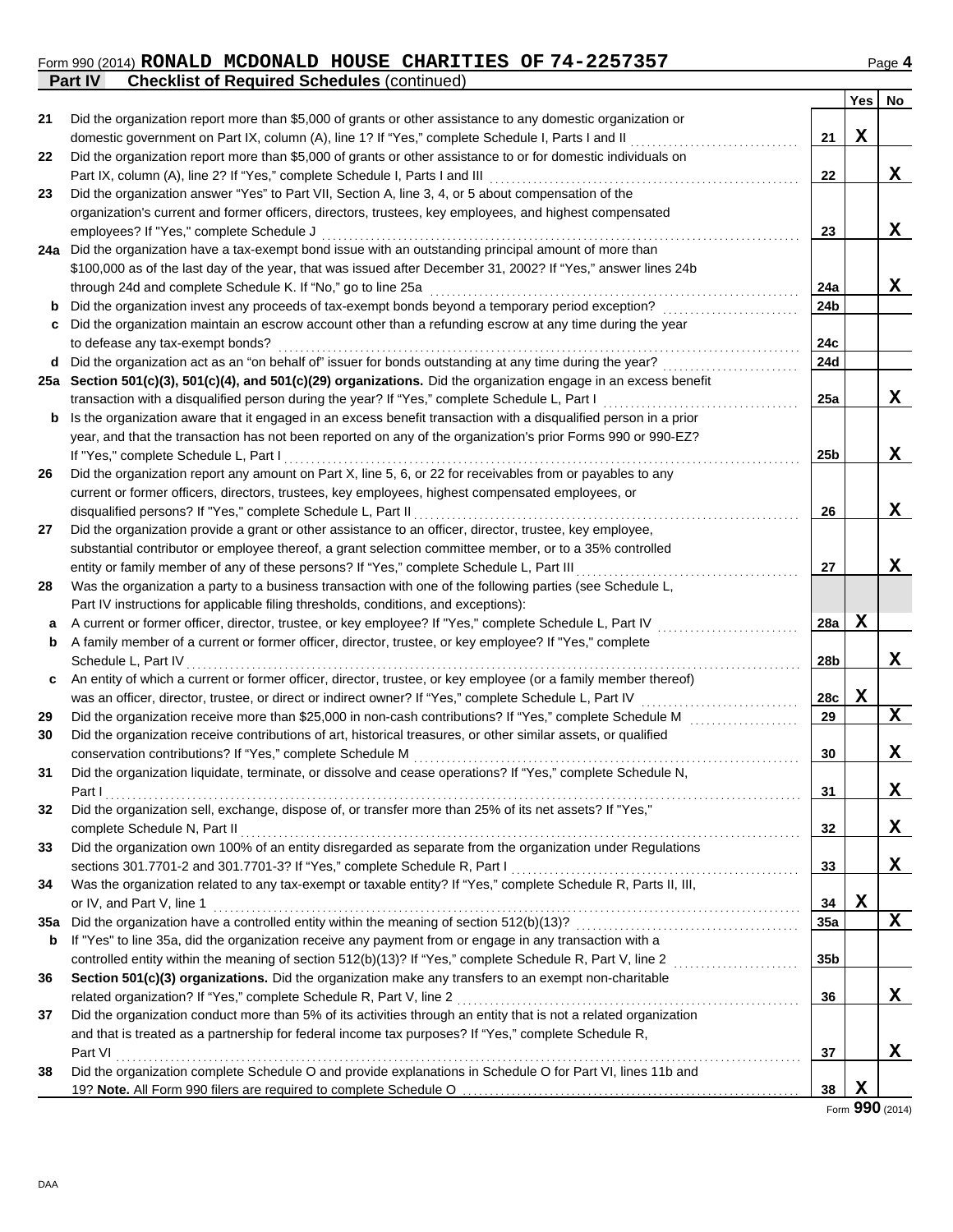|         | Form 990 (2014) RONALD MCDONALD HOUSE CHARITIES OF 74-2257357                                                                                                                                                               |                        |                                    |                 |             | Page 5      |
|---------|-----------------------------------------------------------------------------------------------------------------------------------------------------------------------------------------------------------------------------|------------------------|------------------------------------|-----------------|-------------|-------------|
|         | <b>Statements Regarding Other IRS Filings and Tax Compliance</b><br>Part V                                                                                                                                                  |                        |                                    |                 |             |             |
|         | Check if Schedule O contains a response or note to any line in this Part V                                                                                                                                                  |                        |                                    |                 |             |             |
|         |                                                                                                                                                                                                                             |                        |                                    |                 | <b>Yes</b>  | No          |
| 1a      | Enter the number reported in Box 3 of Form 1096. Enter -0- if not applicable                                                                                                                                                | 1a                     | $\boldsymbol{2}$<br>$\overline{0}$ |                 |             |             |
| b       | Enter the number of Forms W-2G included in line 1a. Enter -0- if not applicable                                                                                                                                             | 1 <sub>b</sub>         |                                    |                 |             |             |
| c       | Did the organization comply with backup withholding rules for reportable payments to vendors and                                                                                                                            |                        |                                    |                 |             |             |
|         | reportable gaming (gambling) winnings to prize winners?                                                                                                                                                                     |                        |                                    | 1c              | $\mathbf x$ |             |
|         | 2a Enter the number of employees reported on Form W-3, Transmittal of Wage and Tax                                                                                                                                          |                        | 9                                  |                 |             |             |
|         | Statements, filed for the calendar year ending with or within the year covered by this return                                                                                                                               | 2a                     |                                    | 2 <sub>b</sub>  | $\mathbf X$ |             |
| b       | If at least one is reported on line 2a, did the organization file all required federal employment tax returns?<br>Note. If the sum of lines 1a and 2a is greater than 250, you may be required to e-file (see instructions) |                        |                                    |                 |             |             |
|         | Did the organization have unrelated business gross income of \$1,000 or more during the year?                                                                                                                               |                        |                                    |                 |             | X           |
| за<br>b | If "Yes," has it filed a Form 990-T for this year? If "No" to line 3b, provide an explanation in Schedule O                                                                                                                 |                        |                                    | 3a<br>3b        |             |             |
| 4a      | At any time during the calendar year, did the organization have an interest in, or a signature or other authority                                                                                                           |                        |                                    |                 |             |             |
|         | over, a financial account in a foreign country (such as a bank account, securities account, or other financial                                                                                                              |                        |                                    |                 |             |             |
|         | account)?                                                                                                                                                                                                                   |                        |                                    | 4a              |             | X           |
| b       | If "Yes," enter the name of the foreign country: ▶                                                                                                                                                                          |                        |                                    |                 |             |             |
|         | See instructions for filing requirements for FinCEN Form 114, Report of Foreign Bank and Financial Accounts                                                                                                                 |                        |                                    |                 |             |             |
|         | (FBAR).                                                                                                                                                                                                                     |                        |                                    |                 |             |             |
| 5а      | Was the organization a party to a prohibited tax shelter transaction at any time during the tax year?                                                                                                                       |                        |                                    | 5a              |             | X           |
| b       | Did any taxable party notify the organization that it was or is a party to a prohibited tax shelter transaction?                                                                                                            |                        |                                    | 5 <sub>b</sub>  |             | $\mathbf x$ |
| c       | If "Yes" to line 5a or 5b, did the organization file Form 8886-T?                                                                                                                                                           |                        |                                    | 5c              |             |             |
| 6a      | Does the organization have annual gross receipts that are normally greater than \$100,000, and did the                                                                                                                      |                        |                                    |                 |             |             |
|         | organization solicit any contributions that were not tax deductible as charitable contributions?                                                                                                                            |                        |                                    | 6a              |             | X           |
| b       | If "Yes," did the organization include with every solicitation an express statement that such contributions or                                                                                                              |                        |                                    |                 |             |             |
|         | gifts were not tax deductible?                                                                                                                                                                                              |                        |                                    | 6b              |             |             |
| 7       | Organizations that may receive deductible contributions under section 170(c).                                                                                                                                               |                        |                                    |                 |             |             |
| a       | Did the organization receive a payment in excess of \$75 made partly as a contribution and partly for goods                                                                                                                 |                        |                                    |                 |             |             |
|         | and services provided to the payor?                                                                                                                                                                                         |                        |                                    | 7a              | X           |             |
| b       | If "Yes," did the organization notify the donor of the value of the goods or services provided?                                                                                                                             |                        |                                    | 7b              | $\mathbf x$ |             |
| c       | Did the organization sell, exchange, or otherwise dispose of tangible personal property for which it was                                                                                                                    |                        |                                    |                 |             |             |
|         | required to file Form 8282?                                                                                                                                                                                                 |                        |                                    | 7c              |             | X           |
| d       | If "Yes," indicate the number of Forms 8282 filed during the year<br>.                                                                                                                                                      | 7d                     |                                    |                 |             |             |
| е       | Did the organization receive any funds, directly or indirectly, to pay premiums on a personal benefit contract?                                                                                                             |                        |                                    | 7е              |             | X           |
|         | Did the organization, during the year, pay premiums, directly or indirectly, on a personal benefit contract?                                                                                                                |                        |                                    | 7f              |             | $\mathbf x$ |
|         | If the organization received a contribution of qualified intellectual property, did the organization file Form 8899 as required?                                                                                            |                        |                                    | 7g              |             |             |
|         | If the organization received a contribution of cars, boats, airplanes, or other vehicles, did the organization file a Form 1098-C?                                                                                          |                        |                                    | 7 <sub>h</sub>  |             |             |
| 8       | Sponsoring organizations maintaining donor advised funds. Did a donor advised fund maintained by the                                                                                                                        |                        |                                    |                 |             |             |
|         | sponsoring organization have excess business holdings at any time during the year?                                                                                                                                          |                        |                                    | 8               |             |             |
| 9       | Sponsoring organizations maintaining donor advised funds.                                                                                                                                                                   |                        |                                    |                 |             |             |
| a       | Did the sponsoring organization make any taxable distributions under section 4966?                                                                                                                                          |                        |                                    | 9а              |             |             |
| b       | Did the sponsoring organization make a distribution to a donor, donor advisor, or related person?                                                                                                                           |                        |                                    | 9b              |             |             |
| 10      | Section 501(c)(7) organizations. Enter:                                                                                                                                                                                     |                        |                                    |                 |             |             |
| a       | Initiation fees and capital contributions included on Part VIII, line 12<br>Gross receipts, included on Form 990, Part VIII, line 12, for public use of club facilities                                                     | 10a<br>10 <sub>b</sub> |                                    |                 |             |             |
| b<br>11 | Section 501(c)(12) organizations. Enter:                                                                                                                                                                                    |                        |                                    |                 |             |             |
| a       | Gross income from members or shareholders                                                                                                                                                                                   | 11a                    |                                    |                 |             |             |
| b       | Gross income from other sources (Do not net amounts due or paid to other sources                                                                                                                                            |                        |                                    |                 |             |             |
|         | against amounts due or received from them.)                                                                                                                                                                                 | 11 <sub>b</sub>        |                                    |                 |             |             |
| 12a     | Section 4947(a)(1) non-exempt charitable trusts. Is the organization filing Form 990 in lieu of Form 1041?                                                                                                                  |                        |                                    | 12a             |             |             |
| b       | If "Yes," enter the amount of tax-exempt interest received or accrued during the year                                                                                                                                       | 12 <sub>b</sub>        |                                    |                 |             |             |
| 13      | Section 501(c)(29) qualified nonprofit health insurance issuers.                                                                                                                                                            |                        |                                    |                 |             |             |
| a       | Is the organization licensed to issue qualified health plans in more than one state?                                                                                                                                        |                        |                                    | 13a             |             |             |
|         | Note. See the instructions for additional information the organization must report on Schedule O.                                                                                                                           |                        |                                    |                 |             |             |
| b       | Enter the amount of reserves the organization is required to maintain by the states in which                                                                                                                                |                        |                                    |                 |             |             |
|         | the organization is licensed to issue qualified health plans                                                                                                                                                                | 13 <sub>b</sub>        |                                    |                 |             |             |
| c       | Enter the amount of reserves on hand                                                                                                                                                                                        | 13 <sub>c</sub>        |                                    |                 |             |             |
| 14a     | Did the organization receive any payments for indoor tanning services during the tax year?                                                                                                                                  |                        |                                    | 14a             |             | x           |
|         | <b>b</b> If "Yes," has it filed a Form 720 to report these payments? If "No," provide an explanation in Schedule O                                                                                                          |                        |                                    | 14 <sub>b</sub> |             |             |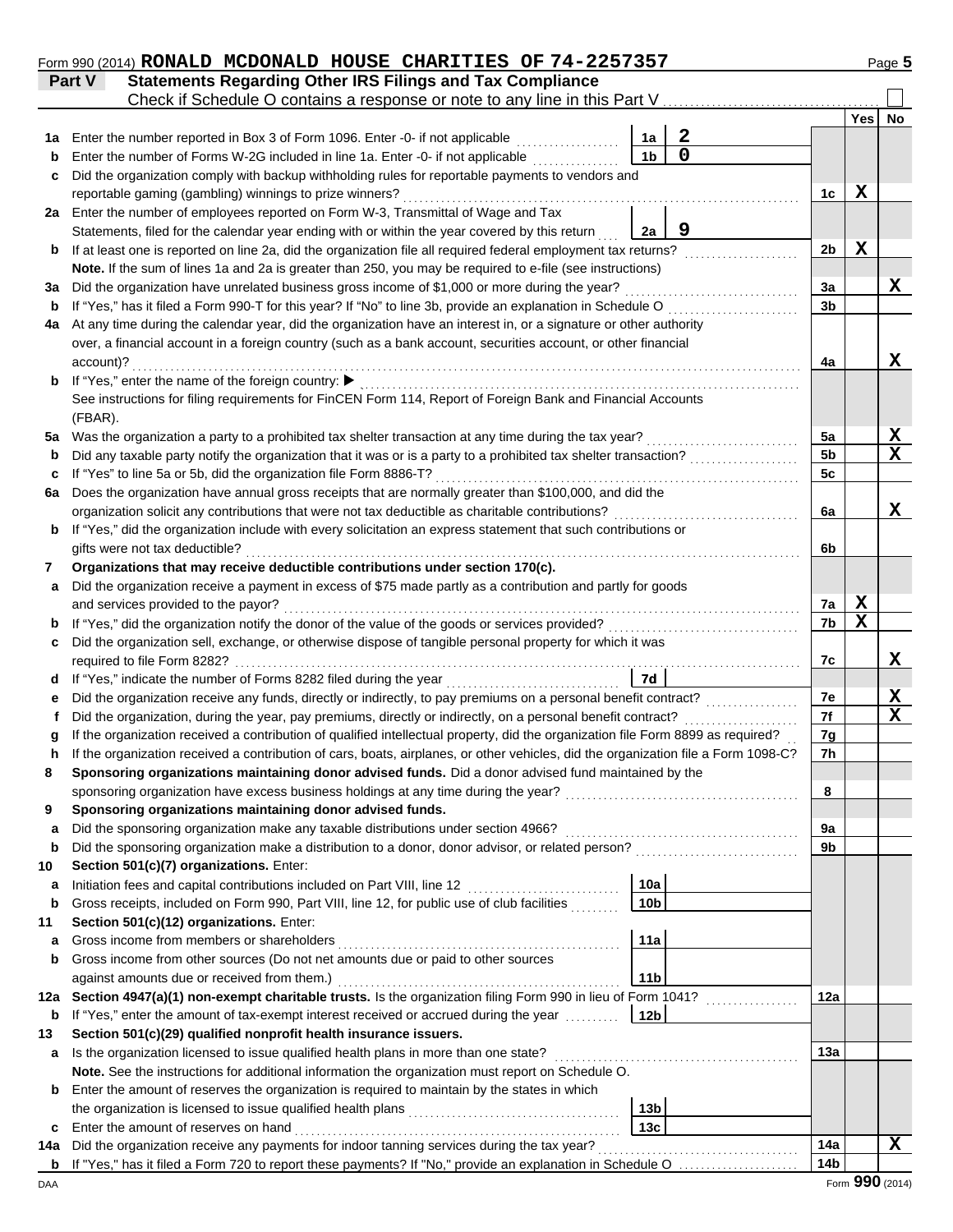### Form 990 (2014) **RONALD MCDONALD HOUSE CHARITIES OF 74-2257357** Page 6

| е |  |
|---|--|
|   |  |

| <b>Part VI</b> | Governance, Management, and Disclosure For each "Yes" response to lines 2 through 7b below, and for a "No"                |              |
|----------------|---------------------------------------------------------------------------------------------------------------------------|--------------|
|                | response to line 8a, 8b, or 10b below, describe the circumstances, processes, or changes in Schedule O. See instructions. |              |
|                | Check if Schedule O contains a response or note to any line in this Part VI                                               | $\mathbf{x}$ |

| Yesl<br>17<br>1a Enter the number of voting members of the governing body at the end of the tax year<br>1a<br>If there are material differences in voting rights among members of the governing body, or<br>if the governing body delegated broad authority to an executive committee or similar<br>committee, explain in Schedule O.<br>17<br>Enter the number of voting members included in line 1a, above, who are independent<br>1b<br>b<br>Did any officer, director, trustee, or key employee have a family relationship or a business relationship with<br>any other officer, director, trustee, or key employee?<br>2<br>Did the organization delegate control over management duties customarily performed by or under the direct<br>3<br>supervision of officers, directors, or trustees, or key employees to a management company or other person?<br>$\mathbf x$<br>4<br>Did the organization make any significant changes to its governing documents since the prior Form 990 was filed?<br>5<br>6<br>Did the organization have members or stockholders?<br>Did the organization have members, stockholders, or other persons who had the power to elect or appoint<br>one or more members of the governing body?<br>7a<br>Are any governance decisions of the organization reserved to (or subject to approval by) members,<br>b<br>stockholders, or persons other than the governing body?<br>7b<br>Did the organization contemporaneously document the meetings held or written actions undertaken during the year by the following:<br>X<br>The governing body?<br>8a<br>a<br>X<br>8b<br>b<br>Is there any officer, director, trustee, or key employee listed in Part VII, Section A, who cannot be reached at<br>the organization's mailing address? If "Yes," provide the names and addresses in Schedule O<br>9<br>Section B. Policies (This Section B requests information about policies not required by the Internal Revenue Code.<br><b>Yes</b><br>10a Did the organization have local chapters, branches, or affiliates?<br>10a<br>If "Yes," did the organization have written policies and procedures governing the activities of such chapters,<br>b<br>affiliates, and branches to ensure their operations are consistent with the organization's exempt purposes?<br>10b<br>X<br>Has the organization provided a complete copy of this Form 990 to all members of its governing body before filing the form?<br>11a<br>Describe in Schedule O the process, if any, used by the organization to review this Form 990.<br>b<br>X<br>12a<br>Did the organization have a written conflict of interest policy? If "No," go to line 13<br>$\mathbf x$<br>Were officers, directors, or trustees, and key employees required to disclose annually interests that could give rise to conflicts?<br>12 <sub>b</sub><br>b<br>Did the organization regularly and consistently monitor and enforce compliance with the policy? If "Yes,"<br>c<br>X<br>12c<br>describe in Schedule O how this was done<br>$\mathbf x$<br>13<br>Did the organization have a written whistleblower policy?<br>X<br>14<br>Did the process for determining compensation of the following persons include a review and approval by<br>independent persons, comparability data, and contemporaneous substantiation of the deliberation and decision?<br>X<br>The organization's CEO, Executive Director, or top management official<br>15a<br>Other officers or key employees of the organization<br>15b<br>b<br>If "Yes" to line 15a or 15b, describe the process in Schedule O (see instructions).<br>16a Did the organization invest in, contribute assets to, or participate in a joint venture or similar arrangement<br>X<br>with a taxable entity during the year?<br>16a<br>If "Yes," did the organization follow a written policy or procedure requiring the organization to evaluate its<br>b<br>participation in joint venture arrangements under applicable federal tax law, and take steps to safeguard the<br>16b<br><b>Section C. Disclosure</b><br>List the states with which a copy of this Form 990 is required to be filed $\triangleright$ NONE<br>Section 6104 requires an organization to make its Forms 1023 (or 1024 if applicable), 990, and 990-T (Section 501(c)(3)s only)<br>available for public inspection. Indicate how you made these available. Check all that apply. |     | <b>Section A. Governing Body and Management</b> |  |  |             |
|-------------------------------------------------------------------------------------------------------------------------------------------------------------------------------------------------------------------------------------------------------------------------------------------------------------------------------------------------------------------------------------------------------------------------------------------------------------------------------------------------------------------------------------------------------------------------------------------------------------------------------------------------------------------------------------------------------------------------------------------------------------------------------------------------------------------------------------------------------------------------------------------------------------------------------------------------------------------------------------------------------------------------------------------------------------------------------------------------------------------------------------------------------------------------------------------------------------------------------------------------------------------------------------------------------------------------------------------------------------------------------------------------------------------------------------------------------------------------------------------------------------------------------------------------------------------------------------------------------------------------------------------------------------------------------------------------------------------------------------------------------------------------------------------------------------------------------------------------------------------------------------------------------------------------------------------------------------------------------------------------------------------------------------------------------------------------------------------------------------------------------------------------------------------------------------------------------------------------------------------------------------------------------------------------------------------------------------------------------------------------------------------------------------------------------------------------------------------------------------------------------------------------------------------------------------------------------------------------------------------------------------------------------------------------------------------------------------------------------------------------------------------------------------------------------------------------------------------------------------------------------------------------------------------------------------------------------------------------------------------------------------------------------------------------------------------------------------------------------------------------------------------------------------------------------------------------------------------------------------------------------------------------------------------------------------------------------------------------------------------------------------------------------------------------------------------------------------------------------------------------------------------------------------------------------------------------------------------------------------------------------------------------------------------------------------------------------------------------------------------------------------------------------------------------------------------------------------------------------------------------------------------------------------------------------------------------------------------------------------------------------------------------------------------------------------------------------------------------------------------------------------------------------------------------------------------------------------------------------------------------------------------------------------------------------------------------------------------------------------------------------------------------|-----|-------------------------------------------------|--|--|-------------|
|                                                                                                                                                                                                                                                                                                                                                                                                                                                                                                                                                                                                                                                                                                                                                                                                                                                                                                                                                                                                                                                                                                                                                                                                                                                                                                                                                                                                                                                                                                                                                                                                                                                                                                                                                                                                                                                                                                                                                                                                                                                                                                                                                                                                                                                                                                                                                                                                                                                                                                                                                                                                                                                                                                                                                                                                                                                                                                                                                                                                                                                                                                                                                                                                                                                                                                                                                                                                                                                                                                                                                                                                                                                                                                                                                                                                                                                                                                                                                                                                                                                                                                                                                                                                                                                                                                                                                                                                 |     |                                                 |  |  | No          |
|                                                                                                                                                                                                                                                                                                                                                                                                                                                                                                                                                                                                                                                                                                                                                                                                                                                                                                                                                                                                                                                                                                                                                                                                                                                                                                                                                                                                                                                                                                                                                                                                                                                                                                                                                                                                                                                                                                                                                                                                                                                                                                                                                                                                                                                                                                                                                                                                                                                                                                                                                                                                                                                                                                                                                                                                                                                                                                                                                                                                                                                                                                                                                                                                                                                                                                                                                                                                                                                                                                                                                                                                                                                                                                                                                                                                                                                                                                                                                                                                                                                                                                                                                                                                                                                                                                                                                                                                 |     |                                                 |  |  |             |
|                                                                                                                                                                                                                                                                                                                                                                                                                                                                                                                                                                                                                                                                                                                                                                                                                                                                                                                                                                                                                                                                                                                                                                                                                                                                                                                                                                                                                                                                                                                                                                                                                                                                                                                                                                                                                                                                                                                                                                                                                                                                                                                                                                                                                                                                                                                                                                                                                                                                                                                                                                                                                                                                                                                                                                                                                                                                                                                                                                                                                                                                                                                                                                                                                                                                                                                                                                                                                                                                                                                                                                                                                                                                                                                                                                                                                                                                                                                                                                                                                                                                                                                                                                                                                                                                                                                                                                                                 |     |                                                 |  |  |             |
|                                                                                                                                                                                                                                                                                                                                                                                                                                                                                                                                                                                                                                                                                                                                                                                                                                                                                                                                                                                                                                                                                                                                                                                                                                                                                                                                                                                                                                                                                                                                                                                                                                                                                                                                                                                                                                                                                                                                                                                                                                                                                                                                                                                                                                                                                                                                                                                                                                                                                                                                                                                                                                                                                                                                                                                                                                                                                                                                                                                                                                                                                                                                                                                                                                                                                                                                                                                                                                                                                                                                                                                                                                                                                                                                                                                                                                                                                                                                                                                                                                                                                                                                                                                                                                                                                                                                                                                                 |     |                                                 |  |  |             |
|                                                                                                                                                                                                                                                                                                                                                                                                                                                                                                                                                                                                                                                                                                                                                                                                                                                                                                                                                                                                                                                                                                                                                                                                                                                                                                                                                                                                                                                                                                                                                                                                                                                                                                                                                                                                                                                                                                                                                                                                                                                                                                                                                                                                                                                                                                                                                                                                                                                                                                                                                                                                                                                                                                                                                                                                                                                                                                                                                                                                                                                                                                                                                                                                                                                                                                                                                                                                                                                                                                                                                                                                                                                                                                                                                                                                                                                                                                                                                                                                                                                                                                                                                                                                                                                                                                                                                                                                 |     |                                                 |  |  |             |
|                                                                                                                                                                                                                                                                                                                                                                                                                                                                                                                                                                                                                                                                                                                                                                                                                                                                                                                                                                                                                                                                                                                                                                                                                                                                                                                                                                                                                                                                                                                                                                                                                                                                                                                                                                                                                                                                                                                                                                                                                                                                                                                                                                                                                                                                                                                                                                                                                                                                                                                                                                                                                                                                                                                                                                                                                                                                                                                                                                                                                                                                                                                                                                                                                                                                                                                                                                                                                                                                                                                                                                                                                                                                                                                                                                                                                                                                                                                                                                                                                                                                                                                                                                                                                                                                                                                                                                                                 |     |                                                 |  |  |             |
|                                                                                                                                                                                                                                                                                                                                                                                                                                                                                                                                                                                                                                                                                                                                                                                                                                                                                                                                                                                                                                                                                                                                                                                                                                                                                                                                                                                                                                                                                                                                                                                                                                                                                                                                                                                                                                                                                                                                                                                                                                                                                                                                                                                                                                                                                                                                                                                                                                                                                                                                                                                                                                                                                                                                                                                                                                                                                                                                                                                                                                                                                                                                                                                                                                                                                                                                                                                                                                                                                                                                                                                                                                                                                                                                                                                                                                                                                                                                                                                                                                                                                                                                                                                                                                                                                                                                                                                                 | 2   |                                                 |  |  |             |
|                                                                                                                                                                                                                                                                                                                                                                                                                                                                                                                                                                                                                                                                                                                                                                                                                                                                                                                                                                                                                                                                                                                                                                                                                                                                                                                                                                                                                                                                                                                                                                                                                                                                                                                                                                                                                                                                                                                                                                                                                                                                                                                                                                                                                                                                                                                                                                                                                                                                                                                                                                                                                                                                                                                                                                                                                                                                                                                                                                                                                                                                                                                                                                                                                                                                                                                                                                                                                                                                                                                                                                                                                                                                                                                                                                                                                                                                                                                                                                                                                                                                                                                                                                                                                                                                                                                                                                                                 |     |                                                 |  |  | X           |
|                                                                                                                                                                                                                                                                                                                                                                                                                                                                                                                                                                                                                                                                                                                                                                                                                                                                                                                                                                                                                                                                                                                                                                                                                                                                                                                                                                                                                                                                                                                                                                                                                                                                                                                                                                                                                                                                                                                                                                                                                                                                                                                                                                                                                                                                                                                                                                                                                                                                                                                                                                                                                                                                                                                                                                                                                                                                                                                                                                                                                                                                                                                                                                                                                                                                                                                                                                                                                                                                                                                                                                                                                                                                                                                                                                                                                                                                                                                                                                                                                                                                                                                                                                                                                                                                                                                                                                                                 | 3   |                                                 |  |  |             |
|                                                                                                                                                                                                                                                                                                                                                                                                                                                                                                                                                                                                                                                                                                                                                                                                                                                                                                                                                                                                                                                                                                                                                                                                                                                                                                                                                                                                                                                                                                                                                                                                                                                                                                                                                                                                                                                                                                                                                                                                                                                                                                                                                                                                                                                                                                                                                                                                                                                                                                                                                                                                                                                                                                                                                                                                                                                                                                                                                                                                                                                                                                                                                                                                                                                                                                                                                                                                                                                                                                                                                                                                                                                                                                                                                                                                                                                                                                                                                                                                                                                                                                                                                                                                                                                                                                                                                                                                 |     |                                                 |  |  | X           |
|                                                                                                                                                                                                                                                                                                                                                                                                                                                                                                                                                                                                                                                                                                                                                                                                                                                                                                                                                                                                                                                                                                                                                                                                                                                                                                                                                                                                                                                                                                                                                                                                                                                                                                                                                                                                                                                                                                                                                                                                                                                                                                                                                                                                                                                                                                                                                                                                                                                                                                                                                                                                                                                                                                                                                                                                                                                                                                                                                                                                                                                                                                                                                                                                                                                                                                                                                                                                                                                                                                                                                                                                                                                                                                                                                                                                                                                                                                                                                                                                                                                                                                                                                                                                                                                                                                                                                                                                 | 4   |                                                 |  |  |             |
|                                                                                                                                                                                                                                                                                                                                                                                                                                                                                                                                                                                                                                                                                                                                                                                                                                                                                                                                                                                                                                                                                                                                                                                                                                                                                                                                                                                                                                                                                                                                                                                                                                                                                                                                                                                                                                                                                                                                                                                                                                                                                                                                                                                                                                                                                                                                                                                                                                                                                                                                                                                                                                                                                                                                                                                                                                                                                                                                                                                                                                                                                                                                                                                                                                                                                                                                                                                                                                                                                                                                                                                                                                                                                                                                                                                                                                                                                                                                                                                                                                                                                                                                                                                                                                                                                                                                                                                                 | 5   |                                                 |  |  | X           |
|                                                                                                                                                                                                                                                                                                                                                                                                                                                                                                                                                                                                                                                                                                                                                                                                                                                                                                                                                                                                                                                                                                                                                                                                                                                                                                                                                                                                                                                                                                                                                                                                                                                                                                                                                                                                                                                                                                                                                                                                                                                                                                                                                                                                                                                                                                                                                                                                                                                                                                                                                                                                                                                                                                                                                                                                                                                                                                                                                                                                                                                                                                                                                                                                                                                                                                                                                                                                                                                                                                                                                                                                                                                                                                                                                                                                                                                                                                                                                                                                                                                                                                                                                                                                                                                                                                                                                                                                 | 6   |                                                 |  |  | $\mathbf x$ |
|                                                                                                                                                                                                                                                                                                                                                                                                                                                                                                                                                                                                                                                                                                                                                                                                                                                                                                                                                                                                                                                                                                                                                                                                                                                                                                                                                                                                                                                                                                                                                                                                                                                                                                                                                                                                                                                                                                                                                                                                                                                                                                                                                                                                                                                                                                                                                                                                                                                                                                                                                                                                                                                                                                                                                                                                                                                                                                                                                                                                                                                                                                                                                                                                                                                                                                                                                                                                                                                                                                                                                                                                                                                                                                                                                                                                                                                                                                                                                                                                                                                                                                                                                                                                                                                                                                                                                                                                 | 7a  |                                                 |  |  |             |
|                                                                                                                                                                                                                                                                                                                                                                                                                                                                                                                                                                                                                                                                                                                                                                                                                                                                                                                                                                                                                                                                                                                                                                                                                                                                                                                                                                                                                                                                                                                                                                                                                                                                                                                                                                                                                                                                                                                                                                                                                                                                                                                                                                                                                                                                                                                                                                                                                                                                                                                                                                                                                                                                                                                                                                                                                                                                                                                                                                                                                                                                                                                                                                                                                                                                                                                                                                                                                                                                                                                                                                                                                                                                                                                                                                                                                                                                                                                                                                                                                                                                                                                                                                                                                                                                                                                                                                                                 |     |                                                 |  |  | X           |
|                                                                                                                                                                                                                                                                                                                                                                                                                                                                                                                                                                                                                                                                                                                                                                                                                                                                                                                                                                                                                                                                                                                                                                                                                                                                                                                                                                                                                                                                                                                                                                                                                                                                                                                                                                                                                                                                                                                                                                                                                                                                                                                                                                                                                                                                                                                                                                                                                                                                                                                                                                                                                                                                                                                                                                                                                                                                                                                                                                                                                                                                                                                                                                                                                                                                                                                                                                                                                                                                                                                                                                                                                                                                                                                                                                                                                                                                                                                                                                                                                                                                                                                                                                                                                                                                                                                                                                                                 |     |                                                 |  |  |             |
|                                                                                                                                                                                                                                                                                                                                                                                                                                                                                                                                                                                                                                                                                                                                                                                                                                                                                                                                                                                                                                                                                                                                                                                                                                                                                                                                                                                                                                                                                                                                                                                                                                                                                                                                                                                                                                                                                                                                                                                                                                                                                                                                                                                                                                                                                                                                                                                                                                                                                                                                                                                                                                                                                                                                                                                                                                                                                                                                                                                                                                                                                                                                                                                                                                                                                                                                                                                                                                                                                                                                                                                                                                                                                                                                                                                                                                                                                                                                                                                                                                                                                                                                                                                                                                                                                                                                                                                                 |     |                                                 |  |  | x           |
|                                                                                                                                                                                                                                                                                                                                                                                                                                                                                                                                                                                                                                                                                                                                                                                                                                                                                                                                                                                                                                                                                                                                                                                                                                                                                                                                                                                                                                                                                                                                                                                                                                                                                                                                                                                                                                                                                                                                                                                                                                                                                                                                                                                                                                                                                                                                                                                                                                                                                                                                                                                                                                                                                                                                                                                                                                                                                                                                                                                                                                                                                                                                                                                                                                                                                                                                                                                                                                                                                                                                                                                                                                                                                                                                                                                                                                                                                                                                                                                                                                                                                                                                                                                                                                                                                                                                                                                                 | 8   |                                                 |  |  |             |
|                                                                                                                                                                                                                                                                                                                                                                                                                                                                                                                                                                                                                                                                                                                                                                                                                                                                                                                                                                                                                                                                                                                                                                                                                                                                                                                                                                                                                                                                                                                                                                                                                                                                                                                                                                                                                                                                                                                                                                                                                                                                                                                                                                                                                                                                                                                                                                                                                                                                                                                                                                                                                                                                                                                                                                                                                                                                                                                                                                                                                                                                                                                                                                                                                                                                                                                                                                                                                                                                                                                                                                                                                                                                                                                                                                                                                                                                                                                                                                                                                                                                                                                                                                                                                                                                                                                                                                                                 |     |                                                 |  |  |             |
|                                                                                                                                                                                                                                                                                                                                                                                                                                                                                                                                                                                                                                                                                                                                                                                                                                                                                                                                                                                                                                                                                                                                                                                                                                                                                                                                                                                                                                                                                                                                                                                                                                                                                                                                                                                                                                                                                                                                                                                                                                                                                                                                                                                                                                                                                                                                                                                                                                                                                                                                                                                                                                                                                                                                                                                                                                                                                                                                                                                                                                                                                                                                                                                                                                                                                                                                                                                                                                                                                                                                                                                                                                                                                                                                                                                                                                                                                                                                                                                                                                                                                                                                                                                                                                                                                                                                                                                                 |     |                                                 |  |  |             |
|                                                                                                                                                                                                                                                                                                                                                                                                                                                                                                                                                                                                                                                                                                                                                                                                                                                                                                                                                                                                                                                                                                                                                                                                                                                                                                                                                                                                                                                                                                                                                                                                                                                                                                                                                                                                                                                                                                                                                                                                                                                                                                                                                                                                                                                                                                                                                                                                                                                                                                                                                                                                                                                                                                                                                                                                                                                                                                                                                                                                                                                                                                                                                                                                                                                                                                                                                                                                                                                                                                                                                                                                                                                                                                                                                                                                                                                                                                                                                                                                                                                                                                                                                                                                                                                                                                                                                                                                 | 9   |                                                 |  |  |             |
|                                                                                                                                                                                                                                                                                                                                                                                                                                                                                                                                                                                                                                                                                                                                                                                                                                                                                                                                                                                                                                                                                                                                                                                                                                                                                                                                                                                                                                                                                                                                                                                                                                                                                                                                                                                                                                                                                                                                                                                                                                                                                                                                                                                                                                                                                                                                                                                                                                                                                                                                                                                                                                                                                                                                                                                                                                                                                                                                                                                                                                                                                                                                                                                                                                                                                                                                                                                                                                                                                                                                                                                                                                                                                                                                                                                                                                                                                                                                                                                                                                                                                                                                                                                                                                                                                                                                                                                                 |     |                                                 |  |  | X           |
|                                                                                                                                                                                                                                                                                                                                                                                                                                                                                                                                                                                                                                                                                                                                                                                                                                                                                                                                                                                                                                                                                                                                                                                                                                                                                                                                                                                                                                                                                                                                                                                                                                                                                                                                                                                                                                                                                                                                                                                                                                                                                                                                                                                                                                                                                                                                                                                                                                                                                                                                                                                                                                                                                                                                                                                                                                                                                                                                                                                                                                                                                                                                                                                                                                                                                                                                                                                                                                                                                                                                                                                                                                                                                                                                                                                                                                                                                                                                                                                                                                                                                                                                                                                                                                                                                                                                                                                                 |     |                                                 |  |  |             |
|                                                                                                                                                                                                                                                                                                                                                                                                                                                                                                                                                                                                                                                                                                                                                                                                                                                                                                                                                                                                                                                                                                                                                                                                                                                                                                                                                                                                                                                                                                                                                                                                                                                                                                                                                                                                                                                                                                                                                                                                                                                                                                                                                                                                                                                                                                                                                                                                                                                                                                                                                                                                                                                                                                                                                                                                                                                                                                                                                                                                                                                                                                                                                                                                                                                                                                                                                                                                                                                                                                                                                                                                                                                                                                                                                                                                                                                                                                                                                                                                                                                                                                                                                                                                                                                                                                                                                                                                 |     |                                                 |  |  | No          |
|                                                                                                                                                                                                                                                                                                                                                                                                                                                                                                                                                                                                                                                                                                                                                                                                                                                                                                                                                                                                                                                                                                                                                                                                                                                                                                                                                                                                                                                                                                                                                                                                                                                                                                                                                                                                                                                                                                                                                                                                                                                                                                                                                                                                                                                                                                                                                                                                                                                                                                                                                                                                                                                                                                                                                                                                                                                                                                                                                                                                                                                                                                                                                                                                                                                                                                                                                                                                                                                                                                                                                                                                                                                                                                                                                                                                                                                                                                                                                                                                                                                                                                                                                                                                                                                                                                                                                                                                 |     |                                                 |  |  | х           |
|                                                                                                                                                                                                                                                                                                                                                                                                                                                                                                                                                                                                                                                                                                                                                                                                                                                                                                                                                                                                                                                                                                                                                                                                                                                                                                                                                                                                                                                                                                                                                                                                                                                                                                                                                                                                                                                                                                                                                                                                                                                                                                                                                                                                                                                                                                                                                                                                                                                                                                                                                                                                                                                                                                                                                                                                                                                                                                                                                                                                                                                                                                                                                                                                                                                                                                                                                                                                                                                                                                                                                                                                                                                                                                                                                                                                                                                                                                                                                                                                                                                                                                                                                                                                                                                                                                                                                                                                 |     |                                                 |  |  |             |
|                                                                                                                                                                                                                                                                                                                                                                                                                                                                                                                                                                                                                                                                                                                                                                                                                                                                                                                                                                                                                                                                                                                                                                                                                                                                                                                                                                                                                                                                                                                                                                                                                                                                                                                                                                                                                                                                                                                                                                                                                                                                                                                                                                                                                                                                                                                                                                                                                                                                                                                                                                                                                                                                                                                                                                                                                                                                                                                                                                                                                                                                                                                                                                                                                                                                                                                                                                                                                                                                                                                                                                                                                                                                                                                                                                                                                                                                                                                                                                                                                                                                                                                                                                                                                                                                                                                                                                                                 |     |                                                 |  |  |             |
|                                                                                                                                                                                                                                                                                                                                                                                                                                                                                                                                                                                                                                                                                                                                                                                                                                                                                                                                                                                                                                                                                                                                                                                                                                                                                                                                                                                                                                                                                                                                                                                                                                                                                                                                                                                                                                                                                                                                                                                                                                                                                                                                                                                                                                                                                                                                                                                                                                                                                                                                                                                                                                                                                                                                                                                                                                                                                                                                                                                                                                                                                                                                                                                                                                                                                                                                                                                                                                                                                                                                                                                                                                                                                                                                                                                                                                                                                                                                                                                                                                                                                                                                                                                                                                                                                                                                                                                                 | 11a |                                                 |  |  |             |
|                                                                                                                                                                                                                                                                                                                                                                                                                                                                                                                                                                                                                                                                                                                                                                                                                                                                                                                                                                                                                                                                                                                                                                                                                                                                                                                                                                                                                                                                                                                                                                                                                                                                                                                                                                                                                                                                                                                                                                                                                                                                                                                                                                                                                                                                                                                                                                                                                                                                                                                                                                                                                                                                                                                                                                                                                                                                                                                                                                                                                                                                                                                                                                                                                                                                                                                                                                                                                                                                                                                                                                                                                                                                                                                                                                                                                                                                                                                                                                                                                                                                                                                                                                                                                                                                                                                                                                                                 |     |                                                 |  |  |             |
|                                                                                                                                                                                                                                                                                                                                                                                                                                                                                                                                                                                                                                                                                                                                                                                                                                                                                                                                                                                                                                                                                                                                                                                                                                                                                                                                                                                                                                                                                                                                                                                                                                                                                                                                                                                                                                                                                                                                                                                                                                                                                                                                                                                                                                                                                                                                                                                                                                                                                                                                                                                                                                                                                                                                                                                                                                                                                                                                                                                                                                                                                                                                                                                                                                                                                                                                                                                                                                                                                                                                                                                                                                                                                                                                                                                                                                                                                                                                                                                                                                                                                                                                                                                                                                                                                                                                                                                                 | 12a |                                                 |  |  |             |
|                                                                                                                                                                                                                                                                                                                                                                                                                                                                                                                                                                                                                                                                                                                                                                                                                                                                                                                                                                                                                                                                                                                                                                                                                                                                                                                                                                                                                                                                                                                                                                                                                                                                                                                                                                                                                                                                                                                                                                                                                                                                                                                                                                                                                                                                                                                                                                                                                                                                                                                                                                                                                                                                                                                                                                                                                                                                                                                                                                                                                                                                                                                                                                                                                                                                                                                                                                                                                                                                                                                                                                                                                                                                                                                                                                                                                                                                                                                                                                                                                                                                                                                                                                                                                                                                                                                                                                                                 |     |                                                 |  |  |             |
|                                                                                                                                                                                                                                                                                                                                                                                                                                                                                                                                                                                                                                                                                                                                                                                                                                                                                                                                                                                                                                                                                                                                                                                                                                                                                                                                                                                                                                                                                                                                                                                                                                                                                                                                                                                                                                                                                                                                                                                                                                                                                                                                                                                                                                                                                                                                                                                                                                                                                                                                                                                                                                                                                                                                                                                                                                                                                                                                                                                                                                                                                                                                                                                                                                                                                                                                                                                                                                                                                                                                                                                                                                                                                                                                                                                                                                                                                                                                                                                                                                                                                                                                                                                                                                                                                                                                                                                                 |     |                                                 |  |  |             |
|                                                                                                                                                                                                                                                                                                                                                                                                                                                                                                                                                                                                                                                                                                                                                                                                                                                                                                                                                                                                                                                                                                                                                                                                                                                                                                                                                                                                                                                                                                                                                                                                                                                                                                                                                                                                                                                                                                                                                                                                                                                                                                                                                                                                                                                                                                                                                                                                                                                                                                                                                                                                                                                                                                                                                                                                                                                                                                                                                                                                                                                                                                                                                                                                                                                                                                                                                                                                                                                                                                                                                                                                                                                                                                                                                                                                                                                                                                                                                                                                                                                                                                                                                                                                                                                                                                                                                                                                 |     |                                                 |  |  |             |
|                                                                                                                                                                                                                                                                                                                                                                                                                                                                                                                                                                                                                                                                                                                                                                                                                                                                                                                                                                                                                                                                                                                                                                                                                                                                                                                                                                                                                                                                                                                                                                                                                                                                                                                                                                                                                                                                                                                                                                                                                                                                                                                                                                                                                                                                                                                                                                                                                                                                                                                                                                                                                                                                                                                                                                                                                                                                                                                                                                                                                                                                                                                                                                                                                                                                                                                                                                                                                                                                                                                                                                                                                                                                                                                                                                                                                                                                                                                                                                                                                                                                                                                                                                                                                                                                                                                                                                                                 | 13  |                                                 |  |  |             |
|                                                                                                                                                                                                                                                                                                                                                                                                                                                                                                                                                                                                                                                                                                                                                                                                                                                                                                                                                                                                                                                                                                                                                                                                                                                                                                                                                                                                                                                                                                                                                                                                                                                                                                                                                                                                                                                                                                                                                                                                                                                                                                                                                                                                                                                                                                                                                                                                                                                                                                                                                                                                                                                                                                                                                                                                                                                                                                                                                                                                                                                                                                                                                                                                                                                                                                                                                                                                                                                                                                                                                                                                                                                                                                                                                                                                                                                                                                                                                                                                                                                                                                                                                                                                                                                                                                                                                                                                 | 14  |                                                 |  |  |             |
|                                                                                                                                                                                                                                                                                                                                                                                                                                                                                                                                                                                                                                                                                                                                                                                                                                                                                                                                                                                                                                                                                                                                                                                                                                                                                                                                                                                                                                                                                                                                                                                                                                                                                                                                                                                                                                                                                                                                                                                                                                                                                                                                                                                                                                                                                                                                                                                                                                                                                                                                                                                                                                                                                                                                                                                                                                                                                                                                                                                                                                                                                                                                                                                                                                                                                                                                                                                                                                                                                                                                                                                                                                                                                                                                                                                                                                                                                                                                                                                                                                                                                                                                                                                                                                                                                                                                                                                                 | 15  |                                                 |  |  |             |
|                                                                                                                                                                                                                                                                                                                                                                                                                                                                                                                                                                                                                                                                                                                                                                                                                                                                                                                                                                                                                                                                                                                                                                                                                                                                                                                                                                                                                                                                                                                                                                                                                                                                                                                                                                                                                                                                                                                                                                                                                                                                                                                                                                                                                                                                                                                                                                                                                                                                                                                                                                                                                                                                                                                                                                                                                                                                                                                                                                                                                                                                                                                                                                                                                                                                                                                                                                                                                                                                                                                                                                                                                                                                                                                                                                                                                                                                                                                                                                                                                                                                                                                                                                                                                                                                                                                                                                                                 |     |                                                 |  |  |             |
|                                                                                                                                                                                                                                                                                                                                                                                                                                                                                                                                                                                                                                                                                                                                                                                                                                                                                                                                                                                                                                                                                                                                                                                                                                                                                                                                                                                                                                                                                                                                                                                                                                                                                                                                                                                                                                                                                                                                                                                                                                                                                                                                                                                                                                                                                                                                                                                                                                                                                                                                                                                                                                                                                                                                                                                                                                                                                                                                                                                                                                                                                                                                                                                                                                                                                                                                                                                                                                                                                                                                                                                                                                                                                                                                                                                                                                                                                                                                                                                                                                                                                                                                                                                                                                                                                                                                                                                                 |     |                                                 |  |  |             |
|                                                                                                                                                                                                                                                                                                                                                                                                                                                                                                                                                                                                                                                                                                                                                                                                                                                                                                                                                                                                                                                                                                                                                                                                                                                                                                                                                                                                                                                                                                                                                                                                                                                                                                                                                                                                                                                                                                                                                                                                                                                                                                                                                                                                                                                                                                                                                                                                                                                                                                                                                                                                                                                                                                                                                                                                                                                                                                                                                                                                                                                                                                                                                                                                                                                                                                                                                                                                                                                                                                                                                                                                                                                                                                                                                                                                                                                                                                                                                                                                                                                                                                                                                                                                                                                                                                                                                                                                 |     |                                                 |  |  | X           |
|                                                                                                                                                                                                                                                                                                                                                                                                                                                                                                                                                                                                                                                                                                                                                                                                                                                                                                                                                                                                                                                                                                                                                                                                                                                                                                                                                                                                                                                                                                                                                                                                                                                                                                                                                                                                                                                                                                                                                                                                                                                                                                                                                                                                                                                                                                                                                                                                                                                                                                                                                                                                                                                                                                                                                                                                                                                                                                                                                                                                                                                                                                                                                                                                                                                                                                                                                                                                                                                                                                                                                                                                                                                                                                                                                                                                                                                                                                                                                                                                                                                                                                                                                                                                                                                                                                                                                                                                 |     |                                                 |  |  |             |
|                                                                                                                                                                                                                                                                                                                                                                                                                                                                                                                                                                                                                                                                                                                                                                                                                                                                                                                                                                                                                                                                                                                                                                                                                                                                                                                                                                                                                                                                                                                                                                                                                                                                                                                                                                                                                                                                                                                                                                                                                                                                                                                                                                                                                                                                                                                                                                                                                                                                                                                                                                                                                                                                                                                                                                                                                                                                                                                                                                                                                                                                                                                                                                                                                                                                                                                                                                                                                                                                                                                                                                                                                                                                                                                                                                                                                                                                                                                                                                                                                                                                                                                                                                                                                                                                                                                                                                                                 |     |                                                 |  |  |             |
|                                                                                                                                                                                                                                                                                                                                                                                                                                                                                                                                                                                                                                                                                                                                                                                                                                                                                                                                                                                                                                                                                                                                                                                                                                                                                                                                                                                                                                                                                                                                                                                                                                                                                                                                                                                                                                                                                                                                                                                                                                                                                                                                                                                                                                                                                                                                                                                                                                                                                                                                                                                                                                                                                                                                                                                                                                                                                                                                                                                                                                                                                                                                                                                                                                                                                                                                                                                                                                                                                                                                                                                                                                                                                                                                                                                                                                                                                                                                                                                                                                                                                                                                                                                                                                                                                                                                                                                                 |     |                                                 |  |  |             |
|                                                                                                                                                                                                                                                                                                                                                                                                                                                                                                                                                                                                                                                                                                                                                                                                                                                                                                                                                                                                                                                                                                                                                                                                                                                                                                                                                                                                                                                                                                                                                                                                                                                                                                                                                                                                                                                                                                                                                                                                                                                                                                                                                                                                                                                                                                                                                                                                                                                                                                                                                                                                                                                                                                                                                                                                                                                                                                                                                                                                                                                                                                                                                                                                                                                                                                                                                                                                                                                                                                                                                                                                                                                                                                                                                                                                                                                                                                                                                                                                                                                                                                                                                                                                                                                                                                                                                                                                 |     |                                                 |  |  |             |
|                                                                                                                                                                                                                                                                                                                                                                                                                                                                                                                                                                                                                                                                                                                                                                                                                                                                                                                                                                                                                                                                                                                                                                                                                                                                                                                                                                                                                                                                                                                                                                                                                                                                                                                                                                                                                                                                                                                                                                                                                                                                                                                                                                                                                                                                                                                                                                                                                                                                                                                                                                                                                                                                                                                                                                                                                                                                                                                                                                                                                                                                                                                                                                                                                                                                                                                                                                                                                                                                                                                                                                                                                                                                                                                                                                                                                                                                                                                                                                                                                                                                                                                                                                                                                                                                                                                                                                                                 |     |                                                 |  |  |             |
|                                                                                                                                                                                                                                                                                                                                                                                                                                                                                                                                                                                                                                                                                                                                                                                                                                                                                                                                                                                                                                                                                                                                                                                                                                                                                                                                                                                                                                                                                                                                                                                                                                                                                                                                                                                                                                                                                                                                                                                                                                                                                                                                                                                                                                                                                                                                                                                                                                                                                                                                                                                                                                                                                                                                                                                                                                                                                                                                                                                                                                                                                                                                                                                                                                                                                                                                                                                                                                                                                                                                                                                                                                                                                                                                                                                                                                                                                                                                                                                                                                                                                                                                                                                                                                                                                                                                                                                                 |     |                                                 |  |  |             |
|                                                                                                                                                                                                                                                                                                                                                                                                                                                                                                                                                                                                                                                                                                                                                                                                                                                                                                                                                                                                                                                                                                                                                                                                                                                                                                                                                                                                                                                                                                                                                                                                                                                                                                                                                                                                                                                                                                                                                                                                                                                                                                                                                                                                                                                                                                                                                                                                                                                                                                                                                                                                                                                                                                                                                                                                                                                                                                                                                                                                                                                                                                                                                                                                                                                                                                                                                                                                                                                                                                                                                                                                                                                                                                                                                                                                                                                                                                                                                                                                                                                                                                                                                                                                                                                                                                                                                                                                 |     |                                                 |  |  |             |
|                                                                                                                                                                                                                                                                                                                                                                                                                                                                                                                                                                                                                                                                                                                                                                                                                                                                                                                                                                                                                                                                                                                                                                                                                                                                                                                                                                                                                                                                                                                                                                                                                                                                                                                                                                                                                                                                                                                                                                                                                                                                                                                                                                                                                                                                                                                                                                                                                                                                                                                                                                                                                                                                                                                                                                                                                                                                                                                                                                                                                                                                                                                                                                                                                                                                                                                                                                                                                                                                                                                                                                                                                                                                                                                                                                                                                                                                                                                                                                                                                                                                                                                                                                                                                                                                                                                                                                                                 | 17  |                                                 |  |  |             |
|                                                                                                                                                                                                                                                                                                                                                                                                                                                                                                                                                                                                                                                                                                                                                                                                                                                                                                                                                                                                                                                                                                                                                                                                                                                                                                                                                                                                                                                                                                                                                                                                                                                                                                                                                                                                                                                                                                                                                                                                                                                                                                                                                                                                                                                                                                                                                                                                                                                                                                                                                                                                                                                                                                                                                                                                                                                                                                                                                                                                                                                                                                                                                                                                                                                                                                                                                                                                                                                                                                                                                                                                                                                                                                                                                                                                                                                                                                                                                                                                                                                                                                                                                                                                                                                                                                                                                                                                 | 18  |                                                 |  |  |             |
|                                                                                                                                                                                                                                                                                                                                                                                                                                                                                                                                                                                                                                                                                                                                                                                                                                                                                                                                                                                                                                                                                                                                                                                                                                                                                                                                                                                                                                                                                                                                                                                                                                                                                                                                                                                                                                                                                                                                                                                                                                                                                                                                                                                                                                                                                                                                                                                                                                                                                                                                                                                                                                                                                                                                                                                                                                                                                                                                                                                                                                                                                                                                                                                                                                                                                                                                                                                                                                                                                                                                                                                                                                                                                                                                                                                                                                                                                                                                                                                                                                                                                                                                                                                                                                                                                                                                                                                                 |     |                                                 |  |  |             |

Own website  $\Box$  Another's website  $\boxed{\mathbf{X}}$  Upon request  $\Box$  Other (explain in Schedule O)

| 19 Describe in Schedule O whether (and if so, how) the organization made its governing documents, conflict of interest policy, and |
|------------------------------------------------------------------------------------------------------------------------------------|
| financial statements available to the public during the tax year.                                                                  |

**20** State the name, address, and telephone number of the person who possesses the organization's books and records: ▶

| ORGANIZATION<br>THE | 300 E.<br>CALIFORNIA |          |                 |
|---------------------|----------------------|----------|-----------------|
| EL PASO             |                      | TX 79902 | 915-542-1522    |
| DAA                 |                      |          | Form 990 (2014) |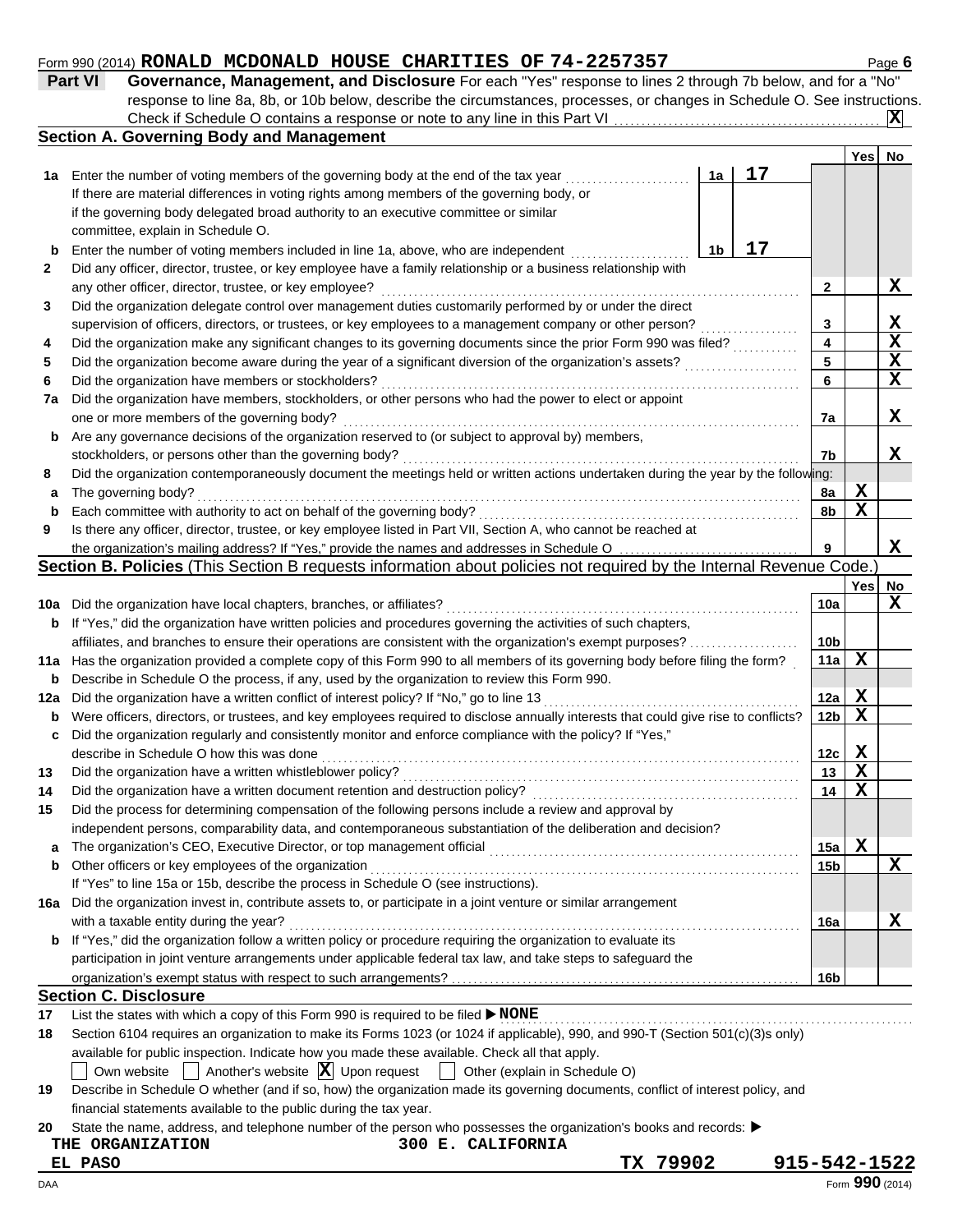| Part VII Compensation of Officers, Directors, Trustees, Key Employees, Highest Compensated Employees, and |  |
|-----------------------------------------------------------------------------------------------------------|--|
| <b>Independent Contractors</b>                                                                            |  |

Check if Schedule O contains a response or note to any line in this Part VII

#### **Section A. Officers, Directors, Trustees, Key Employees, and Highest Compensated Employees**

**1a** Complete this table for all persons required to be listed. Report compensation for the calendar year ending with or within the organization's tax year.

■ List all of the organization's **current** officers, directors, trustees (whether individuals or organizations), regardless of amount of compensation. Enter -0- in columns (D), (E), and (F) if no compensation was paid.

● List all of the organization's **current** key employees, if any. See instructions for definition of "key employee."

 $\bullet$  List the organization's five **current** highest compensated employees (other than an officer, director, trustee, or key employee)<br>a received reportable compensation (Box 5 of Form  $M-2$  and/or Box 7 of Form 1000-MISC)

who received reportable compensation (Box 5 of Form W-2 and/or Box 7 of Form 1099-MISC) of more than \$100,000 from the organization and any related organizations.

• List all of the organization's **former** officers, key employees, and highest compensated employees who received more than<br>00,000 of reportable compensation from the erganization and any related erganizations. \$100,000 of reportable compensation from the organization and any related organizations.

• List all of the organization's **former directors or trustees** that received, in the capacity as a former director or trustee of the organization, more than \$10,000 of reportable compensation from the organization and any related organizations. List persons in the following order: individual trustees or directors; institutional trustees; officers; key employees; highest

compensated employees; and former such persons.

Check this box if neither the organization nor any related organization compensated any current officer, director, or trustee.

| (A)<br>Name and Title | (B)<br>Average<br>hours per<br>week<br>(list any<br>hours for |                                   |                      | Position    | (C)          | (do not check more than one<br>box, unless person is both an<br>officer and a director/trustee) | (D)<br>Reportable<br>compensation<br>from<br>the<br>organization | (E)<br>Reportable<br>compensation from<br>related<br>organizations<br>(W-2/1099-MISC) | (F)<br>Estimated<br>amount of<br>other<br>compensation<br>from the |
|-----------------------|---------------------------------------------------------------|-----------------------------------|----------------------|-------------|--------------|-------------------------------------------------------------------------------------------------|------------------------------------------------------------------|---------------------------------------------------------------------------------------|--------------------------------------------------------------------|
|                       | related<br>organizations<br>below dotted<br>line)             | Individual trustee<br>or director | nstitutional trustee | Officer     | Key employee | Highest compensated<br>employee<br>Former                                                       | (W-2/1099-MISC)                                                  |                                                                                       | organization<br>and related<br>organizations                       |
| (1) BARBARA BERLINER  |                                                               |                                   |                      |             |              |                                                                                                 |                                                                  |                                                                                       |                                                                    |
| <b>PRESIDENT</b>      | 5.00<br>0.00                                                  | $\mathbf x$                       |                      | $\mathbf x$ |              |                                                                                                 | 0                                                                | 0                                                                                     | 0                                                                  |
| (2) GARY BRUNER       |                                                               |                                   |                      |             |              |                                                                                                 |                                                                  |                                                                                       |                                                                    |
| PRESIDENT ELECT       | 5.00<br>0.00                                                  | $\mathbf x$                       |                      |             |              |                                                                                                 | 0                                                                | 0                                                                                     | $\mathbf 0$                                                        |
| (3) RICHARD CASTRO    |                                                               |                                   |                      |             |              |                                                                                                 |                                                                  |                                                                                       |                                                                    |
| <b>PAST PRESIDENT</b> | 5.00<br>0.00                                                  | $\mathbf x$                       |                      |             |              |                                                                                                 | 0                                                                | 0                                                                                     | 0                                                                  |
| $(4)$ KIM HALL        |                                                               |                                   |                      |             |              |                                                                                                 |                                                                  |                                                                                       |                                                                    |
| <b>BOARD MEMBER</b>   | 5.00<br>0.00                                                  | $\mathbf x$                       |                      |             |              |                                                                                                 | 0                                                                | 0                                                                                     | $\mathbf 0$                                                        |
| (5) LAUREN NACHTMANN  |                                                               |                                   |                      |             |              |                                                                                                 |                                                                  |                                                                                       |                                                                    |
| <b>TREASURER</b>      | 5.00<br>0.00                                                  | $\mathbf x$                       |                      | $\mathbf x$ |              |                                                                                                 | 0                                                                | 0                                                                                     | $\mathbf 0$                                                        |
| (6) KAREN PEARSON     |                                                               |                                   |                      |             |              |                                                                                                 |                                                                  |                                                                                       |                                                                    |
| <b>BOARD MEMBER</b>   | 5.00<br>0.00                                                  | X                                 |                      |             |              |                                                                                                 | 0                                                                | 0                                                                                     | 0                                                                  |
| (7) NITA PHILLIPS     |                                                               |                                   |                      |             |              |                                                                                                 |                                                                  |                                                                                       |                                                                    |
|                       | 5.00                                                          |                                   |                      |             |              |                                                                                                 |                                                                  |                                                                                       |                                                                    |
| <b>BOARD MEMBER</b>   | 0.00                                                          | $\mathbf x$                       |                      | $\mathbf x$ |              |                                                                                                 | 0                                                                | 0                                                                                     | 0                                                                  |
| (8) GEORGINA RIDDLE   |                                                               |                                   |                      |             |              |                                                                                                 |                                                                  |                                                                                       |                                                                    |
| <b>BOARD MEMBER</b>   | 5.00<br>0.00                                                  | $\mathbf x$                       |                      |             |              |                                                                                                 | 0                                                                | 0                                                                                     | $\mathbf 0$                                                        |
| (9) DEBRA FRAIRE      |                                                               |                                   |                      |             |              |                                                                                                 |                                                                  |                                                                                       |                                                                    |
|                       | 5.00                                                          |                                   |                      |             |              |                                                                                                 |                                                                  |                                                                                       |                                                                    |
| <b>BOARD MEMBER</b>   | 0.00                                                          | $\mathbf x$                       |                      |             |              |                                                                                                 | 0                                                                | 0                                                                                     | $\mathbf 0$                                                        |
| (10) DAWN DOUGLAS     |                                                               |                                   |                      |             |              |                                                                                                 |                                                                  |                                                                                       |                                                                    |
| <b>BOARD MEMBER</b>   | 5.00<br>0.00                                                  | $\mathbf x$                       |                      |             |              |                                                                                                 | 0                                                                | 0                                                                                     | 0                                                                  |
| (11) GAIL PATTON      |                                                               |                                   |                      |             |              |                                                                                                 |                                                                  |                                                                                       |                                                                    |
|                       | 5.00                                                          |                                   |                      |             |              |                                                                                                 |                                                                  |                                                                                       |                                                                    |
| <b>SECRETARY</b>      | 0.00                                                          | $\mathbf x$                       |                      | $\mathbf x$ |              |                                                                                                 | 0                                                                | 0                                                                                     | O                                                                  |
| DAA                   |                                                               |                                   |                      |             |              |                                                                                                 |                                                                  |                                                                                       | Form 990 (2014)                                                    |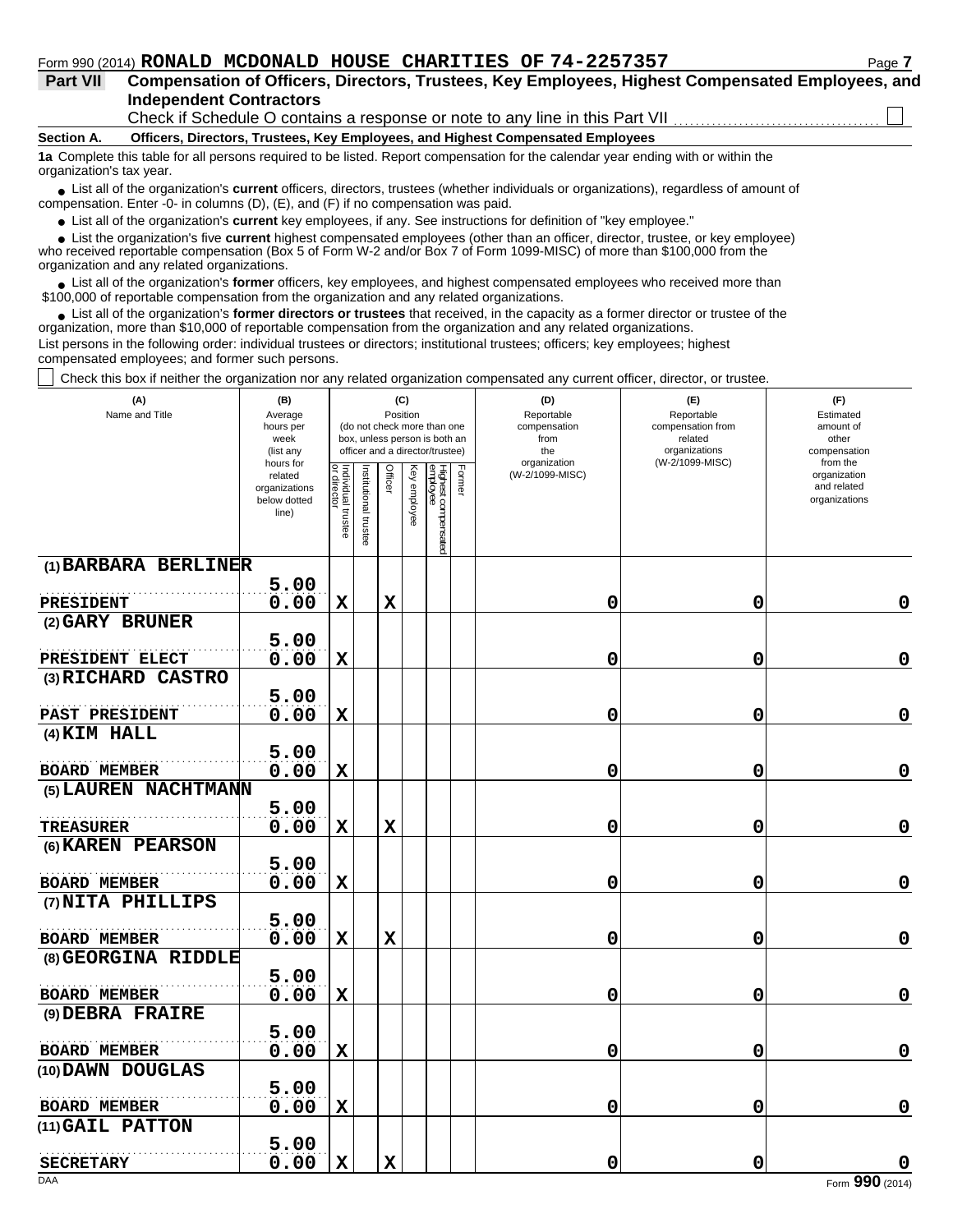| Form 990 (2014) RONALD MCDONALD HOUSE CHARITIES OF 74-2257357                                                                                                                                                                                               |                                                               |                                   |                       |                                                                                                                    |              |                                |      |                                                                                                        |                                                                                       | Page 8                                                             |
|-------------------------------------------------------------------------------------------------------------------------------------------------------------------------------------------------------------------------------------------------------------|---------------------------------------------------------------|-----------------------------------|-----------------------|--------------------------------------------------------------------------------------------------------------------|--------------|--------------------------------|------|--------------------------------------------------------------------------------------------------------|---------------------------------------------------------------------------------------|--------------------------------------------------------------------|
| <b>Part VII</b>                                                                                                                                                                                                                                             |                                                               |                                   |                       |                                                                                                                    |              |                                |      | Section A. Officers, Directors, Trustees, Key Employees, and Highest Compensated Employees (continued) |                                                                                       |                                                                    |
| (A)<br>Name and title                                                                                                                                                                                                                                       | (B)<br>Average<br>hours per<br>week<br>(list any<br>hours for |                                   |                       | (C)<br>Position<br>(do not check more than one<br>box, unless person is both an<br>officer and a director/trustee) |              |                                |      | (D)<br>Reportable<br>compensation<br>from<br>the<br>organization                                       | (E)<br>Reportable<br>compensation from<br>related<br>organizations<br>(W-2/1099-MISC) | (F)<br>Estimated<br>amount of<br>other<br>compensation<br>from the |
|                                                                                                                                                                                                                                                             | related<br>organizations<br>below dotted<br>line)             | Individual trustee<br>or director | Institutional trustee | Officer                                                                                                            | Key employee | Highest compensate<br>employee | Form | (W-2/1099-MISC)                                                                                        |                                                                                       | organization<br>and related<br>organizations                       |
| (12) JOE UNDERWOOD                                                                                                                                                                                                                                          |                                                               |                                   |                       |                                                                                                                    |              |                                |      |                                                                                                        |                                                                                       |                                                                    |
|                                                                                                                                                                                                                                                             | 5.00                                                          |                                   |                       |                                                                                                                    |              |                                |      |                                                                                                        |                                                                                       |                                                                    |
| <b>BOARD MEMBER</b><br>(13) EDGAR S. FLORES                                                                                                                                                                                                                 | 0.00                                                          | $\mathbf X$                       |                       |                                                                                                                    |              |                                |      | 0                                                                                                      | 0                                                                                     | 0                                                                  |
|                                                                                                                                                                                                                                                             | 5.00                                                          |                                   |                       |                                                                                                                    |              |                                |      |                                                                                                        |                                                                                       |                                                                    |
| <b>BOARD MEMBER</b>                                                                                                                                                                                                                                         | 0.00                                                          | $\mathbf X$                       |                       |                                                                                                                    |              |                                |      | 0                                                                                                      | 0                                                                                     | $\mathbf 0$                                                        |
| (14) VERONICA SPENCER                                                                                                                                                                                                                                       | 5.00                                                          |                                   |                       |                                                                                                                    |              |                                |      |                                                                                                        |                                                                                       |                                                                    |
| <b>BOARD MEMBER</b>                                                                                                                                                                                                                                         | 0.00                                                          | $\mathbf X$                       |                       |                                                                                                                    |              |                                |      | 0                                                                                                      | 0                                                                                     | $\mathbf 0$                                                        |
| (15) WESLEY J. WAIDA                                                                                                                                                                                                                                        |                                                               |                                   |                       |                                                                                                                    |              |                                |      |                                                                                                        |                                                                                       |                                                                    |
|                                                                                                                                                                                                                                                             | 5.00                                                          |                                   |                       |                                                                                                                    |              |                                |      |                                                                                                        |                                                                                       |                                                                    |
| <b>BOARD MEMBER</b><br>(16) BRANDON LEE MAY                                                                                                                                                                                                                 | 0.00                                                          | $\mathbf x$                       |                       |                                                                                                                    |              |                                |      | 0                                                                                                      | 0                                                                                     | $\mathbf 0$                                                        |
|                                                                                                                                                                                                                                                             | 5.00                                                          |                                   |                       |                                                                                                                    |              |                                |      |                                                                                                        |                                                                                       |                                                                    |
| <b>BOARD MEMBER</b>                                                                                                                                                                                                                                         | 0.00                                                          | $\mathbf x$                       |                       |                                                                                                                    |              |                                |      | 0                                                                                                      | 0                                                                                     | $\mathbf 0$                                                        |
| (17) ORLANDO HERNANDEZ                                                                                                                                                                                                                                      |                                                               |                                   |                       |                                                                                                                    |              |                                |      |                                                                                                        |                                                                                       |                                                                    |
| <b>BOARD MEMBER</b>                                                                                                                                                                                                                                         | 5.00<br>0.00                                                  | $\mathbf x$                       |                       |                                                                                                                    |              |                                |      | 0                                                                                                      | 0                                                                                     | 0                                                                  |
| (18) FRANK LOPEZ                                                                                                                                                                                                                                            |                                                               |                                   |                       |                                                                                                                    |              |                                |      |                                                                                                        |                                                                                       |                                                                    |
|                                                                                                                                                                                                                                                             | 40.00                                                         |                                   |                       |                                                                                                                    |              |                                |      |                                                                                                        |                                                                                       |                                                                    |
| <b>EXECUTIVE DIRECTOR</b>                                                                                                                                                                                                                                   | 0.00                                                          |                                   |                       | $\mathbf x$                                                                                                        |              |                                |      | 59,796                                                                                                 | 0                                                                                     | 9,995                                                              |
| (19)                                                                                                                                                                                                                                                        |                                                               |                                   |                       |                                                                                                                    |              |                                |      |                                                                                                        |                                                                                       |                                                                    |
|                                                                                                                                                                                                                                                             |                                                               |                                   |                       |                                                                                                                    |              |                                |      |                                                                                                        |                                                                                       |                                                                    |
| c Total from continuation sheets to Part VII, Section A                                                                                                                                                                                                     |                                                               |                                   |                       |                                                                                                                    |              |                                |      | 59,796                                                                                                 |                                                                                       | 9,995                                                              |
| Total number of individuals (including but not limited to those listed above) who received more than \$100,000 of<br>$\mathbf{2}$                                                                                                                           |                                                               |                                   |                       |                                                                                                                    |              |                                |      | 59,796                                                                                                 |                                                                                       | 9,995                                                              |
| reportable compensation from the organization $\triangleright$ 0                                                                                                                                                                                            |                                                               |                                   |                       |                                                                                                                    |              |                                |      |                                                                                                        |                                                                                       |                                                                    |
| Did the organization list any former officer, director, or trustee, key employee, or highest compensated<br>3                                                                                                                                               |                                                               |                                   |                       |                                                                                                                    |              |                                |      |                                                                                                        |                                                                                       | No<br>Yes                                                          |
| employee on line 1a? If "Yes," complete Schedule J for such individual                                                                                                                                                                                      |                                                               |                                   |                       |                                                                                                                    |              |                                |      |                                                                                                        |                                                                                       | X<br>3                                                             |
| For any individual listed on line 1a, is the sum of reportable compensation and other compensation from the<br>4<br>organization and related organizations greater than \$150,000? If "Yes," complete Schedule J for such                                   |                                                               |                                   |                       |                                                                                                                    |              |                                |      |                                                                                                        |                                                                                       |                                                                    |
| individual                                                                                                                                                                                                                                                  |                                                               |                                   |                       |                                                                                                                    |              |                                |      |                                                                                                        |                                                                                       | X<br>4                                                             |
| Did any person listed on line 1a receive or accrue compensation from any unrelated organization or individual<br>5                                                                                                                                          |                                                               |                                   |                       |                                                                                                                    |              |                                |      |                                                                                                        |                                                                                       | X<br>5                                                             |
| <b>Section B. Independent Contractors</b>                                                                                                                                                                                                                   |                                                               |                                   |                       |                                                                                                                    |              |                                |      |                                                                                                        |                                                                                       |                                                                    |
| Complete this table for your five highest compensated independent contractors that received more than \$100,000 of<br>1<br>compensation from the organization. Report compensation for the calendar year ending with or within the organization's tax year. |                                                               |                                   |                       |                                                                                                                    |              |                                |      |                                                                                                        |                                                                                       |                                                                    |
|                                                                                                                                                                                                                                                             | (A)<br>Name and business address                              |                                   |                       |                                                                                                                    |              |                                |      |                                                                                                        | (B)<br>Description of services                                                        | (C)<br>Compensation                                                |
|                                                                                                                                                                                                                                                             |                                                               |                                   |                       |                                                                                                                    |              |                                |      |                                                                                                        |                                                                                       |                                                                    |
|                                                                                                                                                                                                                                                             |                                                               |                                   |                       |                                                                                                                    |              |                                |      |                                                                                                        |                                                                                       |                                                                    |
|                                                                                                                                                                                                                                                             |                                                               |                                   |                       |                                                                                                                    |              |                                |      |                                                                                                        |                                                                                       |                                                                    |
|                                                                                                                                                                                                                                                             |                                                               |                                   |                       |                                                                                                                    |              |                                |      |                                                                                                        |                                                                                       |                                                                    |
|                                                                                                                                                                                                                                                             |                                                               |                                   |                       |                                                                                                                    |              |                                |      |                                                                                                        |                                                                                       |                                                                    |
|                                                                                                                                                                                                                                                             |                                                               |                                   |                       |                                                                                                                    |              |                                |      |                                                                                                        |                                                                                       |                                                                    |
|                                                                                                                                                                                                                                                             |                                                               |                                   |                       |                                                                                                                    |              |                                |      |                                                                                                        |                                                                                       |                                                                    |
|                                                                                                                                                                                                                                                             |                                                               |                                   |                       |                                                                                                                    |              |                                |      |                                                                                                        |                                                                                       |                                                                    |
| Total number of independent contractors (including but not limited to those listed above) who<br>2                                                                                                                                                          |                                                               |                                   |                       |                                                                                                                    |              |                                |      |                                                                                                        |                                                                                       |                                                                    |
| received more than \$100,000 of compensation from the organization ▶                                                                                                                                                                                        |                                                               |                                   |                       |                                                                                                                    |              |                                |      |                                                                                                        | 0                                                                                     |                                                                    |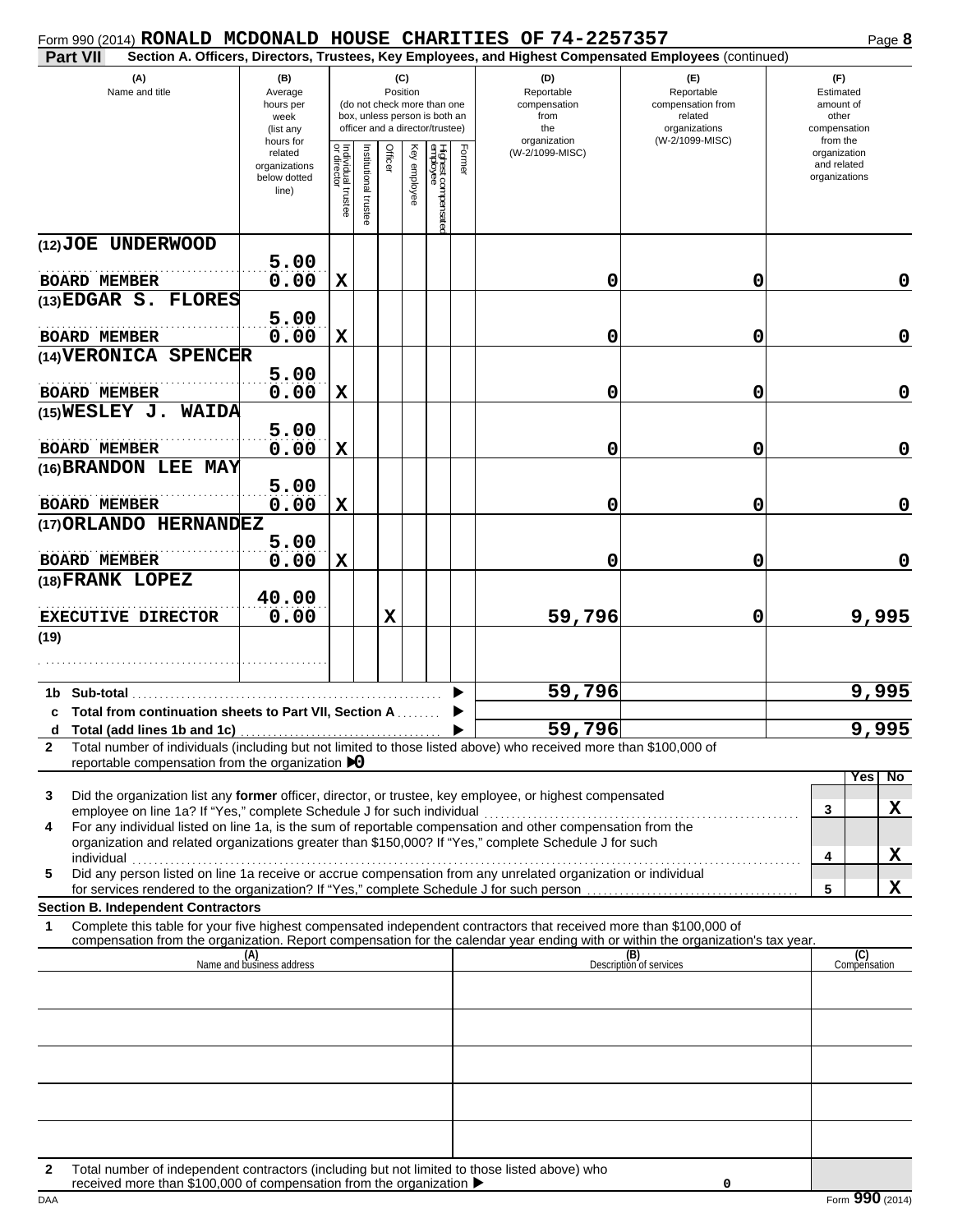### Form 990 (2014) **RONALD MCDONALD HOUSE CHARITIES OF 74-2257357** Page 9

### **Part VIII Statement of Revenue**

Check if Schedule O contains a response or note to any line in this Part VIII . . . . . . . . . . . . . . . . . . . . . . . . . . . . . . . . . . . . .

|                                                                                                         |     |                                                                   |                   | (A)<br>Total revenue | (B)<br>Related or<br>exempt<br>function<br>revenue | (C)<br>Unrelated<br>business<br>revenue | (D)<br>Revenue<br>excluded from tax<br>under sections<br>512-514 |
|---------------------------------------------------------------------------------------------------------|-----|-------------------------------------------------------------------|-------------------|----------------------|----------------------------------------------------|-----------------------------------------|------------------------------------------------------------------|
| Program Service RevenueContributions, Gifts, Grants<br>Program Service Revenueand Other Similar Amounts |     | 1a Federated campaigns<br>1a                                      |                   |                      |                                                    |                                         |                                                                  |
|                                                                                                         |     | <b>b</b> Membership dues<br>1 <sub>b</sub>                        |                   |                      |                                                    |                                         |                                                                  |
|                                                                                                         |     | 1 <sub>c</sub><br>c Fundraising events                            |                   |                      |                                                    |                                         |                                                                  |
|                                                                                                         |     | d Related organizations<br>1 <sub>d</sub>                         |                   |                      |                                                    |                                         |                                                                  |
|                                                                                                         |     | <b>e</b> Government grants (contributions)<br>1e                  |                   |                      |                                                    |                                         |                                                                  |
|                                                                                                         |     | f All other contributions, gifts, grants,                         |                   |                      |                                                    |                                         |                                                                  |
|                                                                                                         |     | and similar amounts not included above<br>1f                      | 135,462           |                      |                                                    |                                         |                                                                  |
|                                                                                                         |     | <b>g</b> Noncash contributions included in lines 1a-1f: $\$\dots$ | 5,000             |                      |                                                    |                                         |                                                                  |
|                                                                                                         |     | h Total. Add lines 1a-1f                                          | ▶                 | 135,462              |                                                    |                                         |                                                                  |
|                                                                                                         |     |                                                                   | <b>Busn. Code</b> |                      |                                                    |                                         |                                                                  |
|                                                                                                         | 2a  | MEDICAID REVENUES<br>.                                            | 900099            | 33,360               | 33,360                                             |                                         |                                                                  |
|                                                                                                         | b   |                                                                   |                   |                      |                                                    |                                         |                                                                  |
|                                                                                                         | с   |                                                                   |                   |                      |                                                    |                                         |                                                                  |
|                                                                                                         | d   |                                                                   |                   |                      |                                                    |                                         |                                                                  |
|                                                                                                         |     |                                                                   |                   |                      |                                                    |                                         |                                                                  |
|                                                                                                         |     | f All other program service revenue                               |                   |                      |                                                    |                                         |                                                                  |
|                                                                                                         |     |                                                                   |                   | 33,360               |                                                    |                                         |                                                                  |
|                                                                                                         | 3   | Investment income (including dividends, interest,                 |                   |                      |                                                    |                                         |                                                                  |
|                                                                                                         |     | and other similar amounts)                                        |                   | 39,158               |                                                    |                                         | 39,158                                                           |
|                                                                                                         | 4   | Income from investment of tax-exempt bond proceed                 |                   |                      |                                                    |                                         |                                                                  |
|                                                                                                         | 5   |                                                                   |                   |                      |                                                    |                                         |                                                                  |
|                                                                                                         |     | (i) Real                                                          | (ii) Personal     |                      |                                                    |                                         |                                                                  |
|                                                                                                         |     | 6a Gross rents                                                    |                   |                      |                                                    |                                         |                                                                  |
|                                                                                                         | b   | Less: rental exps.                                                |                   |                      |                                                    |                                         |                                                                  |
|                                                                                                         |     | Rental inc. or (loss)                                             |                   |                      |                                                    |                                         |                                                                  |
|                                                                                                         | d   |                                                                   |                   |                      |                                                    |                                         |                                                                  |
|                                                                                                         |     | <b>7a</b> Gross amount from<br>(i) Securities<br>sales of assets  | (ii) Other        |                      |                                                    |                                         |                                                                  |
|                                                                                                         |     | 203,139<br>other than inventor                                    |                   |                      |                                                    |                                         |                                                                  |
|                                                                                                         |     | <b>b</b> Less: cost or other                                      |                   |                      |                                                    |                                         |                                                                  |
|                                                                                                         |     | 203,139<br>basis & sales exps                                     |                   |                      |                                                    |                                         |                                                                  |
|                                                                                                         |     | c Gain or (loss)                                                  |                   |                      |                                                    |                                         |                                                                  |
|                                                                                                         |     |                                                                   |                   |                      |                                                    |                                         |                                                                  |
|                                                                                                         |     | 8a Gross income from fundraising events                           |                   |                      |                                                    |                                         |                                                                  |
| enue                                                                                                    |     |                                                                   |                   |                      |                                                    |                                         |                                                                  |
|                                                                                                         |     | of contributions reported on line 1c).                            |                   |                      |                                                    |                                         |                                                                  |
|                                                                                                         |     | See Part IV, line 18<br>a                                         | 273,424           |                      |                                                    |                                         |                                                                  |
| Other Rev                                                                                               |     | <b>b</b> Less: direct expenses<br>b                               | 29,393            |                      |                                                    |                                         |                                                                  |
|                                                                                                         |     | c Net income or (loss) from fundraising events                    |                   | 244,031              |                                                    |                                         | 244,031                                                          |
|                                                                                                         |     | 9a Gross income from gaming activities.                           |                   |                      |                                                    |                                         |                                                                  |
|                                                                                                         |     | See Part IV, line 19<br>a                                         |                   |                      |                                                    |                                         |                                                                  |
|                                                                                                         |     | b<br><b>b</b> Less: direct expenses                               |                   |                      |                                                    |                                         |                                                                  |
|                                                                                                         |     | <b>c</b> Net income or (loss) from gaming activities              | ▸                 |                      |                                                    |                                         |                                                                  |
|                                                                                                         |     | 10a Gross sales of inventory, less                                |                   |                      |                                                    |                                         |                                                                  |
|                                                                                                         |     | returns and allowances<br>a<br>.                                  |                   |                      |                                                    |                                         |                                                                  |
|                                                                                                         |     | <b>b</b> Less: $cost$ of goods sold $\ldots$<br>b                 |                   |                      |                                                    |                                         |                                                                  |
|                                                                                                         |     | c Net income or (loss) from sales of inventory                    |                   |                      |                                                    |                                         |                                                                  |
|                                                                                                         |     | Miscellaneous Revenue                                             | <b>Busn. Code</b> |                      |                                                    |                                         |                                                                  |
|                                                                                                         | 11a | <b>INSURANCE PROCEEDS</b>                                         | 900099            | 20,000               |                                                    |                                         | 20,000                                                           |
|                                                                                                         | b   | VENDING MACHINE INCOME                                            | 900099            | 2,893                |                                                    |                                         | 2,893                                                            |
|                                                                                                         | c   |                                                                   |                   |                      |                                                    |                                         |                                                                  |
|                                                                                                         |     | d All other revenue                                               |                   |                      |                                                    |                                         |                                                                  |
|                                                                                                         |     | e Total. Add lines 11a-11d                                        | ▶                 | 22,893               |                                                    |                                         |                                                                  |
|                                                                                                         |     | 12 Total revenue. See instructions.                               |                   | 474,904              | 33,360                                             | 0                                       | 306,082                                                          |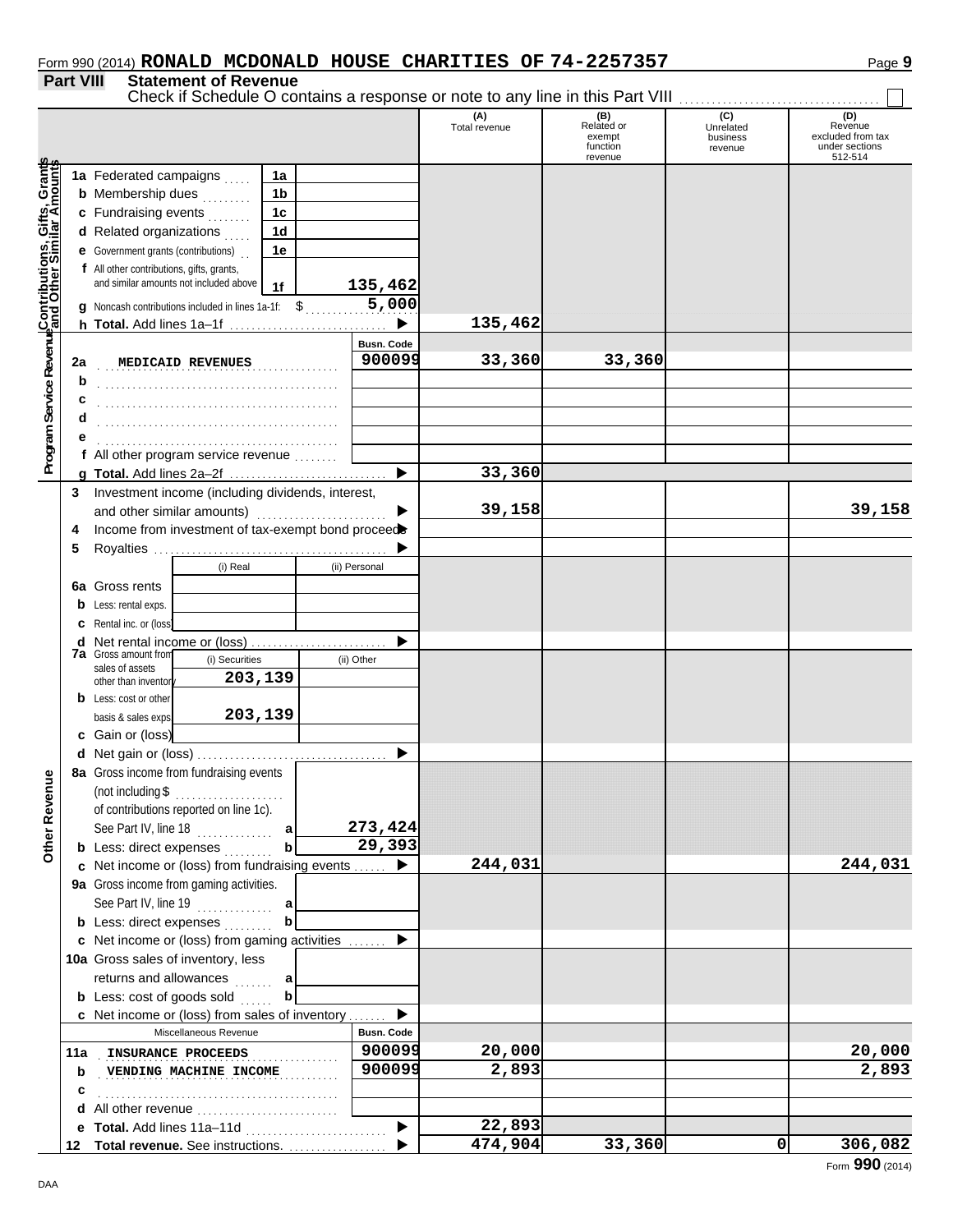### Form 990 (2014) **RONALD MCDONALD HOUSE CHARITIES OF 74-2257357** Page 10

 $\Box$ 

Section 501(c)(3) and 501(c)(4) organizations must complete all columns. All other organizations must complete column (A). Check if Schedule O contains a response or note to any line in this Part IX

|              | Do not include amounts reported on lines 6b,<br>7b, 8b, 9b, and 10b of Part VIII.                                                                                                                                        | (A)<br>Total expenses  | (B)<br>Program service<br>expenses | (C)<br>Management and<br>general expenses | (D)<br>Fundraising<br>expenses |
|--------------|--------------------------------------------------------------------------------------------------------------------------------------------------------------------------------------------------------------------------|------------------------|------------------------------------|-------------------------------------------|--------------------------------|
|              | 1 Grants and other assistance to domestic organizations                                                                                                                                                                  |                        |                                    |                                           |                                |
|              | and domestic governments. See Part IV, line 21                                                                                                                                                                           | 41,309                 | 41,309                             |                                           |                                |
| $\mathbf{2}$ | Grants and other assistance to domestic                                                                                                                                                                                  |                        |                                    |                                           |                                |
|              | individuals. See Part IV, line 22                                                                                                                                                                                        |                        |                                    |                                           |                                |
| 3            | Grants and other assistance to foreign                                                                                                                                                                                   |                        |                                    |                                           |                                |
|              | organizations, foreign governments, and foreign                                                                                                                                                                          |                        |                                    |                                           |                                |
|              | individuals. See Part IV, lines 15 and 16                                                                                                                                                                                |                        |                                    |                                           |                                |
| 4            | Benefits paid to or for members                                                                                                                                                                                          |                        |                                    |                                           |                                |
| 5            | Compensation of current officers, directors,                                                                                                                                                                             |                        |                                    |                                           |                                |
|              | trustees, and key employees                                                                                                                                                                                              | 59,796                 | 20,929                             | 5,980                                     | 32,887                         |
| 6            | Compensation not included above, to disqualified                                                                                                                                                                         |                        |                                    |                                           |                                |
|              | persons (as defined under section 4958(f)(1)) and                                                                                                                                                                        |                        |                                    |                                           |                                |
|              | persons described in section 4958(c)(3)(B)                                                                                                                                                                               |                        |                                    |                                           |                                |
| $\mathbf{7}$ | Other salaries and wages                                                                                                                                                                                                 | 132,578                | 121,428                            | 7,486                                     | 3,664                          |
| 8            | Pension plan accruals and contributions (include                                                                                                                                                                         |                        |                                    |                                           |                                |
|              | section 401(k) and 403(b) employer contributions)                                                                                                                                                                        | $\frac{1,895}{29,380}$ | $\frac{1,118}{17,334}$             | <u>203</u>                                | $\frac{574}{8,814}$            |
| 9            | Other employee benefits                                                                                                                                                                                                  |                        |                                    | 3,232                                     |                                |
| 10           |                                                                                                                                                                                                                          | 20,028                 | 15,105                             | 1,332                                     | 3,591                          |
| 11           | Fees for services (non-employees):                                                                                                                                                                                       |                        |                                    |                                           |                                |
|              | a Management                                                                                                                                                                                                             |                        |                                    |                                           |                                |
| b            |                                                                                                                                                                                                                          | 9,000                  |                                    | 9,000                                     |                                |
| c            |                                                                                                                                                                                                                          |                        |                                    |                                           |                                |
| d            | Lobbying                                                                                                                                                                                                                 |                        |                                    |                                           |                                |
| е            | Professional fundraising services. See Part IV, line 1                                                                                                                                                                   |                        |                                    |                                           |                                |
| f            | Investment management fees                                                                                                                                                                                               |                        |                                    |                                           |                                |
| a            | Other. (If line 11g amount exceeds 10% of line 25, column                                                                                                                                                                |                        |                                    |                                           |                                |
|              | (A) amount, list line 11g expenses on Schedule O.)                                                                                                                                                                       | 23,390                 | 10,259                             | 10,679                                    | 2,452                          |
| 12           | Advertising and promotion<br>                                                                                                                                                                                            | $\overline{2,619}$     |                                    | 2,619                                     |                                |
| 13           |                                                                                                                                                                                                                          | 11,249                 | 1,858                              | $\overline{2,471}$                        | 6,920                          |
| 14           | Information technology                                                                                                                                                                                                   |                        |                                    |                                           |                                |
| 15           |                                                                                                                                                                                                                          |                        |                                    |                                           |                                |
| 16           |                                                                                                                                                                                                                          | 38,587                 | 34,727                             | 1,930                                     | 1,930                          |
| 17           | Travel                                                                                                                                                                                                                   | 4,078                  | 4,078                              |                                           |                                |
| 18           | Payments of travel or entertainment expenses                                                                                                                                                                             |                        |                                    |                                           |                                |
|              | for any federal, state, or local public officials                                                                                                                                                                        |                        |                                    |                                           |                                |
| 19           | Conferences, conventions, and meetings                                                                                                                                                                                   | 7,032                  | 3,251                              | 3,781                                     |                                |
| 20           | Interest                                                                                                                                                                                                                 |                        |                                    |                                           |                                |
| 21           | Payments to affiliates<br><u> 1966 - Johann Stoff, martin a</u>                                                                                                                                                          | 11,834                 |                                    | 11,834                                    |                                |
| 22           | Depreciation, depletion, and amortization                                                                                                                                                                                | 49,688                 | 44,720                             | 2,484                                     | $\frac{2,484}{754}$            |
| 23           | Insurance                                                                                                                                                                                                                | 15,940                 | 13,577                             | 1,609                                     |                                |
| 24           | Other expenses. Itemize expenses not covered                                                                                                                                                                             |                        |                                    |                                           |                                |
|              | above (List miscellaneous expenses in line 24e. If                                                                                                                                                                       |                        |                                    |                                           |                                |
|              | line 24e amount exceeds 10% of line 25, column                                                                                                                                                                           |                        |                                    |                                           |                                |
|              | (A) amount, list line 24e expenses on Schedule O.)                                                                                                                                                                       |                        |                                    |                                           |                                |
| a            | HOUSE & OFFICE SUPPLIES                                                                                                                                                                                                  | 20,351                 | 19,109                             | 850                                       | 392                            |
| b            | EQUIPMENT & FACILITY RENT                                                                                                                                                                                                | 3,185                  | 2,867                              | 159                                       | 159                            |
| c            | <b>OTHER</b>                                                                                                                                                                                                             | $\overline{2,766}$     |                                    | $\overline{2}$ , 766                      |                                |
| d            | FAMILY ENTERTAINMENT                                                                                                                                                                                                     | 1,174                  | 1,174                              |                                           |                                |
| e            | All other expenses                                                                                                                                                                                                       |                        |                                    |                                           |                                |
| 25           | Total functional expenses. Add lines 1 through 24e                                                                                                                                                                       | 485,879                | 352,843                            | 68,415                                    | 64,621                         |
| 26           | Joint costs. Complete this line only if the<br>organization reported in column (B) joint costs<br>from a combined educational campaign and<br>fundraising solicitation. Check here ▶<br>following SOP 98-2 (ASC 958-720) |                        |                                    |                                           |                                |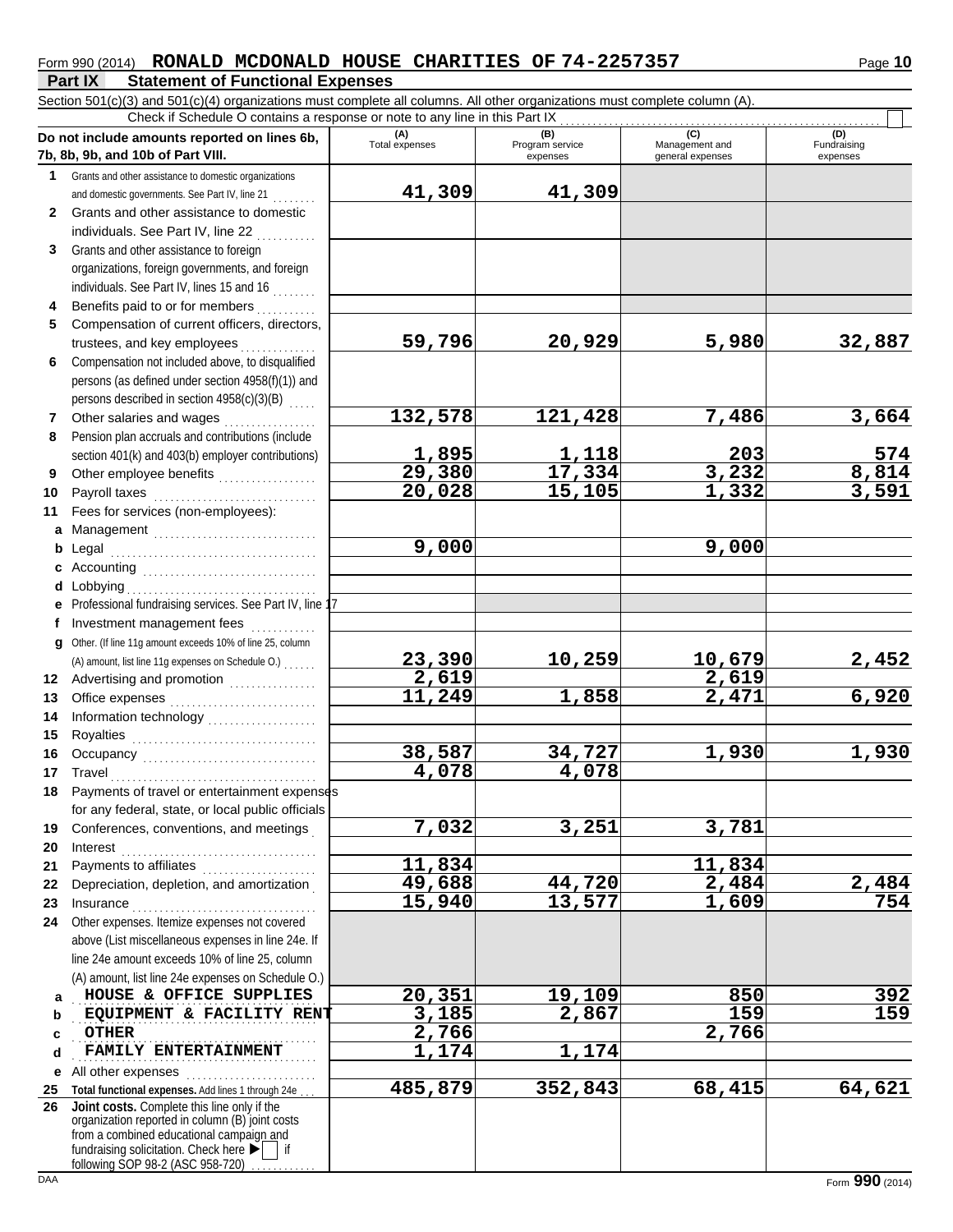### Form 990 (2014) **RONALD MCDONALD HOUSE CHARITIES OF 74-2257357** Page 11 **Part X** Balance Sheet

|                     |    | Check if Schedule O contains a response or note to any line in this Part X                                                                                                                                                     |  |                |                          |              |                    |
|---------------------|----|--------------------------------------------------------------------------------------------------------------------------------------------------------------------------------------------------------------------------------|--|----------------|--------------------------|--------------|--------------------|
|                     |    |                                                                                                                                                                                                                                |  |                | (A)<br>Beginning of year |              | (B)<br>End of year |
|                     | 1  | Cash-non-interest bearing                                                                                                                                                                                                      |  |                | 475,945                  | 1            | 337,538            |
|                     | 2  |                                                                                                                                                                                                                                |  |                |                          | $\mathbf{2}$ |                    |
|                     | 3  |                                                                                                                                                                                                                                |  |                |                          | 3            |                    |
|                     | 4  | Accounts receivable, net                                                                                                                                                                                                       |  |                |                          | 4            |                    |
|                     | 5  | Loans and other receivables from current and former officers, directors,                                                                                                                                                       |  |                |                          |              |                    |
|                     |    | trustees, key employees, and highest compensated employees.                                                                                                                                                                    |  |                |                          |              |                    |
|                     |    | Complete Part II of Schedule L                                                                                                                                                                                                 |  |                |                          | 5            |                    |
|                     | 6  | Loans and other receivables from other disqualified persons (as defined under section                                                                                                                                          |  |                |                          |              |                    |
|                     |    | 4958(f)(1)), persons described in section 4958(c)(3)(B), and contributing employers and                                                                                                                                        |  |                |                          |              |                    |
|                     |    | sponsoring organizations of section 501(c)(9) voluntary employees' beneficiary                                                                                                                                                 |  |                |                          |              |                    |
|                     |    | organizations (see instructions). Complete Part II of Schedule L [111] [11]                                                                                                                                                    |  |                |                          | 6            |                    |
| Assets              | 7  |                                                                                                                                                                                                                                |  |                |                          | 7            |                    |
|                     | 8  | Inventories for sale or use                                                                                                                                                                                                    |  |                |                          | 8            |                    |
|                     | 9  |                                                                                                                                                                                                                                |  |                | 1,870                    | 9            | 1,870              |
|                     |    | 10a Land, buildings, and equipment: cost or                                                                                                                                                                                    |  |                |                          |              |                    |
|                     |    | other basis. Complete Part VI of Schedule D    10a   2, 316, 945                                                                                                                                                               |  |                |                          |              |                    |
|                     |    | <u> 10b</u><br><b>b</b> Less: accumulated depreciation                                                                                                                                                                         |  | 816,753        | 1,541,963                | 10c          | 1,500,192          |
|                     | 11 | Investments-publicly traded securities                                                                                                                                                                                         |  | $1,252,283$ 11 |                          | 1,528,006    |                    |
|                     | 12 |                                                                                                                                                                                                                                |  | 45,071         | $12 \,$                  | 45,071       |                    |
|                     | 13 |                                                                                                                                                                                                                                |  |                | 13                       |              |                    |
|                     | 14 | Intangible assets                                                                                                                                                                                                              |  |                |                          | 14           |                    |
|                     | 15 | Other assets. See Part IV, line 11                                                                                                                                                                                             |  |                |                          | 15           |                    |
|                     | 16 | Total assets. Add lines 1 through 15 (must equal line 34)                                                                                                                                                                      |  |                | 3,317,132                | 16           | 3, 412, 677        |
|                     | 17 |                                                                                                                                                                                                                                |  |                | 2,570                    | 17           | 4,308              |
|                     | 18 | Grants payable                                                                                                                                                                                                                 |  |                |                          | 18           |                    |
|                     | 19 | Deferred revenue information and contact the contract of the contract of the contract of the contract of the contract of the contract of the contract of the contract of the contract of the contract of the contract of the c |  |                |                          | 19           |                    |
|                     | 20 |                                                                                                                                                                                                                                |  | 20             |                          |              |                    |
|                     | 21 | Escrow or custodial account liability. Complete Part IV of Schedule D                                                                                                                                                          |  | 21             |                          |              |                    |
|                     | 22 | Loans and other payables to current and former officers, directors,                                                                                                                                                            |  |                |                          |              |                    |
| Liabilities         |    | trustees, key employees, highest compensated employees, and                                                                                                                                                                    |  |                |                          |              |                    |
|                     |    | disqualified persons. Complete Part II of Schedule L                                                                                                                                                                           |  |                |                          | 22           |                    |
|                     | 23 | Secured mortgages and notes payable to unrelated third parties [[11, 11, 11, 11, 11, 11, 11, 11]                                                                                                                               |  |                |                          | 23           |                    |
|                     | 24 | Unsecured notes and loans payable to unrelated third parties                                                                                                                                                                   |  | .              |                          | 24           |                    |
|                     | 25 | Other liabilities (including federal income tax, payables to related third                                                                                                                                                     |  |                |                          |              |                    |
|                     |    | parties, and other liabilities not included on lines 17-24). Complete Part X                                                                                                                                                   |  |                |                          |              |                    |
|                     |    |                                                                                                                                                                                                                                |  |                |                          | 25           |                    |
|                     | 26 |                                                                                                                                                                                                                                |  |                | 2,570                    | 26           | 4,308              |
|                     |    | Organizations that follow SFAS 117 (ASC 958), check here $\blacktriangleright$ $X$ and                                                                                                                                         |  |                |                          |              |                    |
| <b>Balances</b>     |    | complete lines 27 through 29, and lines 33 and 34.                                                                                                                                                                             |  |                |                          |              |                    |
|                     | 27 | Unrestricted net assets                                                                                                                                                                                                        |  |                | 2,628,198                | 27           | 2,701,660          |
|                     | 28 |                                                                                                                                                                                                                                |  |                | 198,864                  | 28           | 219,209            |
| <b>Fund</b>         | 29 | Permanently restricted net assets                                                                                                                                                                                              |  |                | 487,500 29               |              | 487,500            |
|                     |    | Organizations that do not follow SFAS 117 (ASC 958), check here                                                                                                                                                                |  | and            |                          |              |                    |
| $\overline{\sigma}$ |    | complete lines 30 through 34.                                                                                                                                                                                                  |  |                |                          |              |                    |
| Assets              | 30 | Capital stock or trust principal, or current funds                                                                                                                                                                             |  |                |                          | 30           |                    |
|                     | 31 | Paid-in or capital surplus, or land, building, or equipment fund                                                                                                                                                               |  |                |                          | 31           |                    |
| $\frac{1}{2}$       | 32 | Retained earnings, endowment, accumulated income, or other funds                                                                                                                                                               |  |                |                          | 32           |                    |
|                     | 33 | Total net assets or fund balances                                                                                                                                                                                              |  |                | 3,314,562                | 33           | 3,408,369          |
|                     | 34 |                                                                                                                                                                                                                                |  |                | $3,317,132$ 34           |              | 3,412,677          |

Form **990** (2014)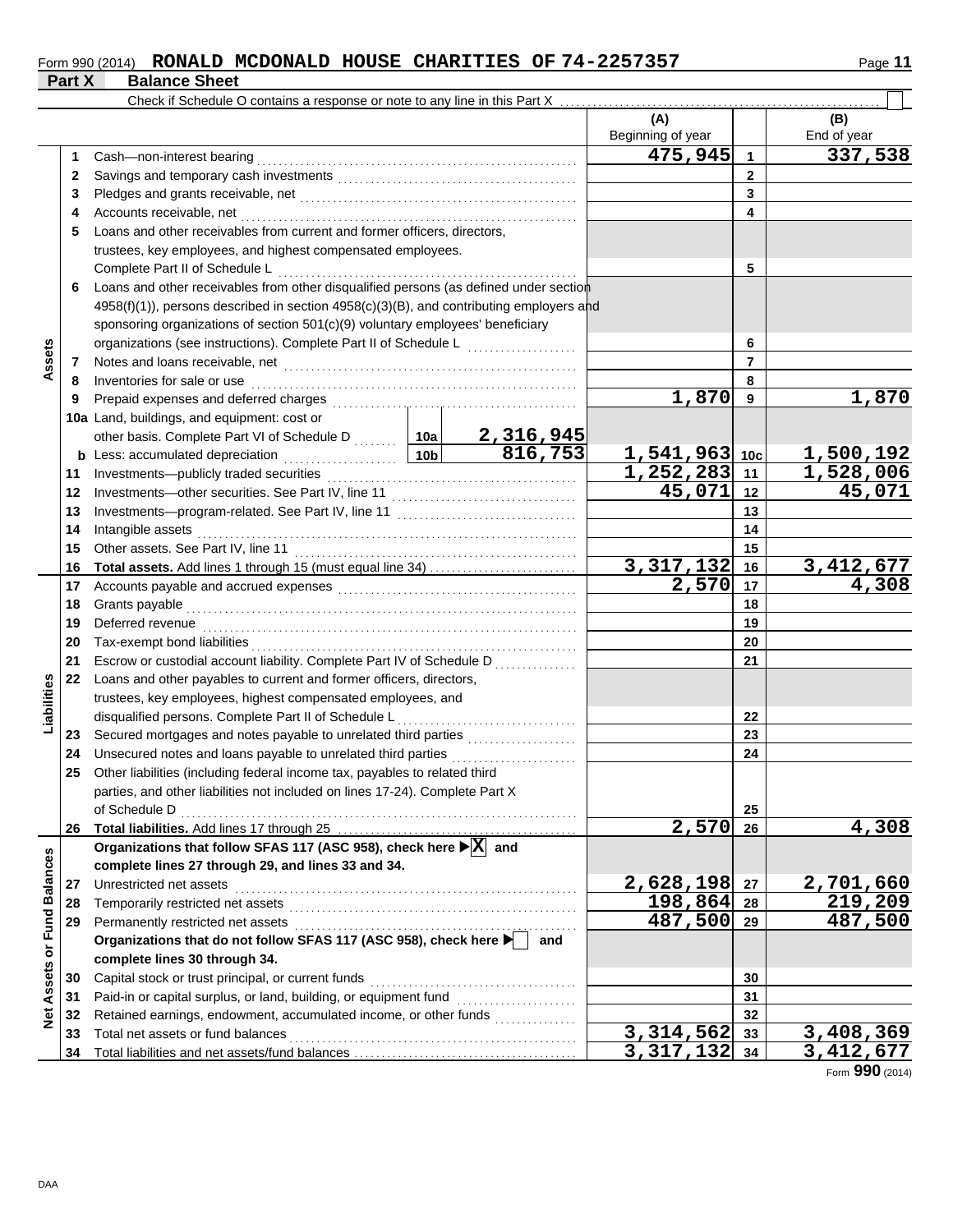|    | Form 990 (2014) RONALD MCDONALD HOUSE CHARITIES OF 74-2257357                                  |    | Page 12     |
|----|------------------------------------------------------------------------------------------------|----|-------------|
|    | <b>Reconciliation of Net Assets</b><br>Part XI                                                 |    |             |
|    | Check if Schedule O contains a response or note to any line in this Part XI                    |    |             |
|    |                                                                                                |    | 474,904     |
|    |                                                                                                |    | 485,879     |
| 3  | Revenue less expenses. Subtract line 2 from line 1                                             |    | $-10,975$   |
|    | Net assets or fund balances at beginning of year (must equal Part X, line 33, column (A))      | 4  | 3,314,562   |
| 5. | Net unrealized gains (losses) on investments                                                   | 5. | 104,782     |
|    | Donated services and use of facilities                                                         | 6  |             |
|    | Investment expenses                                                                            |    |             |
| 8  | Prior period adjustments                                                                       |    |             |
| 9  | Other changes in net assets or fund balances (explain in Schedule O)                           | 9  |             |
| 10 | Net assets or fund balances at end of year. Combine lines 3 through 9 (must equal Part X, line |    |             |
|    | $33$ , column $(B)$ )                                                                          | 10 | 3,408,369   |
|    | <b>Financial Statements and Reporting</b><br><b>Part XII</b>                                   |    |             |
|    |                                                                                                |    |             |
|    |                                                                                                |    | Yes I<br>No |

| $ \mathbf{X} $ Accrual<br>Accounting method used to prepare the Form 990:     Cash<br>Other<br>If the organization changed its method of accounting from a prior year or checked "Other," explain in<br>Schedule O. |                |   |   |
|---------------------------------------------------------------------------------------------------------------------------------------------------------------------------------------------------------------------|----------------|---|---|
| 2a Were the organization's financial statements compiled or reviewed by an independent accountant?                                                                                                                  | 2a             |   | x |
| If "Yes," check a box below to indicate whether the financial statements for the year were compiled or                                                                                                              |                |   |   |
| reviewed on a separate basis, consolidated basis, or both:                                                                                                                                                          |                |   |   |
| Consolidated basis<br>Separate basis<br>Both consolidated and separate basis                                                                                                                                        |                |   |   |
| <b>b</b> Were the organization's financial statements audited by an independent accountant?                                                                                                                         | 2 <sub>b</sub> | Х |   |
| If "Yes," check a box below to indicate whether the financial statements for the year were audited on a                                                                                                             |                |   |   |
| separate basis, consolidated basis, or both:                                                                                                                                                                        |                |   |   |
| $ \mathbf{X} $<br>Consolidated basis<br>Separate basis<br>Both consolidated and separate basis                                                                                                                      |                |   |   |
| c If "Yes" to line 2a or 2b, does the organization have a committee that assumes responsibility for oversight                                                                                                       |                |   |   |
| of the audit, review, or compilation of its financial statements and selection of an independent accountant?                                                                                                        | 2c             | Х |   |
| If the organization changed either its oversight process or selection process during the tax year, explain in                                                                                                       |                |   |   |
| Schedule O.                                                                                                                                                                                                         |                |   |   |
| 3a As a result of a federal award, was the organization required to undergo an audit or audits as set forth in                                                                                                      |                |   |   |
| the Single Audit Act and OMB Circular A-133?                                                                                                                                                                        | 3a             |   | x |
| <b>b</b> If "Yes," did the organization undergo the required audit or audits? If the organization did not undergo the                                                                                               |                |   |   |
| required audit or audits, explain why in Schedule O and describe any steps taken to undergo such audits                                                                                                             | 3 <sub>b</sub> |   |   |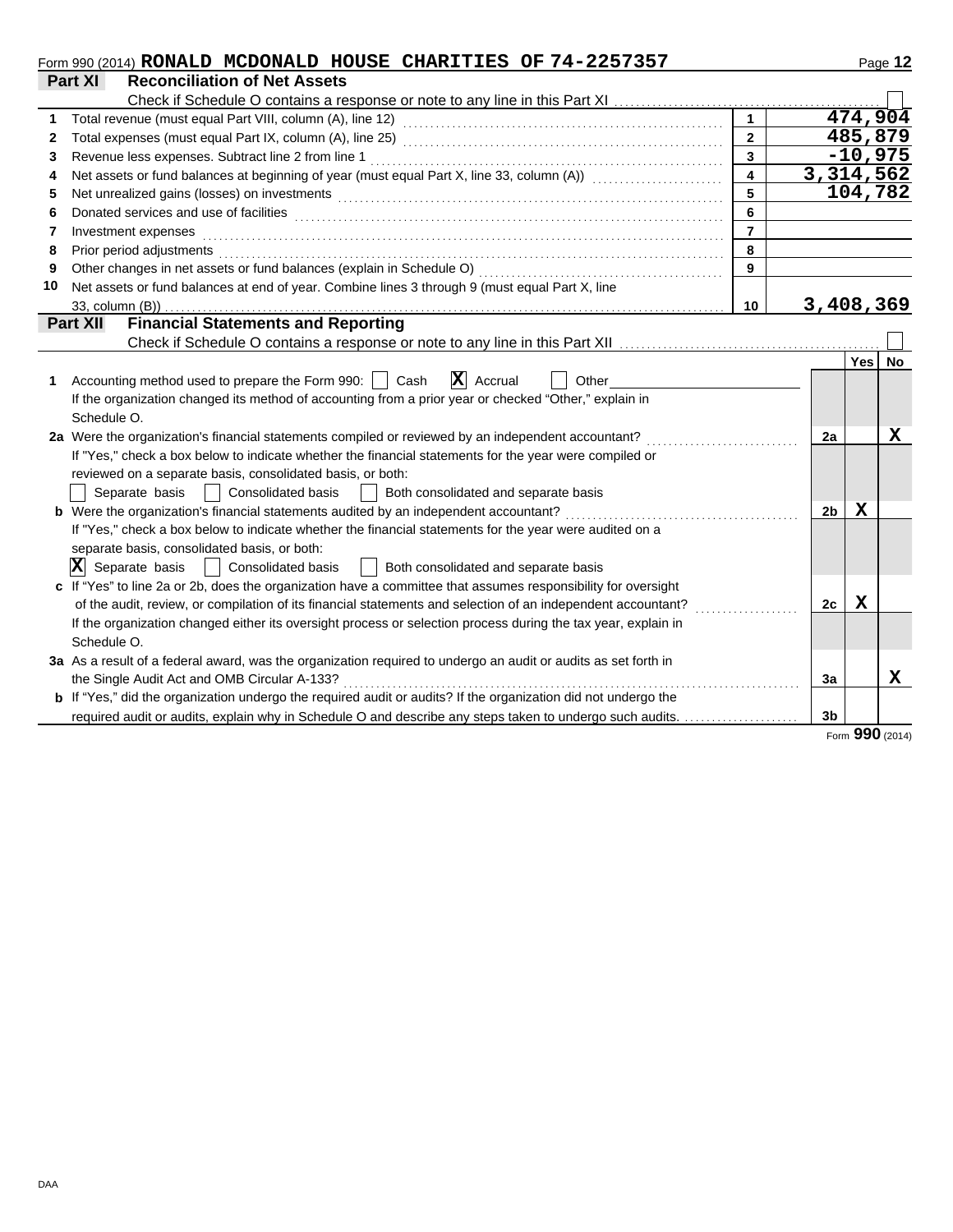| <b>SCHEDULE A</b>                                      |                                                            | <b>Public Charity Status and Public Support</b>                                                                                                                                                                                                                |                                       |                               |                                                     | OMB No. 1545-0047                   |
|--------------------------------------------------------|------------------------------------------------------------|----------------------------------------------------------------------------------------------------------------------------------------------------------------------------------------------------------------------------------------------------------------|---------------------------------------|-------------------------------|-----------------------------------------------------|-------------------------------------|
| (Form 990 or 990-EZ)                                   |                                                            | Complete if the organization is a section 501(c)(3) organization or a section                                                                                                                                                                                  |                                       |                               |                                                     |                                     |
|                                                        |                                                            | 4947(a)(1) nonexempt charitable trust.<br>Attach to Form 990 or Form 990-EZ.                                                                                                                                                                                   |                                       |                               |                                                     | <b>Open to Public</b>               |
| Department of the Treasury<br>Internal Revenue Service |                                                            | Information about Schedule A (Form 990 or 990-EZ) and its instructions is at www.irs.gov/form990.                                                                                                                                                              |                                       |                               |                                                     | <b>Inspection</b>                   |
| Name of the organization                               | EL PASO, INC.                                              | RONALD MCDONALD HOUSE CHARITIES OF                                                                                                                                                                                                                             |                                       |                               | <b>Employer identification number</b><br>74-2257357 |                                     |
| Part I                                                 |                                                            | Reason for Public Charity Status (All organizations must complete this part.) See instructions.                                                                                                                                                                |                                       |                               |                                                     |                                     |
|                                                        |                                                            | The organization is not a private foundation because it is: (For lines 1 through 11, check only one box.)                                                                                                                                                      |                                       |                               |                                                     |                                     |
| 1<br>2                                                 |                                                            | A church, convention of churches, or association of churches described in section 170(b)(1)(A)(i).<br>A school described in section 170(b)(1)(A)(ii). (Attach Schedule E.)                                                                                     |                                       |                               |                                                     |                                     |
| 3                                                      |                                                            | A hospital or a cooperative hospital service organization described in section 170(b)(1)(A)(iii).                                                                                                                                                              |                                       |                               |                                                     |                                     |
| 4                                                      |                                                            | A medical research organization operated in conjunction with a hospital described in section 170(b)(1)(A)(iii). Enter the hospital's name,                                                                                                                     |                                       |                               |                                                     |                                     |
| city, and state:                                       |                                                            |                                                                                                                                                                                                                                                                |                                       |                               |                                                     |                                     |
| 5                                                      | section 170(b)(1)(A)(iv). (Complete Part II.)              | An organization operated for the benefit of a college or university owned or operated by a governmental unit described in                                                                                                                                      |                                       |                               |                                                     |                                     |
| 6                                                      |                                                            | A federal, state, or local government or governmental unit described in section 170(b)(1)(A)(v).                                                                                                                                                               |                                       |                               |                                                     |                                     |
| $ \mathbf{X} $<br>7                                    |                                                            | An organization that normally receives a substantial part of its support from a governmental unit or from the general public                                                                                                                                   |                                       |                               |                                                     |                                     |
|                                                        | described in section 170(b)(1)(A)(vi). (Complete Part II.) |                                                                                                                                                                                                                                                                |                                       |                               |                                                     |                                     |
| 8<br>9                                                 |                                                            | A community trust described in section 170(b)(1)(A)(vi). (Complete Part II.)<br>An organization that normally receives: (1) more than 33 1/3% of its support from contributions, membership fees, and gross                                                    |                                       |                               |                                                     |                                     |
|                                                        |                                                            | receipts from activities related to its exempt functions—subject to certain exceptions, and (2) no more than 33 1/3% of its                                                                                                                                    |                                       |                               |                                                     |                                     |
|                                                        |                                                            | support from gross investment income and unrelated business taxable income (less section 511 tax) from businesses                                                                                                                                              |                                       |                               |                                                     |                                     |
| 10                                                     |                                                            | acquired by the organization after June 30, 1975. See section 509(a)(2). (Complete Part III.)<br>An organization organized and operated exclusively to test for public safety. See section 509(a)(4).                                                          |                                       |                               |                                                     |                                     |
| 11                                                     |                                                            | An organization organized and operated exclusively for the benefit of, to perform the functions of, or to carry out the purposes of                                                                                                                            |                                       |                               |                                                     |                                     |
|                                                        |                                                            | one or more publicly supported organizations described in section 509(a)(1) or section 509(a)(2). See section 509(a)(3). Check                                                                                                                                 |                                       |                               |                                                     |                                     |
|                                                        |                                                            | the box in lines 11a through 11d that describes the type of supporting organization and complete lines 11e, 11f, and 11g.                                                                                                                                      |                                       |                               |                                                     |                                     |
| a                                                      |                                                            | Type I. A supporting organization operated, supervised, or controlled by its supported organization(s), typically by giving<br>the supported organization(s) the power to regularly appoint or elect a majority of the directors or trustees of the supporting |                                       |                               |                                                     |                                     |
|                                                        | organization. You must complete Part IV, Sections A and B. |                                                                                                                                                                                                                                                                |                                       |                               |                                                     |                                     |
| b                                                      |                                                            | Type II. A supporting organization supervised or controlled in connection with its supported organization(s), by having                                                                                                                                        |                                       |                               |                                                     |                                     |
|                                                        |                                                            | control or management of the supporting organization vested in the same persons that control or manage the supported<br>organization(s). You must complete Part IV, Sections A and C.                                                                          |                                       |                               |                                                     |                                     |
| c                                                      |                                                            | Type III functionally integrated. A supporting organization operated in connection with, and functionally integrated with,                                                                                                                                     |                                       |                               |                                                     |                                     |
|                                                        |                                                            | its supported organization(s) (see instructions). You must complete Part IV, Sections A, D, and E.                                                                                                                                                             |                                       |                               |                                                     |                                     |
| d                                                      |                                                            | Type III non-functionally integrated. A supporting organization operated in connection with its supported organization(s)                                                                                                                                      |                                       |                               |                                                     |                                     |
|                                                        |                                                            | that is not functionally integrated. The organization generally must satisfy a distribution requirement and an attentiveness<br>requirement (see instructions). You must complete Part IV, Sections A and D, and Part V.                                       |                                       |                               |                                                     |                                     |
| е                                                      |                                                            | Check this box if the organization received a written determination from the IRS that it is a Type I, Type II, Type III                                                                                                                                        |                                       |                               |                                                     |                                     |
|                                                        |                                                            | functionally integrated, or Type III non-functionally integrated supporting organization.                                                                                                                                                                      |                                       |                               |                                                     |                                     |
| f                                                      | Enter the number of supported organizations                | Provide the following information about the supported organization(s).                                                                                                                                                                                         |                                       |                               |                                                     |                                     |
| (i) Name of supported                                  | (ii) EIN                                                   | (iii) Type of organization                                                                                                                                                                                                                                     | (iv) Is the organization              | (v) Amount of monetary        |                                                     | (vi) Amount of                      |
| organization                                           |                                                            | (described on lines 1-9<br>above or IRC section                                                                                                                                                                                                                | listed in your governing<br>document? | support (see<br>instructions) |                                                     | other support (see<br>instructions) |
|                                                        |                                                            | (see instructions))                                                                                                                                                                                                                                            | Yes<br>No                             |                               |                                                     |                                     |
| (A)                                                    |                                                            |                                                                                                                                                                                                                                                                |                                       |                               |                                                     |                                     |
|                                                        |                                                            |                                                                                                                                                                                                                                                                |                                       |                               |                                                     |                                     |
| (B)                                                    |                                                            |                                                                                                                                                                                                                                                                |                                       |                               |                                                     |                                     |
| (C)                                                    |                                                            |                                                                                                                                                                                                                                                                |                                       |                               |                                                     |                                     |
| (D)                                                    |                                                            |                                                                                                                                                                                                                                                                |                                       |                               |                                                     |                                     |
| (E)                                                    |                                                            |                                                                                                                                                                                                                                                                |                                       |                               |                                                     |                                     |
|                                                        |                                                            |                                                                                                                                                                                                                                                                |                                       |                               |                                                     |                                     |
| Total                                                  |                                                            |                                                                                                                                                                                                                                                                |                                       |                               |                                                     |                                     |
|                                                        |                                                            |                                                                                                                                                                                                                                                                |                                       |                               |                                                     | 000<br>000 F21                      |

DAA **For Paperwork Reduction Act Notice, see the Instructions for Form 990 or 990-EZ.**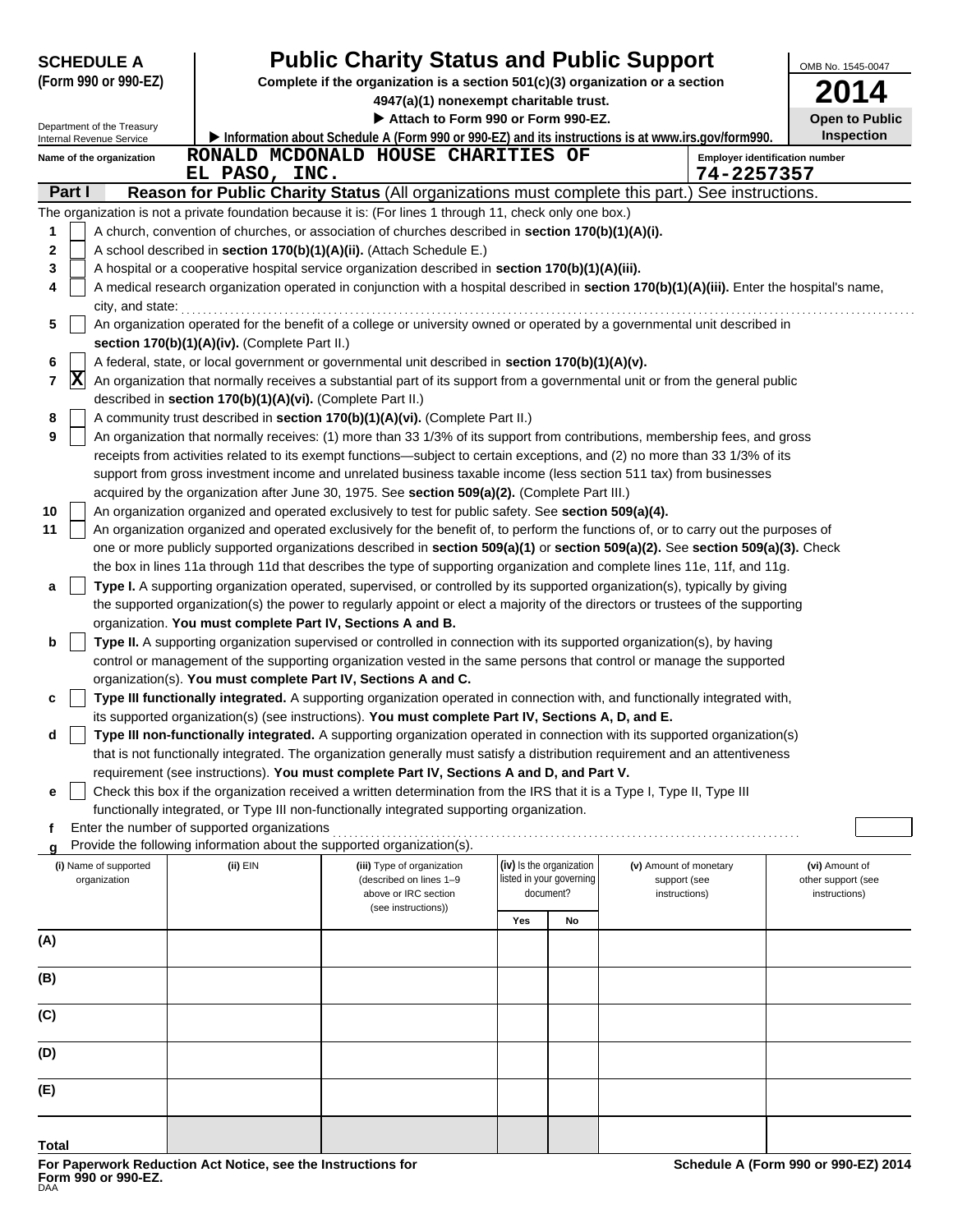(Complete only if you checked the box on line 5, 7, or 8 of Part I or if the organization failed to qualify under **Part II** Support Schedule for Organizations Described in Sections 170(b)(1)(A)(iv) and 170(b)(1)(A)(vi) Part III. If the organization fails to qualify under the tests listed below, please complete Part III.)

|              | <b>Section A. Public Support</b>                                                                                                                                                   |          |          |            |                   |            |                                    |
|--------------|------------------------------------------------------------------------------------------------------------------------------------------------------------------------------------|----------|----------|------------|-------------------|------------|------------------------------------|
|              | Calendar year (or fiscal year beginning in)                                                                                                                                        | (a) 2010 | (b) 2011 | $(c)$ 2012 | $(d)$ 2013        | (e) 2014   | (f) Total                          |
| 1            | Gifts, grants, contributions, and<br>membership fees received. (Do not<br>include any "unusual grants.")                                                                           | 204,379  | 234,210  | 153,198    | 132,513           | 135,462    | 859,762                            |
| $\mathbf{2}$ | Tax revenues levied for the<br>organization's benefit and either paid<br>to or expended on its behalf                                                                              |          |          |            |                   |            |                                    |
| 3            | The value of services or facilities<br>furnished by a governmental unit to the<br>organization without charge                                                                      |          |          |            |                   |            |                                    |
| 4            | Total. Add lines 1 through 3                                                                                                                                                       | 204,379  | 234,210  | 153,198    | 132,513           | 135,462    | 859,762                            |
| 5            | The portion of total contributions by<br>each person (other than a<br>governmental unit or publicly<br>supported organization) included on<br>line 1 that exceeds 2% of the amount |          |          |            |                   |            |                                    |
|              | shown on line 11, column (f)                                                                                                                                                       |          |          |            |                   |            | 20,540                             |
| 6            | Public support. Subtract line 5 from line 4.<br><b>Section B. Total Support</b>                                                                                                    |          |          |            |                   |            | 839,222                            |
|              | Calendar year (or fiscal year beginning in) ▶                                                                                                                                      | (a) 2010 | (b) 2011 | $(c)$ 2012 | $(d)$ 2013        | (e) $2014$ | (f) Total                          |
|              | Amounts from line 4                                                                                                                                                                | 204,379  | 234,210  | 153,198    |                   | 135,462    |                                    |
| 7<br>8       | Gross income from interest, dividends,<br>payments received on securities loans,<br>rents, royalties and income from similar                                                       | 23,502   | 36,858   | 45,534     | 132,513<br>43,723 | 39,158     | 859,762<br>188,775                 |
| 9            | sources<br>Net income from unrelated business<br>activities, whether or not the business                                                                                           |          |          |            | 1,393             |            | 1,393                              |
| 10           | is regularly carried on<br>Other income. Do not include gain or<br>loss from the sale of capital assets<br>(Explain in Part VI.)                                                   | 155,875  | 191,699  | 210,242    | 253,562           | 296,317    | 1,107,695                          |
| 11           | Total support. Add lines 7 through 10                                                                                                                                              |          |          |            |                   |            | 2,157,625                          |
| 12           | Gross receipts from related activities, etc. (see instructions)                                                                                                                    |          |          |            |                   | 12         | 33,360                             |
| 13           | First five years. If the Form 990 is for the organization's first, second, third, fourth, or fifth tax year as a section 501(c)(3)                                                 |          |          |            |                   |            |                                    |
|              | organization, check this box and stop here                                                                                                                                         |          |          |            |                   |            |                                    |
|              | <b>Section C. Computation of Public Support Percentage</b>                                                                                                                         |          |          |            |                   |            |                                    |
| 14           |                                                                                                                                                                                    |          |          |            |                   | 14         | 38.90%                             |
| 15           | Public support percentage from 2013 Schedule A, Part II, line 14                                                                                                                   |          |          |            |                   | 15         | 59.98%                             |
|              | 16a 33 1/3% support test-2014. If the organization did not check the box on line 13, and line 14 is 33 1/3% or more, check this                                                    |          |          |            |                   |            |                                    |
|              | box and stop here. The organization qualifies as a publicly supported organization                                                                                                 |          |          |            |                   |            | $\blacktriangleright$ $\mathbf{X}$ |
| b            | 33 1/3% support test-2013. If the organization did not check a box on line 13 or 16a, and line 15 is 33 1/3% or more,                                                              |          |          |            |                   |            |                                    |
|              | check this box and stop here. The organization qualifies as a publicly supported organization                                                                                      |          |          |            |                   |            |                                    |
|              | 17a 10%-facts-and-circumstances test-2014. If the organization did not check a box on line 13, 16a, or 16b, and line 14 is                                                         |          |          |            |                   |            |                                    |
|              | 10% or more, and if the organization meets the "facts-and-circumstances" test, check this box and stop here. Explain in                                                            |          |          |            |                   |            |                                    |
|              | Part VI how the organization meets the "facts-and-circumstances" test. The organization qualifies as a publicly supported                                                          |          |          |            |                   |            |                                    |
|              | organization                                                                                                                                                                       |          |          |            |                   |            |                                    |
| b            | 10%-facts-and-circumstances test-2013. If the organization did not check a box on line 13, 16a, 16b, or 17a, and line                                                              |          |          |            |                   |            |                                    |
|              | 15 is 10% or more, and if the organization meets the "facts-and-circumstances" test, check this box and stop here.                                                                 |          |          |            |                   |            |                                    |
|              | Explain in Part VI how the organization meets the "facts-and-circumstances" test. The organization qualifies as a publicly                                                         |          |          |            |                   |            |                                    |
|              | supported organization                                                                                                                                                             |          |          |            |                   |            |                                    |
| 18           | Private foundation. If the organization did not check a box on line 13, 16a, 16b, 17a, or 17b, check this box and see                                                              |          |          |            |                   |            |                                    |
|              | instructions                                                                                                                                                                       |          |          |            |                   |            |                                    |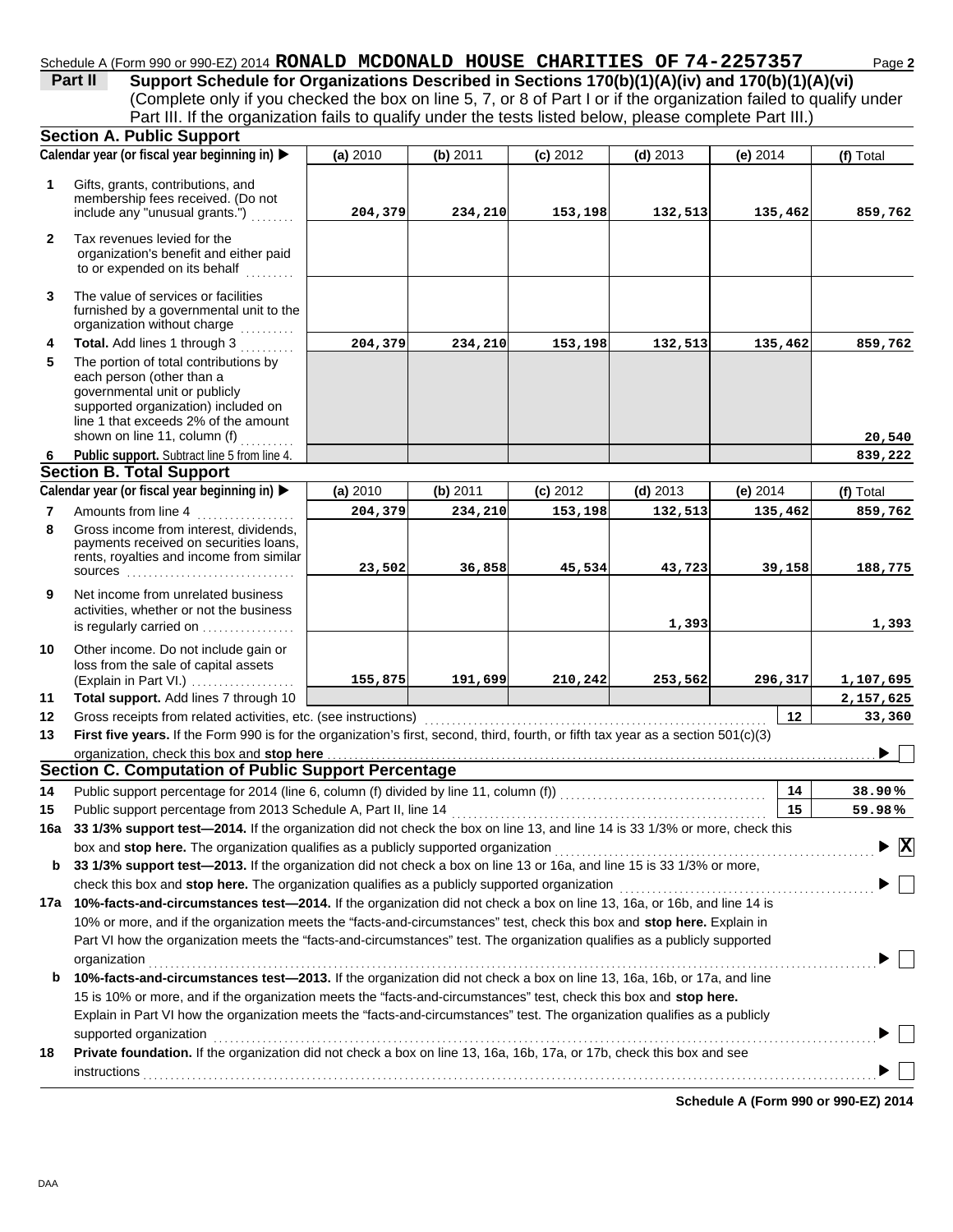|--|

unrelated trade or business under section 513 **Part III Support Schedule for Organizations Described in Section 509(a)(2)** (Complete only if you checked the box on line 9 of Part I or if the organization failed to qualify under Part II. **1 2 3 6 8** Schedule A (Form 990 or 990-EZ) 2014 **RONALD MCDONALD HOUSE CHARITIES OF 74-2257357** Page 3 Gifts, grants, contributions, and membership fees received. (Do not include any "unusual **Public support** (Subtract line 7c from Gross receipts from admissions, merchandise sold or services performed, or facilities furnished in any activity that is related to the Gross receipts from activities that are not an **Total.** Add lines 1 through 5 ........... **Section A. Public Support** organization's tax-exempt purpose . . . . . . . . **4** Tax revenues levied for the organization's benefit and either paid to or expended on its behalf . . . . . . . . . organization without charge ........... furnished by a governmental unit to the **5** The value of services or facilities **7a** Amounts included on lines 1, 2, and 3 received from disqualified persons **b** Amounts included on lines 2 and 3 received from other than disqualified persons that exceed the greater of \$5,000 or 1% of the amount on line 13 for the year **c** Add lines 7a and 7b . . . . . . . . . **(a)** 2010 **(b)** 2011 **(c)** 2012 **(d)** 2013 **(e)** 2014 **(f)** Total  $line 6.)$ **Calendar year (or fiscal year beginning in)**  If the organization fails to qualify under the tests listed below, please complete Part II.) grants.") . . . . . . . . . . . . . . . . . . . . . . . . . . . . . . . .

### **Section B. Total Support**

|         | Section D. Total Support<br>Calendar year (or fiscal year beginning in) ▶                                                                                                        | (a) 2010 | (b) 2011 | $(c)$ 2012 | $(d)$ 2013 | (e) $2014$ | (f) Total |
|---------|----------------------------------------------------------------------------------------------------------------------------------------------------------------------------------|----------|----------|------------|------------|------------|-----------|
|         |                                                                                                                                                                                  |          |          |            |            |            |           |
| 9       | Amounts from line 6                                                                                                                                                              |          |          |            |            |            |           |
| 10a     | Gross income from interest, dividends,<br>payments received on securities loans, rents,<br>royalties and income from similar sources                                             |          |          |            |            |            |           |
| b       | Unrelated business taxable income (less<br>section 511 taxes) from businesses<br>acquired after June 30, 1975                                                                    |          |          |            |            |            |           |
| c       | Add lines 10a and 10b                                                                                                                                                            |          |          |            |            |            |           |
| 11      | Net income from unrelated business<br>activities not included in line 10b, whether<br>or not the business is regularly carried on                                                |          |          |            |            |            |           |
| $12 \,$ | Other income. Do not include gain or<br>loss from the sale of capital assets<br>(Explain in Part VI.)                                                                            |          |          |            |            |            |           |
| 13      | Total support. (Add lines 9, 10c, 11,                                                                                                                                            |          |          |            |            |            |           |
|         | and 12.)                                                                                                                                                                         |          |          |            |            |            |           |
| 14      | First five years. If the Form 990 is for the organization's first, second, third, fourth, or fifth tax year as a section 501(c)(3)<br>organization, check this box and stop here |          |          |            |            |            |           |
|         | <b>Section C. Computation of Public Support Percentage</b>                                                                                                                       |          |          |            |            |            |           |
| 15      |                                                                                                                                                                                  |          |          |            |            | 15         | %         |
| 16      |                                                                                                                                                                                  |          |          |            |            | 16         | %         |
|         | Section D. Computation of Investment Income Percentage                                                                                                                           |          |          |            |            |            |           |
| 17      |                                                                                                                                                                                  |          |          |            |            | 17         | %         |
| 18      | Investment income percentage from 2013 Schedule A, Part III, line 17                                                                                                             |          |          |            |            | 18         | %         |
| 19а     | 33 1/3% support tests-2014. If the organization did not check the box on line 14, and line 15 is more than 33 1/3%, and line                                                     |          |          |            |            |            |           |
|         | 17 is not more than 33 1/3%, check this box and stop here. The organization qualifies as a publicly supported organization                                                       |          |          |            |            |            | ▶         |
| b       | 33 1/3% support tests—2013. If the organization did not check a box on line 14 or line 19a, and line 16 is more than 33 1/3%, and                                                |          |          |            |            |            |           |
|         | line 18 is not more than 33 1/3%, check this box and stop here. The organization qualifies as a publicly supported organization                                                  |          |          |            |            |            | ▶         |
| 20      | Private foundation. If the organization did not check a box on line 14, 19a, or 19b, check this box and see instructions                                                         |          |          |            |            |            |           |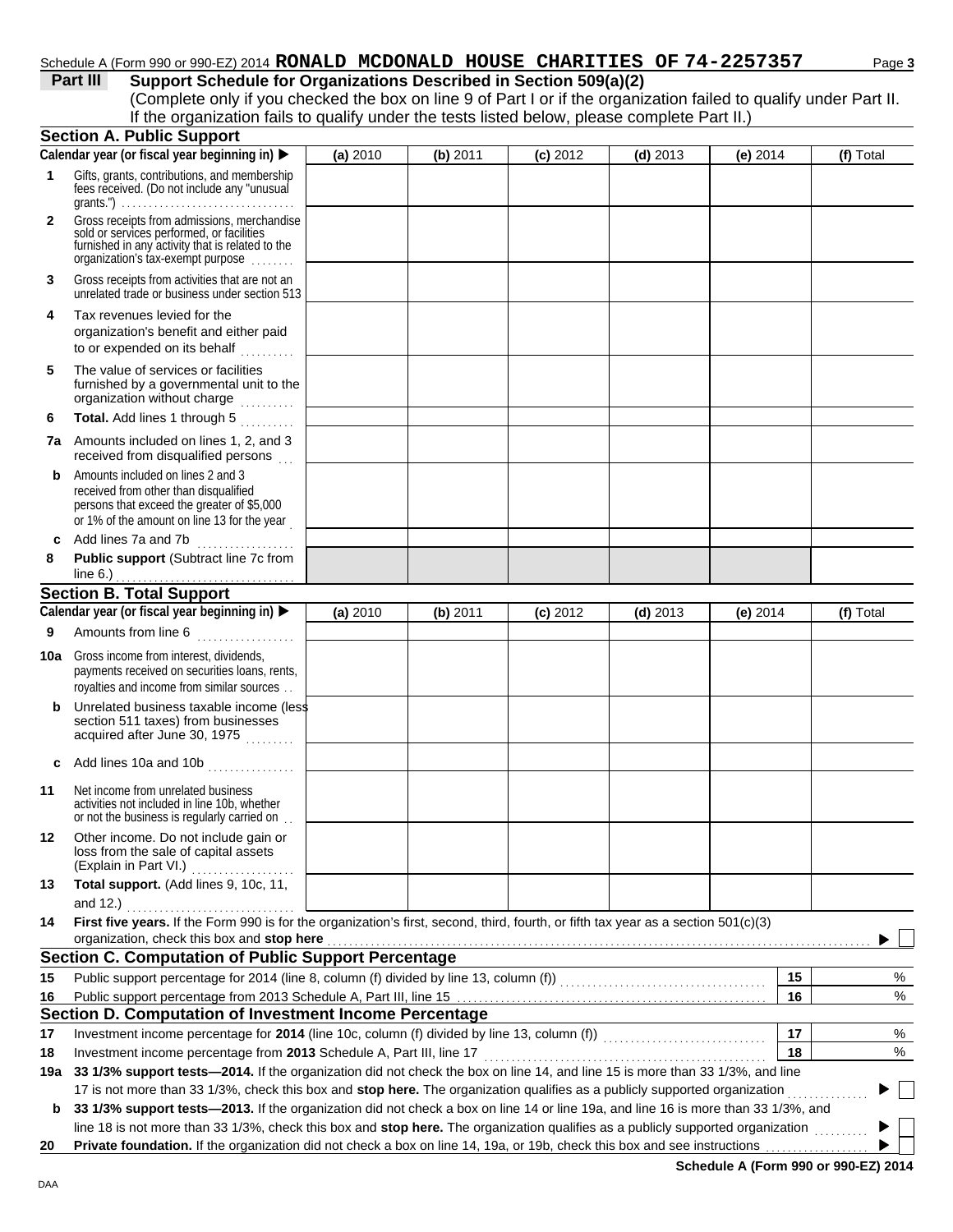|     | <b>Part IV</b><br><b>Supporting Organizations</b>                                                                    |                 |     |    |
|-----|----------------------------------------------------------------------------------------------------------------------|-----------------|-----|----|
|     | (Complete only if you checked a box on line 11 of Part I. If you checked 11a of Part I, complete Sections A          |                 |     |    |
|     | and B. If you checked 11b of Part I, complete Sections A and C. If you checked 11c of Part I, complete               |                 |     |    |
|     | Sections A, D, and E. If you checked 11d of Part I, complete Sections A and D, and complete Part V.)                 |                 |     |    |
|     | <b>Section A. All Supporting Organizations</b>                                                                       |                 |     |    |
| 1   | Are all of the organization's supported organizations listed by name in the organization's governing                 |                 | Yes | No |
|     | documents? If "No," describe in Part VI how the supported organizations are designated. If designated by             |                 |     |    |
|     | class or purpose, describe the designation. If historic and continuing relationship, explain.                        | 1               |     |    |
| 2   | Did the organization have any supported organization that does not have an IRS determination of status               |                 |     |    |
|     | under section $509(a)(1)$ or (2)? If "Yes," explain in Part VI how the organization determined that the supported    |                 |     |    |
|     | organization was described in section 509(a)(1) or (2).                                                              | $\mathbf{2}$    |     |    |
| За  | Did the organization have a supported organization described in section $501(c)(4)$ , (5), or (6)? If "Yes," answer  |                 |     |    |
|     | (b) and (c) below.                                                                                                   | 3a              |     |    |
| b   | Did the organization confirm that each supported organization qualified under section $501(c)(4)$ , (5), or (6) and  |                 |     |    |
|     | satisfied the public support tests under section $509(a)(2)$ ? If "Yes," describe in <b>Part VI</b> when and how the |                 |     |    |
|     | organization made the determination.                                                                                 | 3 <sub>b</sub>  |     |    |
| c   | Did the organization ensure that all support to such organizations was used exclusively for section 170(c)(2)        |                 |     |    |
|     | (B) purposes? If "Yes," explain in Part VI what controls the organization put in place to ensure such use.           | 3c              |     |    |
| 4a  | Was any supported organization not organized in the United States ("foreign supported organization")? If             |                 |     |    |
|     | "Yes" and if you checked 11a or 11b in Part I, answer (b) and (c) below.                                             | 4a              |     |    |
| b   | Did the organization have ultimate control and discretion in deciding whether to make grants to the foreign          |                 |     |    |
|     | supported organization? If "Yes," describe in Part VI how the organization had such control and discretion           |                 |     |    |
|     | despite being controlled or supervised by or in connection with its supported organizations.                         | 4b              |     |    |
| c   | Did the organization support any foreign supported organization that does not have an IRS determination              |                 |     |    |
|     | under sections $501(c)(3)$ and $509(a)(1)$ or (2)? If "Yes," explain in Part VI what controls the organization used  |                 |     |    |
|     | to ensure that all support to the foreign supported organization was used exclusively for section $170(c)(2)(B)$     |                 |     |    |
|     | purposes.                                                                                                            | 4c              |     |    |
| 5a  | Did the organization add, substitute, or remove any supported organizations during the tax year? If "Yes,"           |                 |     |    |
|     | answer (b) and (c) below (if applicable). Also, provide detail in Part VI, including (i) the names and EIN           |                 |     |    |
|     | numbers of the supported organizations added, substituted, or removed, (ii) the reasons for each such action,        |                 |     |    |
|     | (iii) the authority under the organization's organizing document authorizing such action, and (iv) how the action    |                 |     |    |
|     | was accomplished (such as by amendment to the organizing document).                                                  | 5a              |     |    |
| b   | Type I or Type II only. Was any added or substituted supported organization part of a class already                  |                 |     |    |
|     | designated in the organization's organizing document?                                                                | 5b              |     |    |
| c   | Substitutions only. Was the substitution the result of an event beyond the organization's control?                   | 5c              |     |    |
| 6   | Did the organization provide support (whether in the form of grants or the provision of services or facilities) to   |                 |     |    |
|     | anyone other than (a) its supported organizations; (b) individuals that are part of the charitable class             |                 |     |    |
|     | benefited by one or more of its supported organizations; or (c) other supporting organizations that also             |                 |     |    |
|     | support or benefit one or more of the filing organization's supported organizations? If "Yes," provide detail in     |                 |     |    |
|     | Part VI.                                                                                                             | 6               |     |    |
| 7   | Did the organization provide a grant, loan, compensation, or other similar payment to a substantial                  |                 |     |    |
|     | contributor (defined in IRC 4958(c)(3)(C)), a family member of a substantial contributor, or a 35-percent            |                 |     |    |
|     | controlled entity with regard to a substantial contributor? If "Yes," complete Part I of Schedule L (Form 990).      | 7               |     |    |
| 8   | Did the organization make a loan to a disqualified person (as defined in section 4958) not described in line 7?      |                 |     |    |
|     | If "Yes," complete Part I of Schedule L (Form 990).                                                                  | 8               |     |    |
| 9а  | Was the organization controlled directly or indirectly at any time during the tax year by one or more                |                 |     |    |
|     | disqualified persons as defined in section 4946 (other than foundation managers and organizations described          |                 |     |    |
|     | in section $509(a)(1)$ or $(2)$ ? If "Yes," provide detail in Part VI.                                               | 9a              |     |    |
| b   | Did one or more disqualified persons (as defined in line 9(a)) hold a controlling interest in any entity in which    |                 |     |    |
|     | the supporting organization had an interest? If "Yes," provide detail in Part VI.                                    | 9b              |     |    |
| c   | Did a disqualified person (as defined in line 9(a)) have an ownership interest in, or derive any personal benefit    |                 |     |    |
|     | from, assets in which the supporting organization also had an interest? If "Yes," provide detail in Part VI.         | 9c              |     |    |
| 10a | Was the organization subject to the excess business holdings rules of IRC 4943 because of IRC 4943(f)                |                 |     |    |
|     | (regarding certain Type II supporting organizations, and all Type III non-functionally integrated supporting         |                 |     |    |
|     | organizations)? If "Yes," answer (b) below.                                                                          | 10a             |     |    |
| b   | Did the organization have any excess business holdings in the tax year? (Use Schedule C, Form 4720, to               |                 |     |    |
|     | determine whether the organization had excess business holdings.)                                                    | 10 <sub>b</sub> |     |    |
|     |                                                                                                                      |                 |     |    |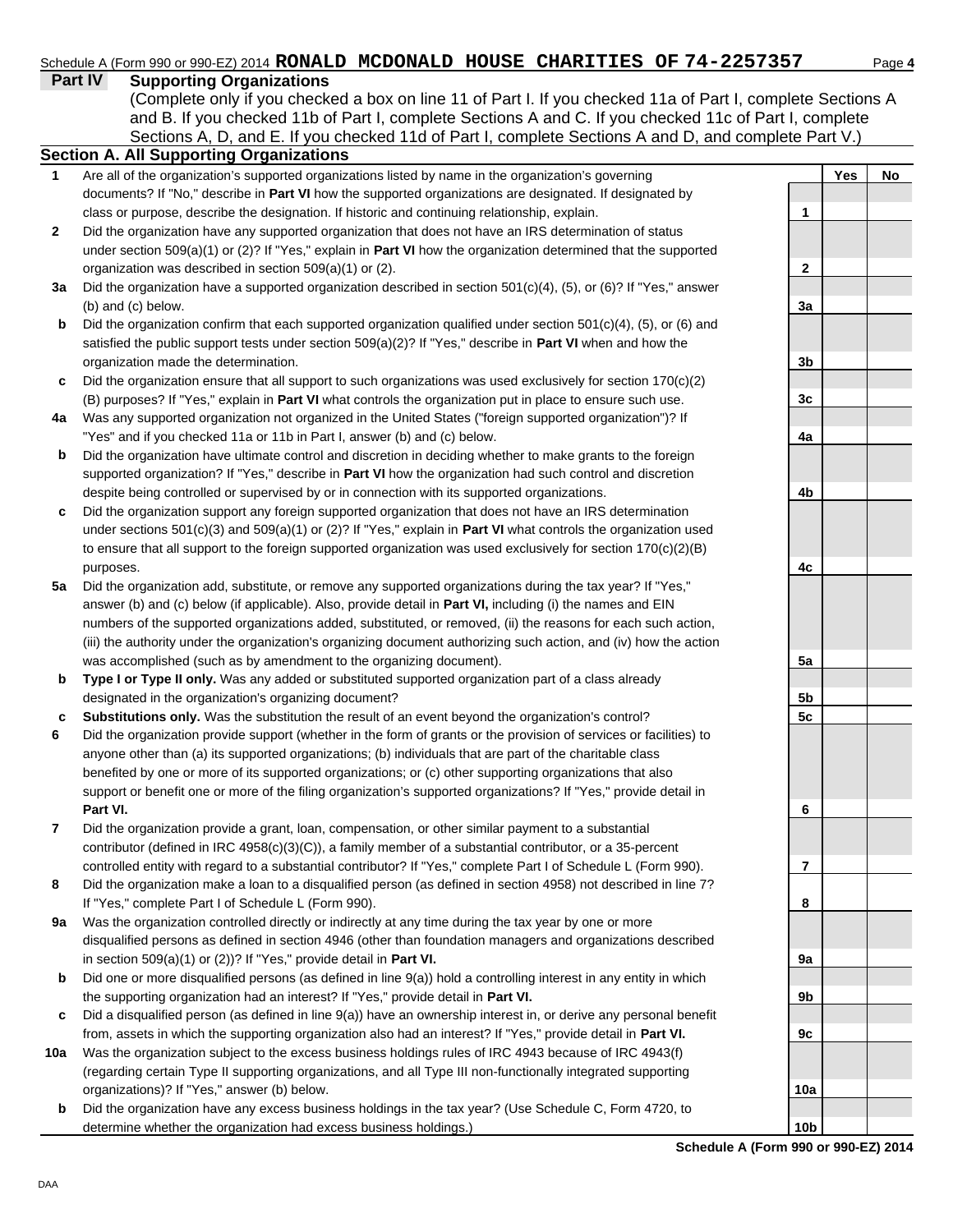| cuuc A U VIIII 330 VE 330 LATATI IN <b>UNALID IILDUNALID IIU UU LIIANILII LEDE OF TETAAJI JJI</b>                     |     | ay <del>o</del> , |
|-----------------------------------------------------------------------------------------------------------------------|-----|-------------------|
| art IV<br><b>Supporting Organizations (continued)</b>                                                                 |     |                   |
|                                                                                                                       | Yes | No                |
| Has the organization accepted a gift or contribution from any of the following persons?                               |     |                   |
| <b>a</b> A person who directly or indirectly controls, either alone or together with persons described in (b) and (c) |     |                   |
| 11a<br>below, the governing body of a supported organization?                                                         |     |                   |

**b** A family member of a person described in (a) above?

**c** A 35% controlled entity of a person described in (a) or (b) above? If "Yes" to a, b, or c, provide detail in **Part VI.**

### **Section B. Type I Supporting Organizations**

**Part IV Supporting Organizations** 

**11**

**2 1** organizations and what conditions or restrictions, if any, applied to such powers during the tax year. describe how the powers to appoint and/or remove directors or trustees were allocated among the supported controlled the organization's activities. If the organization had more than one supported organization, tax year? If "No," describe in **Part VI** how the supported organization(s) effectively operated, supervised, or regularly appoint or elect at least a majority of the organization's directors or trustees at all times during the Did the directors, trustees, or membership of one or more supported organizations have the power to Did the organization operate for the benefit of any supported organization other than the supported organization(s) that operated, supervised, or controlled the supporting organization? If "Yes," explain in **Part VI** how providing such benefit carried out the purposes of the supported organization(s) that operated, **1 Yes No**

### supervised, or controlled the supporting organization.

#### **Section C. Type II Supporting Organizations** Were a majority of the organization's directors or trustees during the tax year also a majority of the directors or trustees of each of the organization's supported organization(s)? If "No," describe in **Part VI** how control **1** or management of the supporting organization was vested in the same persons that controlled or managed the supported organization(s). Yes No **1**

### **Section D. All Type III Supporting Organizations**

|                |                                                                                                                       | Yes | No |
|----------------|-----------------------------------------------------------------------------------------------------------------------|-----|----|
| 1              | Did the organization provide to each of its supported organizations, by the last day of the fifth month of the        |     |    |
|                | organization's tax year, (1) a written notice describing the type and amount of support provided during the prior tax |     |    |
|                | year, (2) a copy of the Form 990 that was most recently filed as of the date of notification, and (3) copies of the   |     |    |
|                | organization's governing documents in effect on the date of notification, to the extent not previously provided?      |     |    |
| $\overline{2}$ | Were any of the organization's officers, directors, or trustees either (i) appointed or elected by the supported      |     |    |
|                | organization(s) or (ii) serving on the governing body of a supported organization? If "No," explain in Part VI how    |     |    |
|                | the organization maintained a close and continuous working relationship with the supported organization(s).           |     |    |
| 3              | By reason of the relationship described in (2), did the organization's supported organizations have a                 |     |    |
|                | significant voice in the organization's investment policies and in directing the use of the organization's            |     |    |
|                | income or assets at all times during the tax year? If "Yes," describe in Part VI the role the organization's          |     |    |
|                | supported organizations played in this regard.<br>3                                                                   |     |    |

### **Section E. Type III Functionally-Integrated Supporting Organizations**

- **1** Check the box next to the method that the organization used to satisfy the Integral Part Test during the year (**see instructions**):
	- The organization satisfied the Activities Test. Complete **line 2** below. **a**
	- The organization is the parent of each of its supported organizations. Complete **line 3** below. **b**
	- The organization supported a governmental entity. Describe in Part VI how you supported a government entity (see instructions). **c**

#### **2** Activities Test. **Answer (a) and (b) below.**

- **a** Did substantially all of the organization's activities during the tax year directly further the exempt purposes of the supported organization(s) to which the organization was responsive? If "Yes," then in **Part VI identify those supported organizations and explain** how these activities directly furthered their exempt purposes, how the organization was responsive to those supported organizations, and how the organization determined that these activities constituted substantially all of its activities.
- **b** Did the activities described in (a) constitute activities that, but for the organization's involvement, one or more of the organization's supported organization(s) would have been engaged in? If "Yes," explain in **Part VI** the reasons for the organization's position that its supported organization(s) would have engaged in these activities but for the organization's involvement.
- **3** Parent of Supported Organizations. **Answer (a) and (b) below.**
- **a** Did the organization have the power to regularly appoint or elect a majority of the officers, directors, or trustees of each of the supported organizations? Provide details in **Part VI.**
- **b** Did the organization exercise a substantial degree of direction over the policies, programs, and activities of each of its supported organizations? If "Yes," describe in **Part VI** the role played by the organization in this regard.



**Schedule A (Form 990 or 990-EZ) 2014**

**11b 11c**

**2**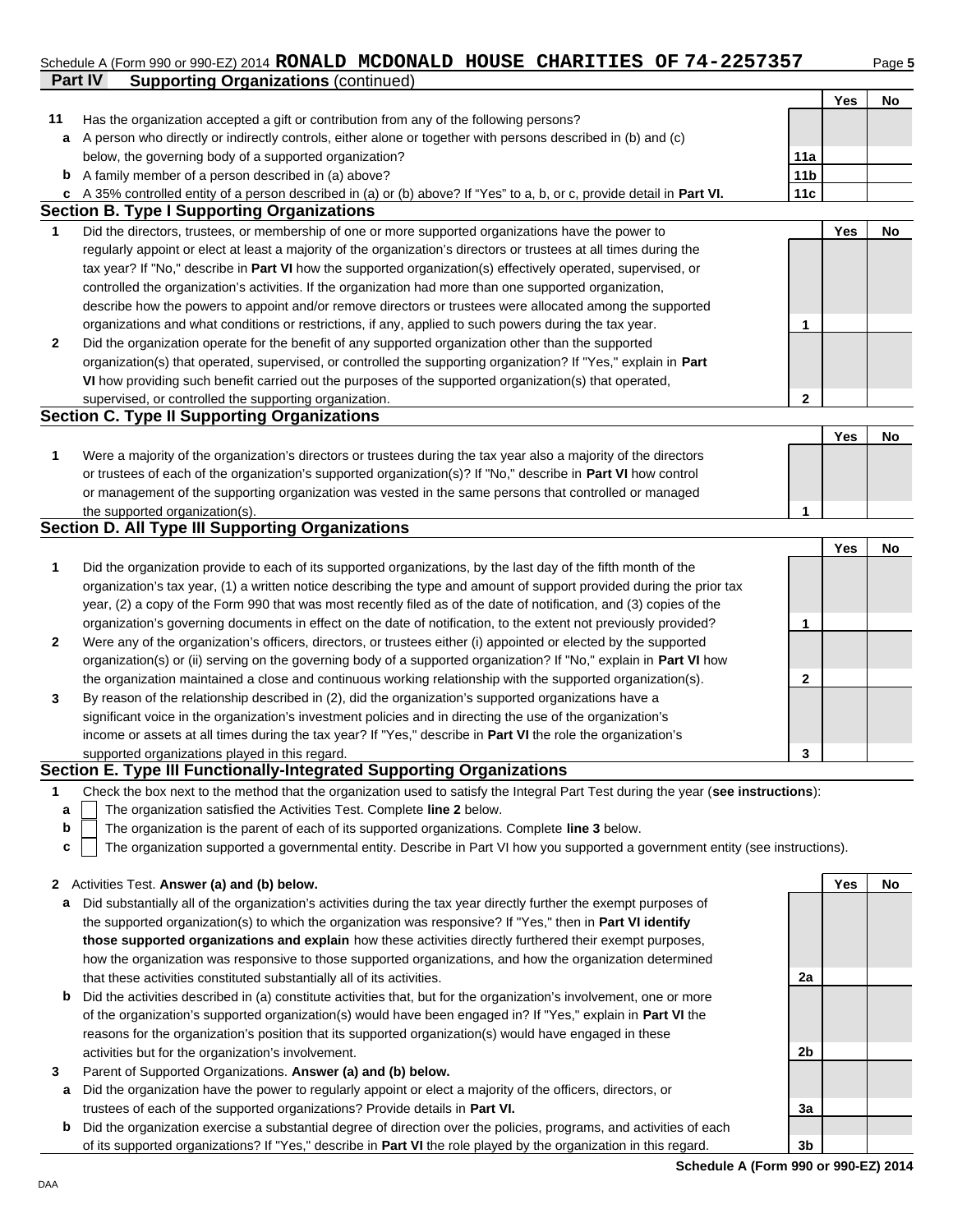### **Part V Type III Non-Functionally Integrated 509(a)(3) Supporting Organizations**

**1** Check here if the organization satisfied the Integral Part Test as a qualifying trust on Nov. 20, 1970. **See instructions.** All other Type III non-functionally integrated supporting organizations must complete Sections A through E.

| <b>Section A - Adjusted Net Income</b>                                               | (A) Prior Year | (B) Current Year<br>(optional) |                                |
|--------------------------------------------------------------------------------------|----------------|--------------------------------|--------------------------------|
| Net short-term capital gain<br>1.                                                    | 1              |                                |                                |
| $\mathbf{2}$<br>Recoveries of prior-year distributions                               | $\overline{2}$ |                                |                                |
| 3<br>Other gross income (see instructions)                                           | 3              |                                |                                |
| Add lines 1 through 3<br>4                                                           | 4              |                                |                                |
| 5.<br>Depreciation and depletion                                                     | 5              |                                |                                |
| 6 Portion of operating expenses paid or incurred for production or                   |                |                                |                                |
| collection of gross income or for management, conservation, or                       |                |                                |                                |
| maintenance of property held for production of income (see instructions)             | 6              |                                |                                |
| Other expenses (see instructions)<br>7                                               | $\overline{7}$ |                                |                                |
| 8<br>Adjusted Net Income (subtract lines 5, 6 and 7 from line 4)                     | 8              |                                |                                |
| <b>Section B - Minimum Asset Amount</b>                                              |                | (A) Prior Year                 | (B) Current Year<br>(optional) |
| Aggregate fair market value of all non-exempt-use assets (see<br>1                   |                |                                |                                |
| instructions for short tax year or assets held for part of year):                    |                |                                |                                |
| a Average monthly value of securities                                                | 1a             |                                |                                |
| Average monthly cash balances<br>b                                                   | 1b             |                                |                                |
| c Fair market value of other non-exempt-use assets                                   | 1c             |                                |                                |
| Total (add lines 1a, 1b, and 1c)<br>d                                                | 1d             |                                |                                |
| Discount claimed for blockage or other<br>е                                          |                |                                |                                |
| factors (explain in detail in Part VI):                                              |                |                                |                                |
| Acquisition indebtedness applicable to non-exempt-use assets<br>2                    | 2              |                                |                                |
| Subtract line 2 from line 1d<br>3                                                    | 3              |                                |                                |
| Cash deemed held for exempt use. Enter 1-1/2% of line 3 (for greater amount,<br>4    |                |                                |                                |
| see instructions)                                                                    | 4              |                                |                                |
| 5<br>Net value of non-exempt-use assets (subtract line 4 from line 3)                | 5              |                                |                                |
| Multiply line 5 by .035<br>6                                                         | 6              |                                |                                |
| Recoveries of prior-year distributions<br>$\mathbf{7}$                               | $\overline{7}$ |                                |                                |
| Minimum Asset Amount (add line 7 to line 6)<br>8                                     | 8              |                                |                                |
| <b>Section C - Distributable Amount</b>                                              |                |                                | <b>Current Year</b>            |
| Adjusted net income for prior year (from Section A, line 8, Column A)<br>$\mathbf 1$ | 1              |                                |                                |
| Enter 85% of line 1<br>$\mathbf{2}$                                                  | $\mathbf 2$    |                                |                                |
| Minimum asset amount for prior year (from Section B, line 8, Column A)<br>3          | 3              |                                |                                |
| Enter greater of line 2 or line 3<br>4                                               | 4              |                                |                                |
| Income tax imposed in prior year<br>5.                                               | 5              |                                |                                |
| Distributable Amount. Subtract line 5 from line 4, unless subject to<br>6            |                |                                |                                |
| emergency temporary reduction (see instructions)                                     | 6              |                                |                                |

**7**  $\Box$  Check here if the current year is the organization's first as a non-functionally-integrated Type III supporting organization (see instructions).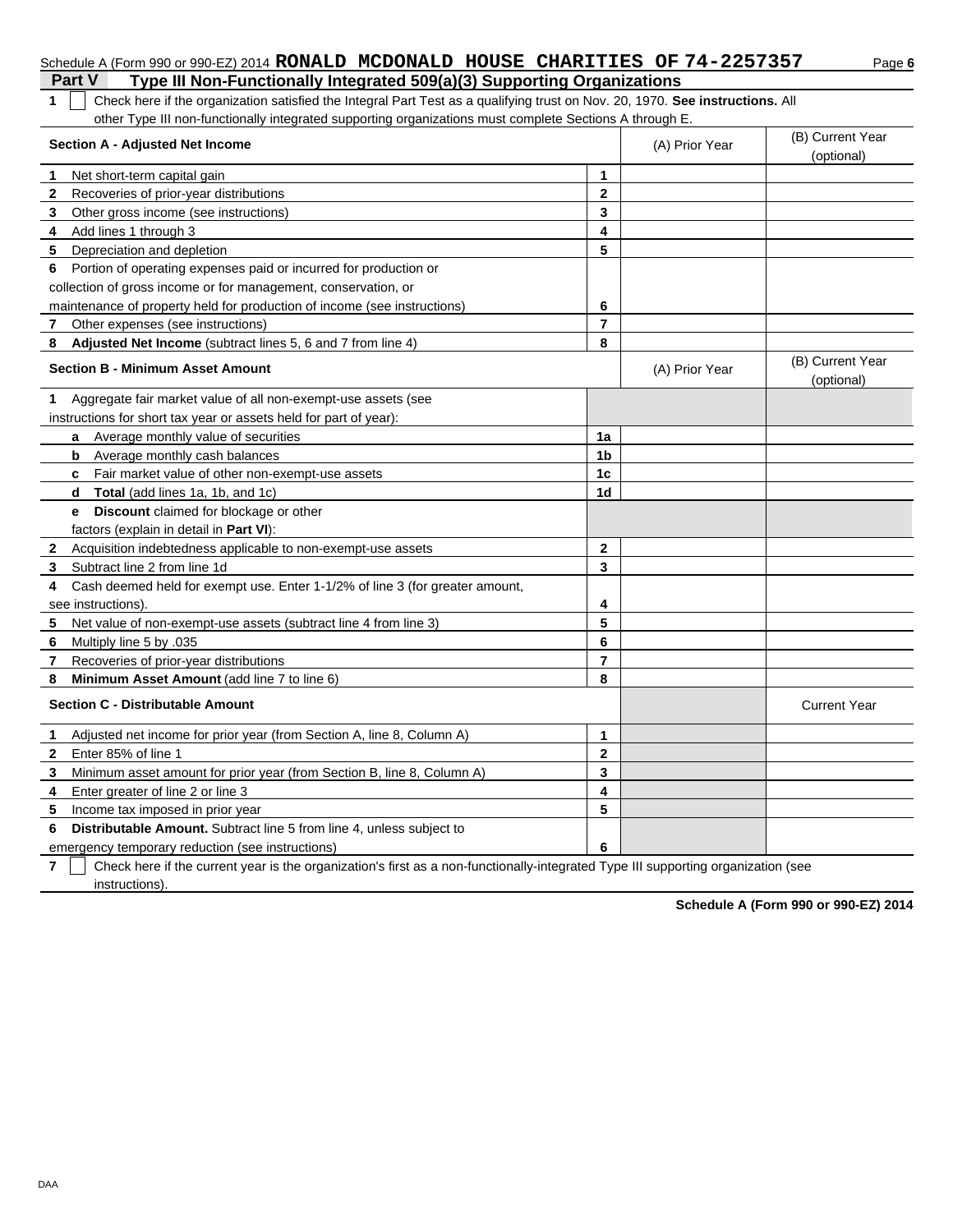| Part V<br>Type III Non-Functionally Integrated 509(a)(3) Supporting Organizations (continued) |                                                                                            |                                    |                                               |                                                         |  |  |
|-----------------------------------------------------------------------------------------------|--------------------------------------------------------------------------------------------|------------------------------------|-----------------------------------------------|---------------------------------------------------------|--|--|
|                                                                                               | <b>Section D - Distributions</b>                                                           |                                    |                                               |                                                         |  |  |
| 1                                                                                             | Amounts paid to supported organizations to accomplish exempt purposes                      |                                    |                                               |                                                         |  |  |
| $\mathbf{2}$                                                                                  | Amounts paid to perform activity that directly furthers exempt purposes of supported       |                                    |                                               |                                                         |  |  |
|                                                                                               | organizations, in excess of income from activity                                           |                                    |                                               |                                                         |  |  |
| 3                                                                                             | Administrative expenses paid to accomplish exempt purposes of supported organizations      |                                    |                                               |                                                         |  |  |
| 4                                                                                             | Amounts paid to acquire exempt-use assets                                                  |                                    |                                               |                                                         |  |  |
| 5                                                                                             | Qualified set-aside amounts (prior IRS approval required)                                  |                                    |                                               |                                                         |  |  |
| 6                                                                                             | Other distributions (describe in Part VI). See instructions.                               |                                    |                                               |                                                         |  |  |
| 7                                                                                             | Total annual distributions. Add lines 1 through 6.                                         |                                    |                                               |                                                         |  |  |
| 8                                                                                             | Distributions to attentive supported organizations to which the organization is responsive |                                    |                                               |                                                         |  |  |
|                                                                                               | (provide details in Part VI). See instructions.                                            |                                    |                                               |                                                         |  |  |
| 9                                                                                             | Distributable amount for 2014 from Section C, line 6                                       |                                    |                                               |                                                         |  |  |
| 10                                                                                            | Line 8 amount divided by Line 9 amount                                                     |                                    |                                               |                                                         |  |  |
|                                                                                               | Section E - Distribution Allocations (see instructions)                                    | (i)<br><b>Excess Distributions</b> | (ii)<br><b>Underdistributions</b><br>Pre-2014 | (iii)<br><b>Distributable</b><br><b>Amount for 2014</b> |  |  |
| 1.                                                                                            | Distributable amount for 2014 from Section C, line 6                                       |                                    |                                               |                                                         |  |  |
| $\mathbf{2}$                                                                                  | Underdistributions, if any, for years prior to 2014                                        |                                    |                                               |                                                         |  |  |
|                                                                                               | (reasonable cause required-see instructions)                                               |                                    |                                               |                                                         |  |  |
| 3                                                                                             | Excess distributions carryover, if any, to 2014:                                           |                                    |                                               |                                                         |  |  |
| a                                                                                             |                                                                                            |                                    |                                               |                                                         |  |  |
| b                                                                                             |                                                                                            |                                    |                                               |                                                         |  |  |
| c                                                                                             |                                                                                            |                                    |                                               |                                                         |  |  |
| d                                                                                             |                                                                                            |                                    |                                               |                                                         |  |  |
|                                                                                               | e From 2013                                                                                |                                    |                                               |                                                         |  |  |
|                                                                                               | f Total of lines 3a through e                                                              |                                    |                                               |                                                         |  |  |
|                                                                                               | g Applied to underdistributions of prior years                                             |                                    |                                               |                                                         |  |  |
|                                                                                               | <b>h</b> Applied to 2014 distributable amount                                              |                                    |                                               |                                                         |  |  |
|                                                                                               | Carryover from 2009 not applied (see instructions)                                         |                                    |                                               |                                                         |  |  |
|                                                                                               | Remainder. Subtract lines 3g, 3h, and 3i from 3f.                                          |                                    |                                               |                                                         |  |  |
| 4                                                                                             | Distributions for 2014 from Section                                                        |                                    |                                               |                                                         |  |  |
|                                                                                               | D, line 7:<br>\$                                                                           |                                    |                                               |                                                         |  |  |
|                                                                                               | a Applied to underdistributions of prior years                                             |                                    |                                               |                                                         |  |  |
|                                                                                               | <b>b</b> Applied to 2014 distributable amount                                              |                                    |                                               |                                                         |  |  |
|                                                                                               | c Remainder. Subtract lines 4a and 4b from 4.                                              |                                    |                                               |                                                         |  |  |
| 5                                                                                             | Remaining underdistributions for years prior to 2014, if                                   |                                    |                                               |                                                         |  |  |
|                                                                                               | any. Subtract lines 3g and 4a from line 2 (if amount                                       |                                    |                                               |                                                         |  |  |
|                                                                                               | greater than zero, see instructions)                                                       |                                    |                                               |                                                         |  |  |
| 6                                                                                             | Remaining underdistributions for 2014. Subtract lines 3h                                   |                                    |                                               |                                                         |  |  |
|                                                                                               | and 4b from line 1 (if amount greater than zero, see                                       |                                    |                                               |                                                         |  |  |
|                                                                                               | instructions).                                                                             |                                    |                                               |                                                         |  |  |
| 7                                                                                             | Excess distributions carryover to 2015. Add lines 3j<br>and 4c.                            |                                    |                                               |                                                         |  |  |
| 8                                                                                             | Breakdown of line 7:                                                                       |                                    |                                               |                                                         |  |  |
| a                                                                                             |                                                                                            |                                    |                                               |                                                         |  |  |
| b                                                                                             |                                                                                            |                                    |                                               |                                                         |  |  |
| C                                                                                             |                                                                                            |                                    |                                               |                                                         |  |  |
|                                                                                               | $d$ Excess from 2013                                                                       |                                    |                                               |                                                         |  |  |
|                                                                                               | e Excess from 2014                                                                         |                                    |                                               |                                                         |  |  |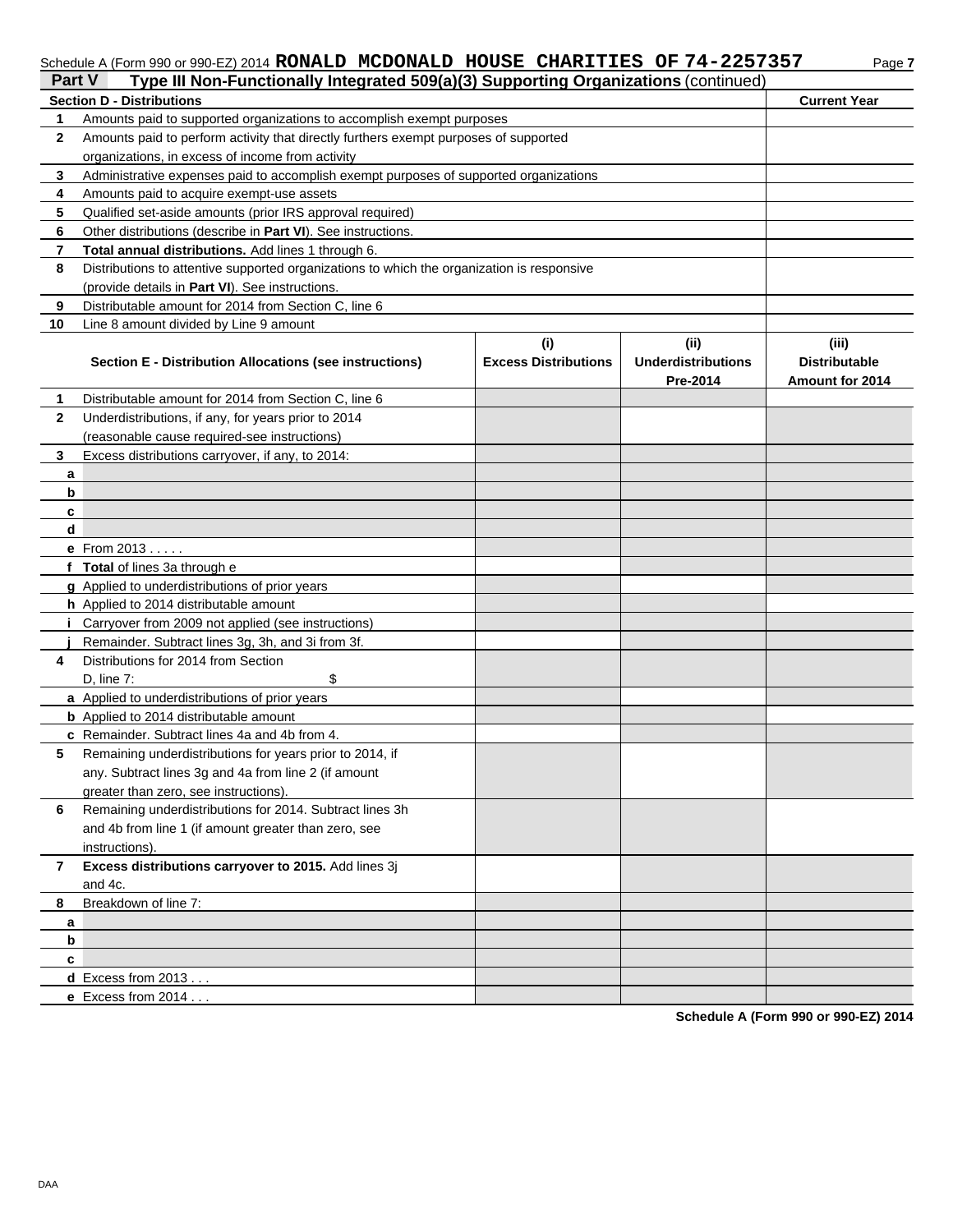| Schedule A (Form 990 or 990-EZ) 2014 RONALD MCDONALD HOUSE CHARITIES OF 74-2257357<br>Page 8                              |  |
|---------------------------------------------------------------------------------------------------------------------------|--|
| Supplemental Information. Provide the explanations required by Part II, line 10; Part II, line 17a or 17b; and<br>Part VI |  |
| Part III, line 12. Also complete this part for any additional information. (See instructions.)                            |  |
| PART II, LINE 10 - OTHER INCOME DETAIL                                                                                    |  |
| $\boldsymbol{\mathsf{S}}$ .<br><b>OTHER</b><br>5,573                                                                      |  |
| $\boldsymbol{\mathsf{S}}$<br>805,805<br><b>GROSS FUNDRAISING</b>                                                          |  |
|                                                                                                                           |  |
|                                                                                                                           |  |
|                                                                                                                           |  |
|                                                                                                                           |  |
|                                                                                                                           |  |
|                                                                                                                           |  |
|                                                                                                                           |  |
|                                                                                                                           |  |
|                                                                                                                           |  |
|                                                                                                                           |  |
|                                                                                                                           |  |
|                                                                                                                           |  |
|                                                                                                                           |  |
|                                                                                                                           |  |
|                                                                                                                           |  |
|                                                                                                                           |  |
|                                                                                                                           |  |
|                                                                                                                           |  |
|                                                                                                                           |  |
|                                                                                                                           |  |
|                                                                                                                           |  |
|                                                                                                                           |  |
|                                                                                                                           |  |
|                                                                                                                           |  |
|                                                                                                                           |  |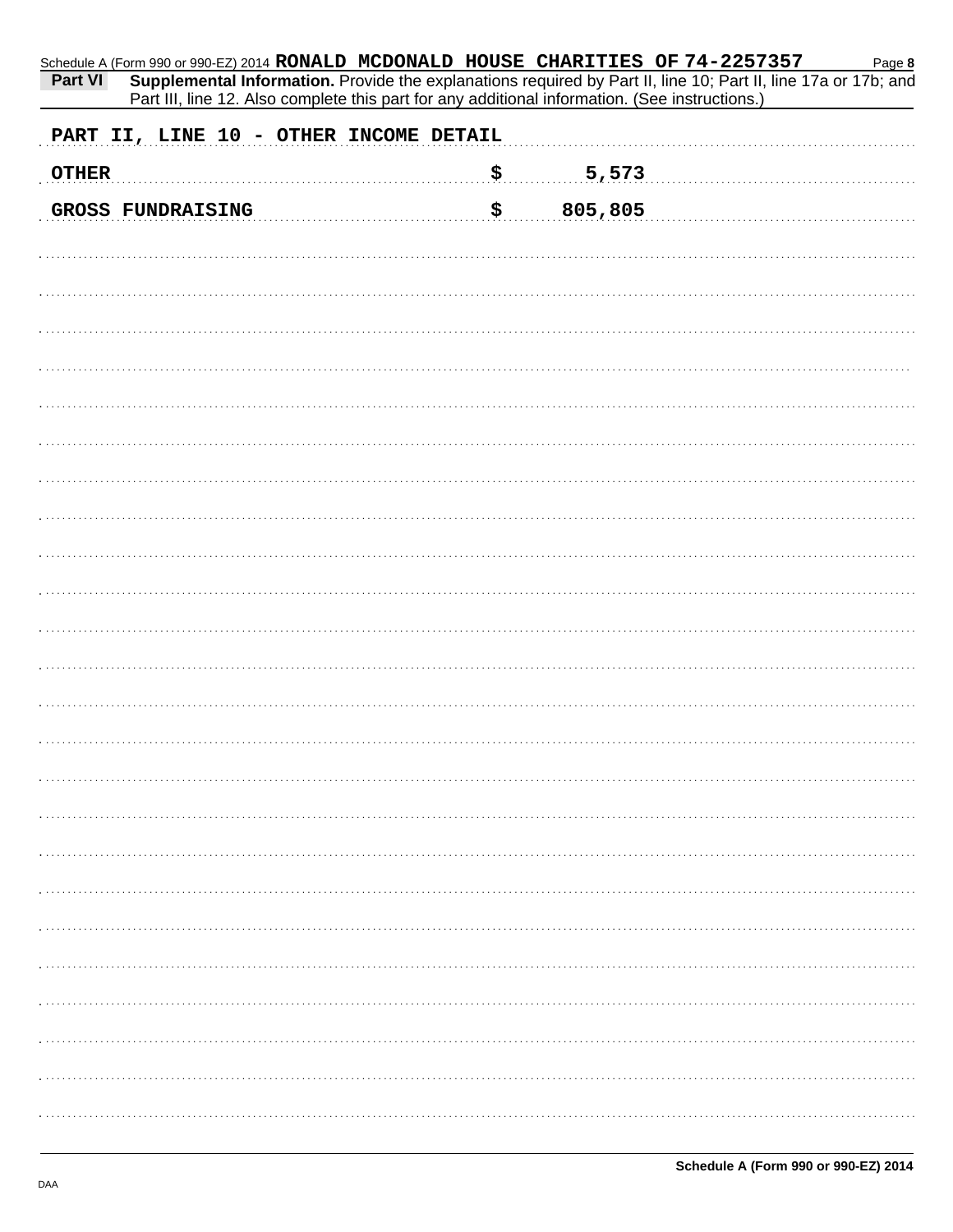| <b>Schedule B</b><br>(Form 990, 990-EZ,<br>or 990-PF)<br>Department of the Treasury<br>Internal Revenue Service                                                                                                              | <b>Schedule of Contributors</b><br>Attach to Form 990, Form 990-EZ, or Form 990-PF.<br>Information about Schedule B (Form 990, 990-EZ, 990-PF) and its instructions is at www.irs.gov/form990. |            | OMB No. 1545-0047<br>2014             |  |  |
|------------------------------------------------------------------------------------------------------------------------------------------------------------------------------------------------------------------------------|------------------------------------------------------------------------------------------------------------------------------------------------------------------------------------------------|------------|---------------------------------------|--|--|
| Name of the organization<br>EL PASO, INC.                                                                                                                                                                                    | RONALD MCDONALD HOUSE CHARITIES OF                                                                                                                                                             | 74-2257357 | <b>Employer identification number</b> |  |  |
| Organization type (check one):                                                                                                                                                                                               |                                                                                                                                                                                                |            |                                       |  |  |
| Filers of:                                                                                                                                                                                                                   | Section:                                                                                                                                                                                       |            |                                       |  |  |
| Form 990 or 990-EZ                                                                                                                                                                                                           | $ \mathbf{x} $<br>) (enter number) organization<br>501(c)(<br>3                                                                                                                                |            |                                       |  |  |
|                                                                                                                                                                                                                              | $4947(a)(1)$ nonexempt charitable trust not treated as a private foundation                                                                                                                    |            |                                       |  |  |
|                                                                                                                                                                                                                              | 527 political organization                                                                                                                                                                     |            |                                       |  |  |
| Form 990-PF                                                                                                                                                                                                                  | $501(c)(3)$ exempt private foundation                                                                                                                                                          |            |                                       |  |  |
|                                                                                                                                                                                                                              | 4947(a)(1) nonexempt charitable trust treated as a private foundation                                                                                                                          |            |                                       |  |  |
|                                                                                                                                                                                                                              | 501(c)(3) taxable private foundation                                                                                                                                                           |            |                                       |  |  |
|                                                                                                                                                                                                                              |                                                                                                                                                                                                |            |                                       |  |  |
| Check if your organization is covered by the General Rule or a Special Rule.<br>Note. Only a section 501(c)(7), (8), or (10) organization can check boxes for both the General Rule and a Special Rule. See<br>instructions. |                                                                                                                                                                                                |            |                                       |  |  |
| <b>General Rule</b>                                                                                                                                                                                                          |                                                                                                                                                                                                |            |                                       |  |  |

For an organization filing Form 990, 990-EZ, or 990-PF that received, during the year, contributions totaling \$5,000 or more (in money or property) from any one contributor. Complete Parts I and II. See instructions for determining a contributor's total contributions.

### **Special Rules**

| $ X $ For an organization described in section 501(c)(3) filing Form 990 or 990-EZ that met the 33 <sup>1</sup> / <sub>3</sub> % support test of the |
|------------------------------------------------------------------------------------------------------------------------------------------------------|
| regulations under sections $509(a)(1)$ and $170(b)(1)(A)(vi)$ , that checked Schedule A (Form 990 or 990-EZ), Part II, line                          |
| 13, 16a, or 16b, and that received from any one contributor, during the year, total contributions of the greater of (1)                              |
| \$5,000 or (2) 2% of the amount on (i) Form 990, Part VIII, line 1h, or (ii) Form 990-EZ, line 1. Complete Parts I and II.                           |

literary, or educational purposes, or for the prevention of cruelty to children or animals. Complete Parts I, II, and III. For an organization described in section 501(c)(7), (8), or (10) filing Form 990 or 990-EZ that received from any one contributor, during the year, total contributions of more than \$1,000 exclusively for religious, charitable, scientific,

For an organization described in section  $501(c)(7)$ ,  $(8)$ , or  $(10)$  filing Form 990 or 990-EZ that received from any one contributor, during the year, contributions exclusively for religious, charitable, etc., purposes, but no such contributions totaled more than \$1,000. If this box is checked, enter here the total contributions that were received during the year for an exclusively religious, charitable, etc., purpose. Do not complete any of the parts unless the **General Rule** applies to this organization because it received nonexclusively religious, charitable, etc., contributions totaling \$5,000 or more during the year . . . . . . . . . . . . . . . . . . . . . . . . . . . . . . . . . . . . . . . . . . . . . . . . . . . . . . . . . . . . . . . . . . . . . . . . . . . . \$ . . . . . . . . . . . . . . . . . . . . . . . . . . .

990-EZ, or 990-PF), but it **must** answer "No" on Part IV, line 2, of its Form 990; or check the box on line H of its Form 990-EZ or on its Form 990-PF, Part I, line 2, to certify that it does not meet the filing requirements of Schedule B (Form 990, 990-EZ, or 990-PF). **Caution.** An organization that is not covered by the General Rule and/or the Special Rules does not file Schedule B (Form 990,

**For Paperwork Reduction Act Notice, see the Instructions for Form 990, 990-EZ, or 990-PF.**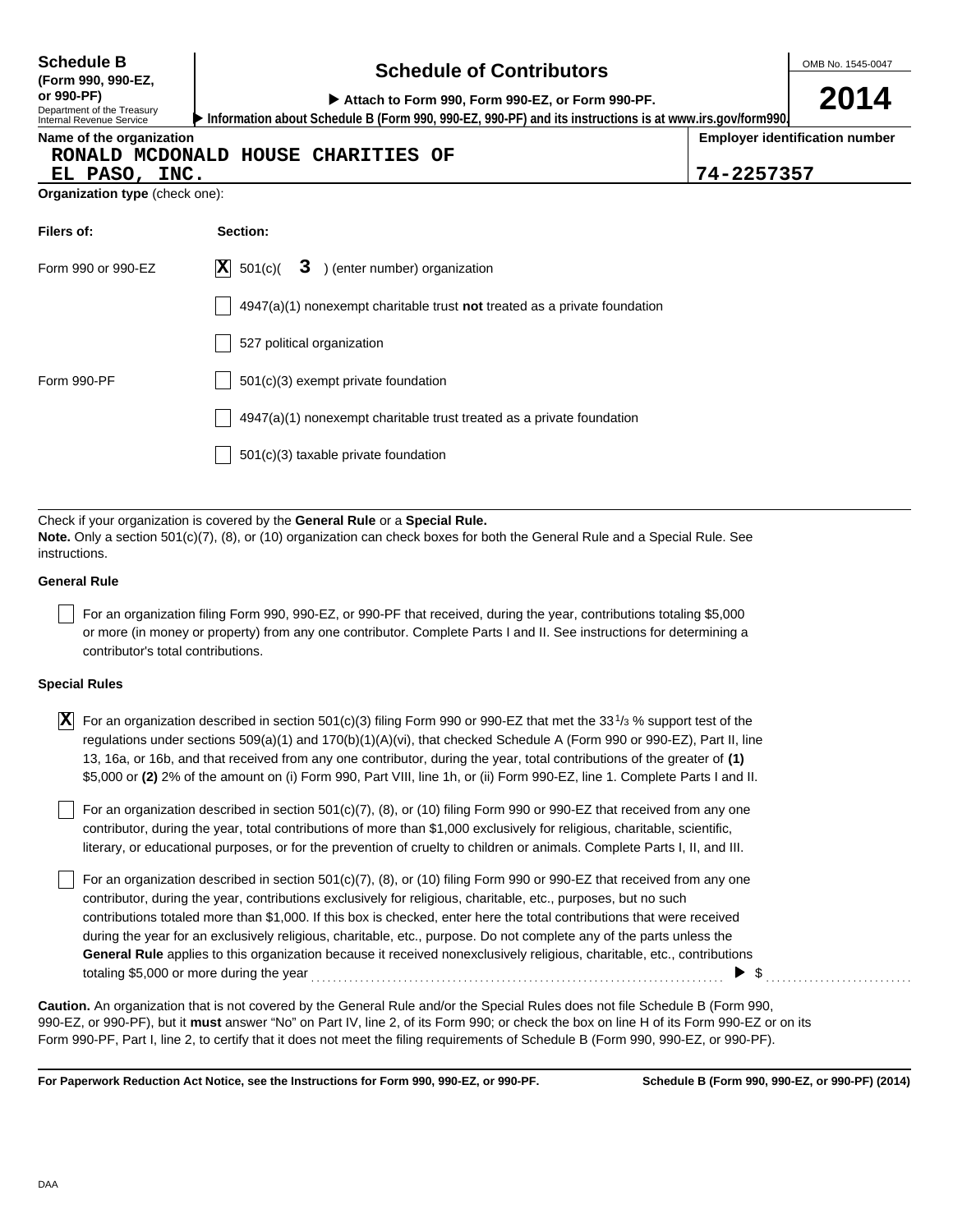|                 | Schedule B (Form 990, 990-EZ, or 990-PF) (2014)<br>Name of organization<br>RONALD MCDONALD HOUSE CHARITIES OF | PAGE 1 OF 1<br>Page 2<br><b>Employer identification number</b><br>74-2257357 |                                                                                                                    |  |
|-----------------|---------------------------------------------------------------------------------------------------------------|------------------------------------------------------------------------------|--------------------------------------------------------------------------------------------------------------------|--|
| Part I          | <b>Contributors</b> (see instructions). Use duplicate copies of Part I if additional space is needed.         |                                                                              |                                                                                                                    |  |
| (a)<br>No.      | (b)<br>Name, address, and ZIP + 4                                                                             | (c)<br><b>Total contributions</b>                                            | (d)<br>Type of contribution                                                                                        |  |
| 1               | EL PASO COMMUNITY FOUNDATION<br>333 N. OREGON ST.<br>TX 79901<br>EL PASO                                      | 7,500<br>\$                                                                  | X<br>Person<br>Payroll<br><b>Noncash</b><br>(Complete Part II for<br>noncash contributions.)                       |  |
| (a)<br>No.      | (b)<br>Name, address, and ZIP + 4                                                                             | (c)<br><b>Total contributions</b>                                            | (d)<br>Type of contribution                                                                                        |  |
| $\overline{2}$  | RONALD MCDONALD HOUSE CHARITIES<br>ONE KROC DRIVE<br>IL 60523<br>OAK BROOK                                    | 14,000<br>\$                                                                 | X<br>Person<br>Payroll<br><b>Noncash</b><br>(Complete Part II for<br>noncash contributions.)                       |  |
| (a)<br>No.      | (b)<br>Name, address, and ZIP + 4                                                                             | (c)<br><b>Total contributions</b>                                            | (d)<br>Type of contribution                                                                                        |  |
| $\overline{3}$  | COCA COLA NORTH AMERICA<br>1 COCA COLA PLAZA NW<br>GA 30313<br><b>ATLANTA</b>                                 | 6,721<br>\$                                                                  | $\overline{\textbf{x}}$<br>Person<br>Payroll<br><b>Noncash</b><br>(Complete Part II for<br>noncash contributions.) |  |
| (a)<br>No.      | (b)<br>Name, address, and ZIP + 4                                                                             | (c)<br><b>Total contributions</b>                                            | (d)<br>Type of contribution                                                                                        |  |
| $\frac{4}{\pi}$ | LOCAL INDEPENDENT CHARITIES<br>100 LAKESPUR LANDING CIRCLE 340<br>CA 94939-1827<br><b>LAKESPUR</b>            | 7,048<br>\$                                                                  | $\overline{\textbf{x}}$<br>Person<br><b>Payroll</b><br>Noncash<br>(Complete Part II for<br>noncash contributions.) |  |
| (a)<br>No.      | (b)<br>Name, address, and ZIP + 4                                                                             | (c)<br><b>Total contributions</b>                                            | (d)<br>Type of contribution                                                                                        |  |
| $\overline{5}$  | DEDE ROGERS<br>1800 N STANTON #11003<br>TX 79902<br>EL PASO                                                   | 5,000<br>\$                                                                  | x<br>Person<br>Payroll<br><b>Noncash</b><br>(Complete Part II for<br>noncash contributions.)                       |  |
| (a)<br>No.      | (b)<br>Name, address, and ZIP + 4                                                                             | (c)<br><b>Total contributions</b>                                            | (d)<br>Type of contribution                                                                                        |  |
|                 |                                                                                                               | \$                                                                           | Person<br>Payroll<br><b>Noncash</b><br>(Complete Part II for<br>noncash contributions.)                            |  |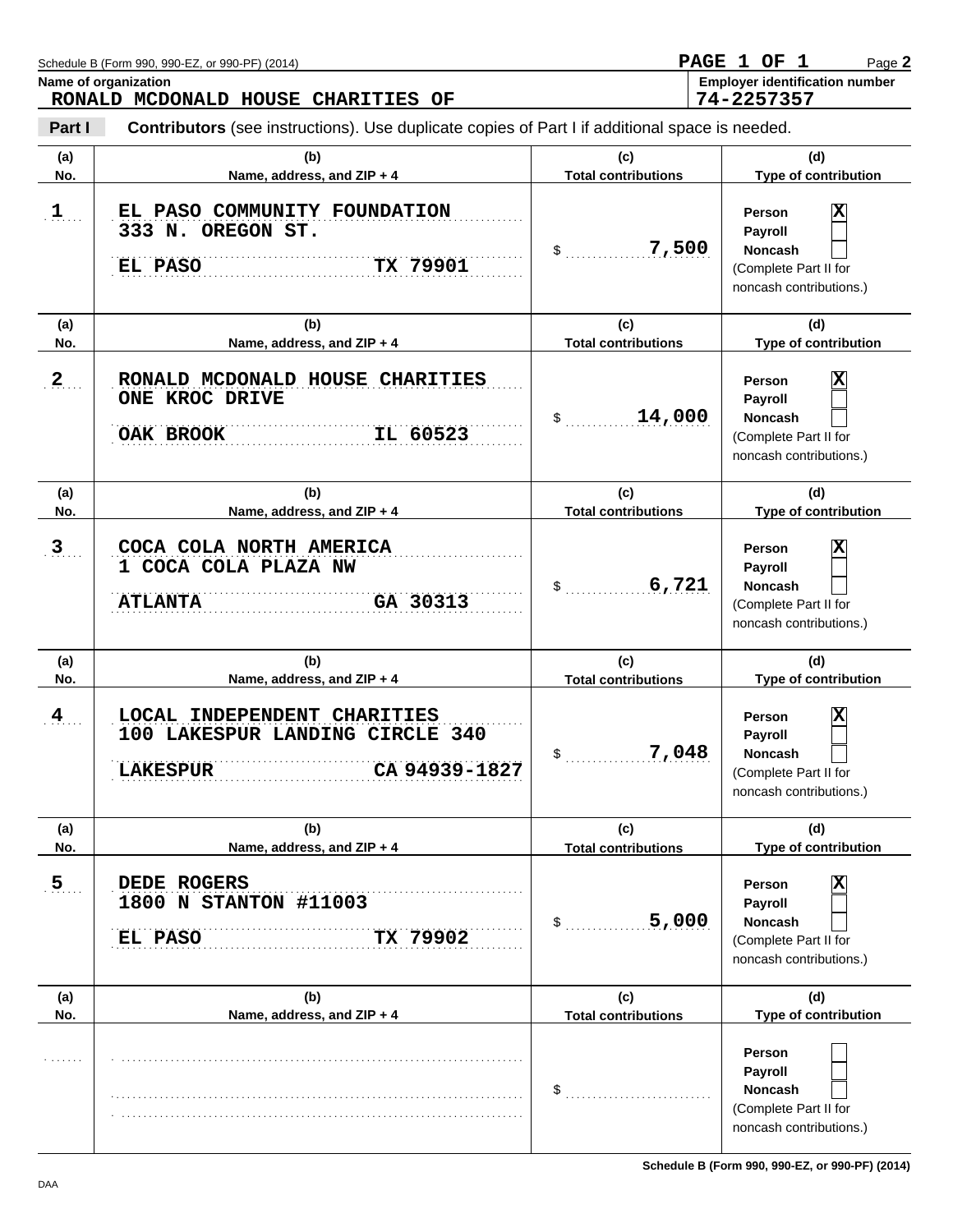|              | <b>SCHEDULE D</b><br>(Form 990)                                                                                                                                                                                          |                                                                                                                                   | <b>Supplemental Financial Statements</b><br>Complete if the organization answered "Yes" to Form 990,<br>Part IV, line 6, 7, 8, 9, 10, 11a, 11b, 11c, 11d, 11e, 11f, 12a, or 12b. | OMB No. 1545-0047                     |                                 |  |
|--------------|--------------------------------------------------------------------------------------------------------------------------------------------------------------------------------------------------------------------------|-----------------------------------------------------------------------------------------------------------------------------------|----------------------------------------------------------------------------------------------------------------------------------------------------------------------------------|---------------------------------------|---------------------------------|--|
|              | Department of the Treasury                                                                                                                                                                                               |                                                                                                                                   | Attach to Form 990.                                                                                                                                                              |                                       | <b>Open to Public</b>           |  |
|              | Internal Revenue Service                                                                                                                                                                                                 | Information about Schedule D (Form 990) and its instructions is at www.irs.gov/form990.                                           |                                                                                                                                                                                  |                                       | <b>Inspection</b>               |  |
|              | Name of the organization                                                                                                                                                                                                 |                                                                                                                                   |                                                                                                                                                                                  | <b>Employer identification number</b> |                                 |  |
|              |                                                                                                                                                                                                                          | RONALD MCDONALD HOUSE CHARITIES OF                                                                                                |                                                                                                                                                                                  |                                       |                                 |  |
|              | EL PASO, INC.                                                                                                                                                                                                            | Organizations Maintaining Donor Advised Funds or Other Similar Funds or Accounts.                                                 |                                                                                                                                                                                  | 74-2257357                            |                                 |  |
|              | Part I                                                                                                                                                                                                                   | Complete if the organization answered "Yes" to Form 990, Part IV, line 6.                                                         |                                                                                                                                                                                  |                                       |                                 |  |
|              |                                                                                                                                                                                                                          |                                                                                                                                   |                                                                                                                                                                                  |                                       |                                 |  |
|              |                                                                                                                                                                                                                          |                                                                                                                                   | (a) Donor advised funds                                                                                                                                                          |                                       | (b) Funds and other accounts    |  |
| 1            | Total number at end of year                                                                                                                                                                                              |                                                                                                                                   |                                                                                                                                                                                  |                                       |                                 |  |
| 2            |                                                                                                                                                                                                                          |                                                                                                                                   |                                                                                                                                                                                  |                                       |                                 |  |
| 3            |                                                                                                                                                                                                                          | Aggregate value of grants from (during year)                                                                                      | <u> 1980 - Johann Barnett, fransk politik (</u>                                                                                                                                  |                                       |                                 |  |
| 4            |                                                                                                                                                                                                                          |                                                                                                                                   |                                                                                                                                                                                  |                                       |                                 |  |
| 5            |                                                                                                                                                                                                                          | Did the organization inform all donors and donor advisors in writing that the assets held in donor advised                        |                                                                                                                                                                                  |                                       |                                 |  |
|              |                                                                                                                                                                                                                          |                                                                                                                                   |                                                                                                                                                                                  |                                       | Yes<br>No                       |  |
| 6            |                                                                                                                                                                                                                          | Did the organization inform all grantees, donors, and donor advisors in writing that grant funds can be used                      |                                                                                                                                                                                  |                                       |                                 |  |
|              |                                                                                                                                                                                                                          | only for charitable purposes and not for the benefit of the donor or donor advisor, or for any other purpose                      |                                                                                                                                                                                  |                                       |                                 |  |
|              |                                                                                                                                                                                                                          |                                                                                                                                   |                                                                                                                                                                                  |                                       | <b>Yes</b><br><b>No</b>         |  |
|              | Part II                                                                                                                                                                                                                  | <b>Conservation Easements.</b>                                                                                                    |                                                                                                                                                                                  |                                       |                                 |  |
|              |                                                                                                                                                                                                                          | Complete if the organization answered "Yes" to Form 990, Part IV, line 7.                                                         |                                                                                                                                                                                  |                                       |                                 |  |
| 1            |                                                                                                                                                                                                                          | Purpose(s) of conservation easements held by the organization (check all that apply).                                             |                                                                                                                                                                                  |                                       |                                 |  |
|              |                                                                                                                                                                                                                          | Preservation of land for public use (e.g., recreation or education)                                                               | Preservation of a historically important land area                                                                                                                               |                                       |                                 |  |
|              | Protection of natural habitat                                                                                                                                                                                            |                                                                                                                                   | Preservation of a certified historic structure                                                                                                                                   |                                       |                                 |  |
|              | Preservation of open space                                                                                                                                                                                               |                                                                                                                                   |                                                                                                                                                                                  |                                       |                                 |  |
| $\mathbf{2}$ |                                                                                                                                                                                                                          | Complete lines 2a through 2d if the organization held a qualified conservation contribution in the form of a conservation         |                                                                                                                                                                                  |                                       |                                 |  |
|              | easement on the last day of the tax year.                                                                                                                                                                                |                                                                                                                                   |                                                                                                                                                                                  |                                       | Held at the End of the Tax Year |  |
|              |                                                                                                                                                                                                                          |                                                                                                                                   |                                                                                                                                                                                  | 2a                                    |                                 |  |
| b            |                                                                                                                                                                                                                          |                                                                                                                                   |                                                                                                                                                                                  | 2 <sub>b</sub>                        |                                 |  |
|              |                                                                                                                                                                                                                          | c Number of conservation easements on a certified historic structure included in (a) [11] Number of conservation                  |                                                                                                                                                                                  | 2c                                    |                                 |  |
|              |                                                                                                                                                                                                                          | d Number of conservation easements included in (c) acquired after 8/17/06, and not on a                                           |                                                                                                                                                                                  |                                       |                                 |  |
|              |                                                                                                                                                                                                                          |                                                                                                                                   |                                                                                                                                                                                  | 2d                                    |                                 |  |
| 3            |                                                                                                                                                                                                                          | Number of conservation easements modified, transferred, released, extinguished, or terminated by the organization during the      |                                                                                                                                                                                  |                                       |                                 |  |
|              | tax year $\blacktriangleright$                                                                                                                                                                                           |                                                                                                                                   |                                                                                                                                                                                  |                                       |                                 |  |
|              |                                                                                                                                                                                                                          | Number of states where property subject to conservation easement is located ▶                                                     |                                                                                                                                                                                  |                                       |                                 |  |
| 5            |                                                                                                                                                                                                                          | Does the organization have a written policy regarding the periodic monitoring, inspection, handling of                            |                                                                                                                                                                                  |                                       |                                 |  |
|              |                                                                                                                                                                                                                          | violations, and enforcement of the conservation easements it holds?                                                               |                                                                                                                                                                                  |                                       | Yes<br><b>No</b>                |  |
| 6            |                                                                                                                                                                                                                          | Staff and volunteer hours devoted to monitoring, inspecting, and enforcing conservation easements during the year                 |                                                                                                                                                                                  |                                       |                                 |  |
|              |                                                                                                                                                                                                                          |                                                                                                                                   |                                                                                                                                                                                  |                                       |                                 |  |
| 7            |                                                                                                                                                                                                                          | Amount of expenses incurred in monitoring, inspecting, and enforcing conservation easements during the year                       |                                                                                                                                                                                  |                                       |                                 |  |
|              | $\triangleright$ \$                                                                                                                                                                                                      |                                                                                                                                   |                                                                                                                                                                                  |                                       |                                 |  |
| 8            |                                                                                                                                                                                                                          | Does each conservation easement reported on line $2(d)$ above satisfy the requirements of section $170(h)(4)(B)(i)$               |                                                                                                                                                                                  |                                       |                                 |  |
|              |                                                                                                                                                                                                                          |                                                                                                                                   |                                                                                                                                                                                  |                                       | Yes<br>No                       |  |
| 9            |                                                                                                                                                                                                                          | In Part XIII, describe how the organization reports conservation easements in its revenue and expense statement, and              |                                                                                                                                                                                  |                                       |                                 |  |
|              |                                                                                                                                                                                                                          | balance sheet, and include, if applicable, the text of the footnote to the organization's financial statements that describes the |                                                                                                                                                                                  |                                       |                                 |  |
|              |                                                                                                                                                                                                                          | organization's accounting for conservation easements.                                                                             |                                                                                                                                                                                  |                                       |                                 |  |
|              | Part III                                                                                                                                                                                                                 | Organizations Maintaining Collections of Art, Historical Treasures, or Other Similar Assets.                                      |                                                                                                                                                                                  |                                       |                                 |  |
|              |                                                                                                                                                                                                                          | Complete if the organization answered "Yes" to Form 990, Part IV, line 8.                                                         |                                                                                                                                                                                  |                                       |                                 |  |
|              |                                                                                                                                                                                                                          | 1a If the organization elected, as permitted under SFAS 116 (ASC 958), not to report in its revenue statement and balance sheet   |                                                                                                                                                                                  |                                       |                                 |  |
|              |                                                                                                                                                                                                                          | works of art, historical treasures, or other similar assets held for public exhibition, education, or research in furtherance of  |                                                                                                                                                                                  |                                       |                                 |  |
|              |                                                                                                                                                                                                                          | public service, provide, in Part XIII, the text of the footnote to its financial statements that describes these items.           |                                                                                                                                                                                  |                                       |                                 |  |
|              |                                                                                                                                                                                                                          | <b>b</b> If the organization elected, as permitted under SFAS 116 (ASC 958), to report in its revenue statement and balance sheet |                                                                                                                                                                                  |                                       |                                 |  |
|              |                                                                                                                                                                                                                          |                                                                                                                                   |                                                                                                                                                                                  |                                       |                                 |  |
|              | works of art, historical treasures, or other similar assets held for public exhibition, education, or research in furtherance of                                                                                         |                                                                                                                                   |                                                                                                                                                                                  |                                       |                                 |  |
|              | public service, provide the following amounts relating to these items:<br>(i) Revenues included in Form 990, Part VIII, line 1 $\ldots$ $\ldots$ $\ldots$ $\ldots$ $\ldots$ $\ldots$ $\ldots$ $\ldots$ $\ldots$ $\ldots$ |                                                                                                                                   |                                                                                                                                                                                  |                                       |                                 |  |
|              |                                                                                                                                                                                                                          |                                                                                                                                   |                                                                                                                                                                                  |                                       |                                 |  |
|              |                                                                                                                                                                                                                          |                                                                                                                                   |                                                                                                                                                                                  |                                       | $\blacktriangleright$ \$        |  |
| 2            | If the organization received or held works of art, historical treasures, or other similar assets for financial gain, provide the                                                                                         |                                                                                                                                   |                                                                                                                                                                                  |                                       |                                 |  |
|              |                                                                                                                                                                                                                          | following amounts required to be reported under SFAS 116 (ASC 958) relating to these items:                                       |                                                                                                                                                                                  |                                       |                                 |  |
|              |                                                                                                                                                                                                                          |                                                                                                                                   |                                                                                                                                                                                  |                                       |                                 |  |
|              |                                                                                                                                                                                                                          |                                                                                                                                   |                                                                                                                                                                                  |                                       |                                 |  |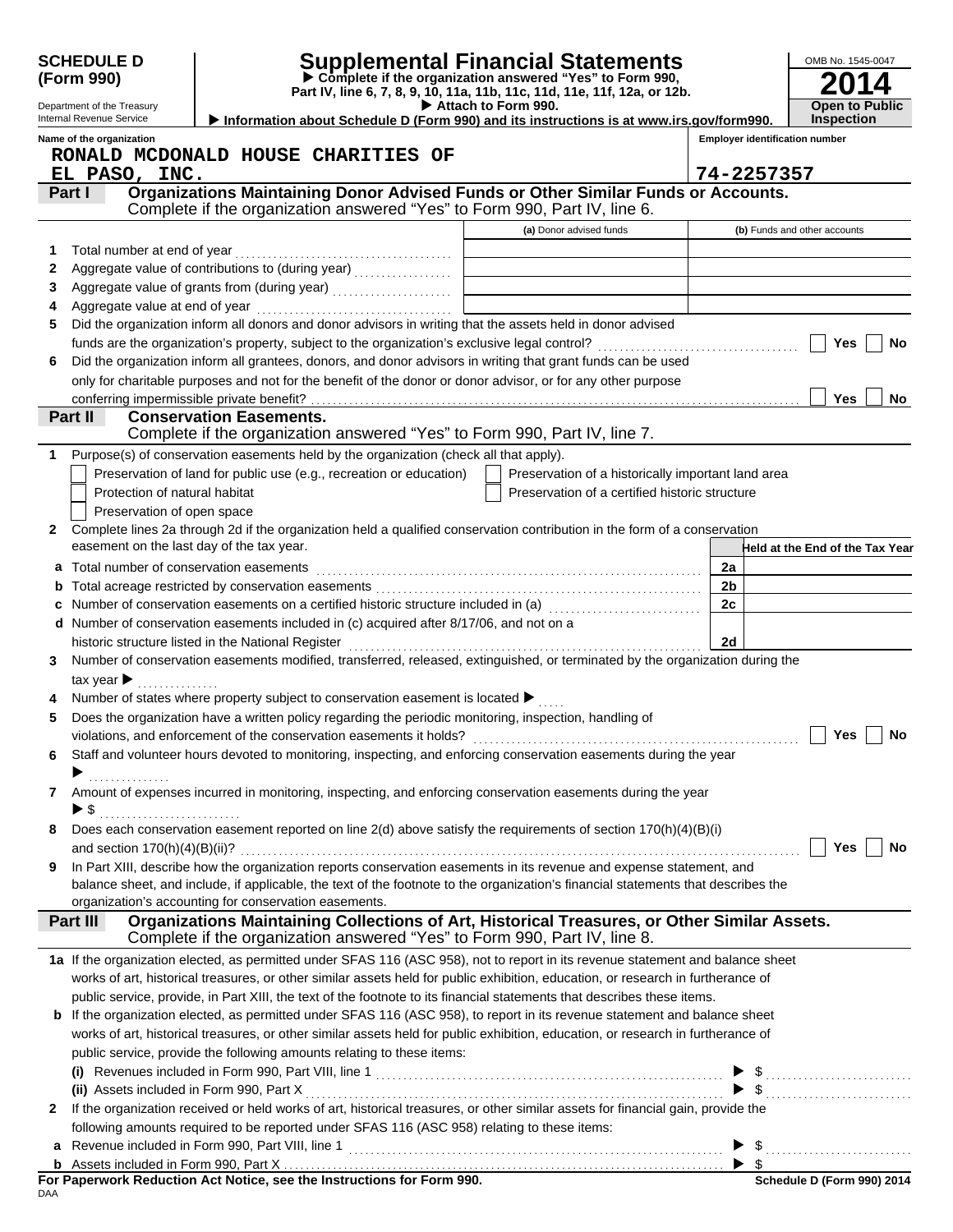|    | Schedule D (Form 990) 2014 RONALD MCDONALD HOUSE CHARITIES OF 74-2257357                                                                                                                                                       |                         |                           |                                                                                                                                                                                                                                  |                                 | Page 2              |
|----|--------------------------------------------------------------------------------------------------------------------------------------------------------------------------------------------------------------------------------|-------------------------|---------------------------|----------------------------------------------------------------------------------------------------------------------------------------------------------------------------------------------------------------------------------|---------------------------------|---------------------|
|    | Organizations Maintaining Collections of Art, Historical Treasures, or Other Similar Assets (continued)<br>Part III                                                                                                            |                         |                           |                                                                                                                                                                                                                                  |                                 |                     |
| 3  | Using the organization's acquisition, accession, and other records, check any of the following that are a significant use of its<br>collection items (check all that apply):                                                   |                         |                           |                                                                                                                                                                                                                                  |                                 |                     |
| a  | Public exhibition                                                                                                                                                                                                              | d                       | Loan or exchange programs |                                                                                                                                                                                                                                  |                                 |                     |
| b  | Scholarly research                                                                                                                                                                                                             | е                       |                           | Other <b>Other 1986 Contained Allen Burnetts and Allen Burnetts and Allen Burnetts and Allen Burnetts and Allen Burnetts and Allen Burnetts and Allen Burnetts and Allen Burnetts and Allen Burnetts and Allen Burnetts and </b> |                                 |                     |
| c  | Preservation for future generations                                                                                                                                                                                            |                         |                           |                                                                                                                                                                                                                                  |                                 |                     |
|    | Provide a description of the organization's collections and explain how they further the organization's exempt purpose in Part                                                                                                 |                         |                           |                                                                                                                                                                                                                                  |                                 |                     |
|    | XIII.                                                                                                                                                                                                                          |                         |                           |                                                                                                                                                                                                                                  |                                 |                     |
| 5. | During the year, did the organization solicit or receive donations of art, historical treasures, or other similar                                                                                                              |                         |                           |                                                                                                                                                                                                                                  |                                 |                     |
|    | assets to be sold to raise funds rather than to be maintained as part of the organization's collection?                                                                                                                        |                         |                           |                                                                                                                                                                                                                                  |                                 | Yes<br>No           |
|    | <b>Part IV</b><br><b>Escrow and Custodial Arrangements.</b>                                                                                                                                                                    |                         |                           |                                                                                                                                                                                                                                  |                                 |                     |
|    | Complete if the organization answered "Yes" to Form 990, Part IV, line 9, or reported an amount on Form<br>990, Part X, line 21.                                                                                               |                         |                           |                                                                                                                                                                                                                                  |                                 |                     |
|    | 1a Is the organization an agent, trustee, custodian or other intermediary for contributions or other assets not                                                                                                                |                         |                           |                                                                                                                                                                                                                                  |                                 |                     |
|    | included on Form 990, Part X?                                                                                                                                                                                                  |                         |                           |                                                                                                                                                                                                                                  |                                 | Yes<br>No           |
|    | <b>b</b> If "Yes," explain the arrangement in Part XIII and complete the following table:                                                                                                                                      |                         |                           |                                                                                                                                                                                                                                  |                                 |                     |
|    |                                                                                                                                                                                                                                |                         |                           |                                                                                                                                                                                                                                  |                                 | Amount              |
|    | c Beginning balance                                                                                                                                                                                                            |                         |                           |                                                                                                                                                                                                                                  | 1 <sub>c</sub>                  |                     |
|    |                                                                                                                                                                                                                                |                         |                           |                                                                                                                                                                                                                                  | 1 <sub>d</sub>                  |                     |
|    | Distributions during the year [1, 1, 2010] [1, 2010] [1, 2010] [1, 2010] [1, 2010] [1, 2010] [1, 2010] [1, 2010] [1, 2010] [1, 2010] [1, 2010] [1, 2010] [1, 2010] [1, 2010] [1, 2010] [1, 2010] [1, 2010] [1, 2010] [1, 2010] |                         |                           |                                                                                                                                                                                                                                  | 1e                              |                     |
|    |                                                                                                                                                                                                                                |                         |                           |                                                                                                                                                                                                                                  | 1f                              |                     |
|    | 2a Did the organization include an amount on Form 990, Part X, line 21, for escrow or custodial account liability?                                                                                                             |                         |                           |                                                                                                                                                                                                                                  |                                 | <b>Yes</b><br>No    |
|    | <b>b</b> If "Yes," explain the arrangement in Part XIII. Check here if the explanation has been provided in Part XIII                                                                                                          |                         |                           |                                                                                                                                                                                                                                  |                                 |                     |
|    | Part V<br><b>Endowment Funds.</b>                                                                                                                                                                                              |                         |                           |                                                                                                                                                                                                                                  |                                 |                     |
|    | Complete if the organization answered "Yes" to Form 990, Part IV, line 10.                                                                                                                                                     |                         |                           |                                                                                                                                                                                                                                  |                                 |                     |
|    |                                                                                                                                                                                                                                | (a) Current year        | (b) Prior year            | (c) Two years back                                                                                                                                                                                                               | (d) Three years back            | (e) Four years back |
|    | 1a Beginning of year balance                                                                                                                                                                                                   | 487,500                 | 487,500                   | 487,500                                                                                                                                                                                                                          | 487,500                         | 487,500             |
|    | <b>b</b> Contributions $\ldots$                                                                                                                                                                                                |                         |                           |                                                                                                                                                                                                                                  |                                 |                     |
|    | c Net investment earnings, gains, and                                                                                                                                                                                          |                         |                           |                                                                                                                                                                                                                                  |                                 |                     |
|    | losses                                                                                                                                                                                                                         | 50,477                  | 101,565                   | 29,563                                                                                                                                                                                                                           |                                 |                     |
|    | d Grants or scholarships                                                                                                                                                                                                       |                         |                           |                                                                                                                                                                                                                                  |                                 |                     |
|    | e Other expenditures for facilities and                                                                                                                                                                                        |                         |                           |                                                                                                                                                                                                                                  |                                 |                     |
|    | programs                                                                                                                                                                                                                       | 50,477                  | 101,565                   | 29,563                                                                                                                                                                                                                           |                                 |                     |
|    | f Administrative expenses                                                                                                                                                                                                      |                         |                           |                                                                                                                                                                                                                                  |                                 |                     |
|    | $g$ End of year balance $\ldots$                                                                                                                                                                                               | 487,500                 | 487,500                   | 487,500                                                                                                                                                                                                                          | 487,500                         | 487,500             |
|    | 2 Provide the estimated percentage of the current year end balance (line 1g, column (a)) held as:                                                                                                                              |                         |                           |                                                                                                                                                                                                                                  |                                 |                     |
|    | a Board designated or quasi-endowment > %                                                                                                                                                                                      |                         |                           |                                                                                                                                                                                                                                  |                                 |                     |
|    | <b>b</b> Permanent endowment $\blacktriangleright$ 100.00%                                                                                                                                                                     |                         |                           |                                                                                                                                                                                                                                  |                                 |                     |
|    | c Temporarily restricted endowment >                                                                                                                                                                                           | %                       |                           |                                                                                                                                                                                                                                  |                                 |                     |
|    | The percentages in lines 2a, 2b, and 2c should equal 100%.                                                                                                                                                                     |                         |                           |                                                                                                                                                                                                                                  |                                 |                     |
|    | 3a Are there endowment funds not in the possession of the organization that are held and administered for the                                                                                                                  |                         |                           |                                                                                                                                                                                                                                  |                                 |                     |
|    | organization by:                                                                                                                                                                                                               |                         |                           |                                                                                                                                                                                                                                  |                                 | <b>Yes</b><br>No    |
|    | (i) unrelated organizations                                                                                                                                                                                                    |                         |                           |                                                                                                                                                                                                                                  |                                 | X<br>3a(i)          |
|    | (ii) related organizations                                                                                                                                                                                                     |                         |                           |                                                                                                                                                                                                                                  |                                 | X<br>3a(ii)         |
|    |                                                                                                                                                                                                                                |                         |                           |                                                                                                                                                                                                                                  |                                 | 3b                  |
|    | Describe in Part XIII the intended uses of the organization's endowment funds.                                                                                                                                                 |                         |                           |                                                                                                                                                                                                                                  |                                 |                     |
|    | <b>Part VI</b><br>Land, Buildings, and Equipment.                                                                                                                                                                              |                         |                           |                                                                                                                                                                                                                                  |                                 |                     |
|    | Complete if the organization answered "Yes" to Form 990, Part IV, line 11a. See Form 990, Part X, line 10.                                                                                                                     |                         |                           |                                                                                                                                                                                                                                  |                                 |                     |
|    | Description of property                                                                                                                                                                                                        | (a) Cost or other basis | (b) Cost or other basis   |                                                                                                                                                                                                                                  | (c) Accumulated<br>depreciation | (d) Book value      |
|    |                                                                                                                                                                                                                                | (investment)            | (other)                   |                                                                                                                                                                                                                                  |                                 |                     |
|    | 1a Land                                                                                                                                                                                                                        |                         |                           | 455,243                                                                                                                                                                                                                          |                                 | 455, 243            |
|    | <b>b</b> Buildings                                                                                                                                                                                                             |                         |                           | 1,449,197                                                                                                                                                                                                                        | 458,042                         | 991,155             |
|    | c Leasehold improvements                                                                                                                                                                                                       |                         |                           | 383,099                                                                                                                                                                                                                          | 329, 305                        | 53,794              |
|    |                                                                                                                                                                                                                                |                         |                           | 29,406                                                                                                                                                                                                                           | 29,406                          |                     |
|    | Total. Add lines 1a through 1e. (Column (d) must equal Form 990, Part X, column (B), line 10c.)                                                                                                                                |                         |                           |                                                                                                                                                                                                                                  |                                 | 1,500,192           |
|    |                                                                                                                                                                                                                                |                         |                           |                                                                                                                                                                                                                                  | ▶                               |                     |

**Schedule D (Form 990) 2014**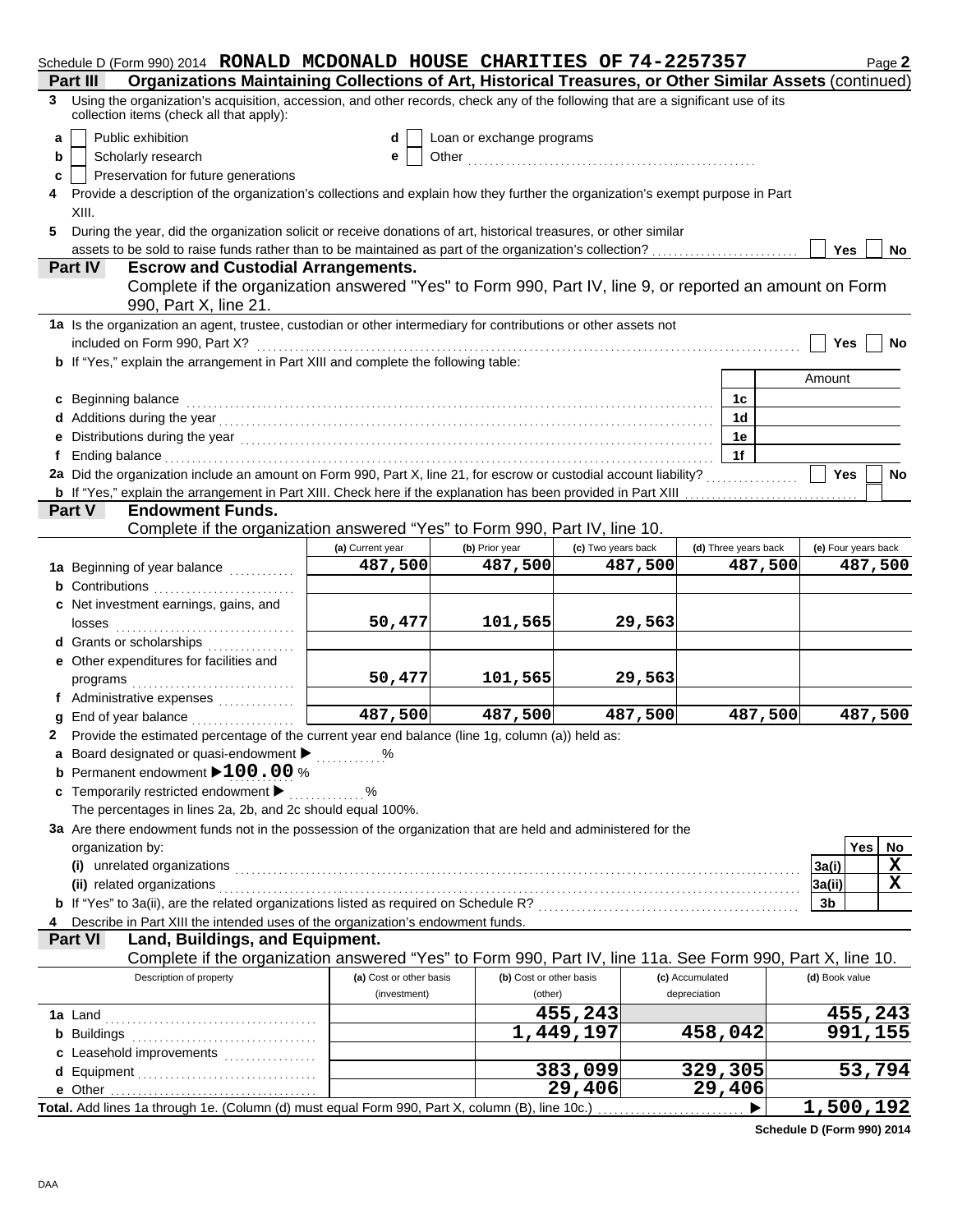|                           | Schedule D (Form 990) 2014 RONALD MCDONALD HOUSE CHARITIES OF 74-2257357                                   |                |                                                              | Page 3         |
|---------------------------|------------------------------------------------------------------------------------------------------------|----------------|--------------------------------------------------------------|----------------|
| Part VII                  | <b>Investments-Other Securities.</b>                                                                       |                |                                                              |                |
|                           | Complete if the organization answered "Yes" to Form 990, Part IV, line 11b. See Form 990, Part X, line 12. |                |                                                              |                |
|                           | (a) Description of security or category<br>(including name of security)                                    | (b) Book value | (c) Method of valuation:<br>Cost or end-of-year market value |                |
| (1) Financial derivatives |                                                                                                            |                |                                                              |                |
|                           |                                                                                                            |                |                                                              |                |
| (3) Other                 |                                                                                                            |                |                                                              |                |
| (A)                       |                                                                                                            |                |                                                              |                |
| (B)                       |                                                                                                            |                |                                                              |                |
|                           |                                                                                                            |                |                                                              |                |
| $\langle P \rangle$ .     |                                                                                                            |                |                                                              |                |
|                           |                                                                                                            |                |                                                              |                |
| (F)                       |                                                                                                            |                |                                                              |                |
| (G)                       |                                                                                                            |                |                                                              |                |
| (H)                       |                                                                                                            |                |                                                              |                |
|                           | Total. (Column (b) must equal Form 990, Part X, col. (B) line 12.) ▶                                       |                |                                                              |                |
| <b>Part VIII</b>          | <b>Investments-Program Related.</b>                                                                        |                |                                                              |                |
|                           | Complete if the organization answered "Yes" to Form 990, Part IV, line 11c. See Form 990, Part X, line 13. |                |                                                              |                |
|                           | (a) Description of investment                                                                              | (b) Book value | (c) Method of valuation:<br>Cost or end-of-year market value |                |
|                           |                                                                                                            |                |                                                              |                |
| (1)                       |                                                                                                            |                |                                                              |                |
| (2)<br>(3)                |                                                                                                            |                |                                                              |                |
| (4)                       |                                                                                                            |                |                                                              |                |
| (5)                       |                                                                                                            |                |                                                              |                |
| (6)                       |                                                                                                            |                |                                                              |                |
| (7)                       |                                                                                                            |                |                                                              |                |
| (8)                       |                                                                                                            |                |                                                              |                |
| (9)                       |                                                                                                            |                |                                                              |                |
|                           | Total. (Column (b) must equal Form 990, Part X, col. (B) line 13.) ▶                                       |                |                                                              |                |
| Part IX                   | <b>Other Assets.</b>                                                                                       |                |                                                              |                |
|                           | Complete if the organization answered "Yes" to Form 990, Part IV, line 11d. See Form 990, Part X, line 15. |                |                                                              |                |
|                           | (a) Description                                                                                            |                |                                                              | (b) Book value |
| (1)                       |                                                                                                            |                |                                                              |                |
| (2)                       |                                                                                                            |                |                                                              |                |
| (3)                       |                                                                                                            |                |                                                              |                |
| (4)<br>(5)                |                                                                                                            |                |                                                              |                |
| (6)                       |                                                                                                            |                |                                                              |                |
| (7)                       |                                                                                                            |                |                                                              |                |
| (8)                       |                                                                                                            |                |                                                              |                |
| (9)                       |                                                                                                            |                |                                                              |                |
|                           | Total. (Column (b) must equal Form 990, Part X, col. (B) line 15.)                                         |                |                                                              |                |
| Part X                    | <b>Other Liabilities.</b>                                                                                  |                |                                                              |                |
|                           | Complete if the organization answered "Yes" to Form 990, Part IV, line 11e or 11f. See Form 990, Part X,   |                |                                                              |                |
|                           | line 25.                                                                                                   |                |                                                              |                |
| 1.                        | (a) Description of liability                                                                               | (b) Book value |                                                              |                |
| (1)                       | Federal income taxes                                                                                       |                |                                                              |                |
| (2)                       |                                                                                                            |                |                                                              |                |
| (3)                       |                                                                                                            |                |                                                              |                |
| (4)                       |                                                                                                            |                |                                                              |                |
| (5)                       |                                                                                                            |                |                                                              |                |
| (6)                       |                                                                                                            |                |                                                              |                |
| (7)<br>(8)                |                                                                                                            |                |                                                              |                |
| (9)                       |                                                                                                            |                |                                                              |                |
|                           | Total. (Column (b) must equal Form 990, Part X, col. (B) line 25.) ▶                                       |                |                                                              |                |

Liability for uncertain tax positions. In Part XIII, provide the text of the footnote to the organization's financial statements that reports the **2.** organization's liability for uncertain tax positions under FIN 48 (ASC 740). Check here if the text of the footnote has been provided in Part XIII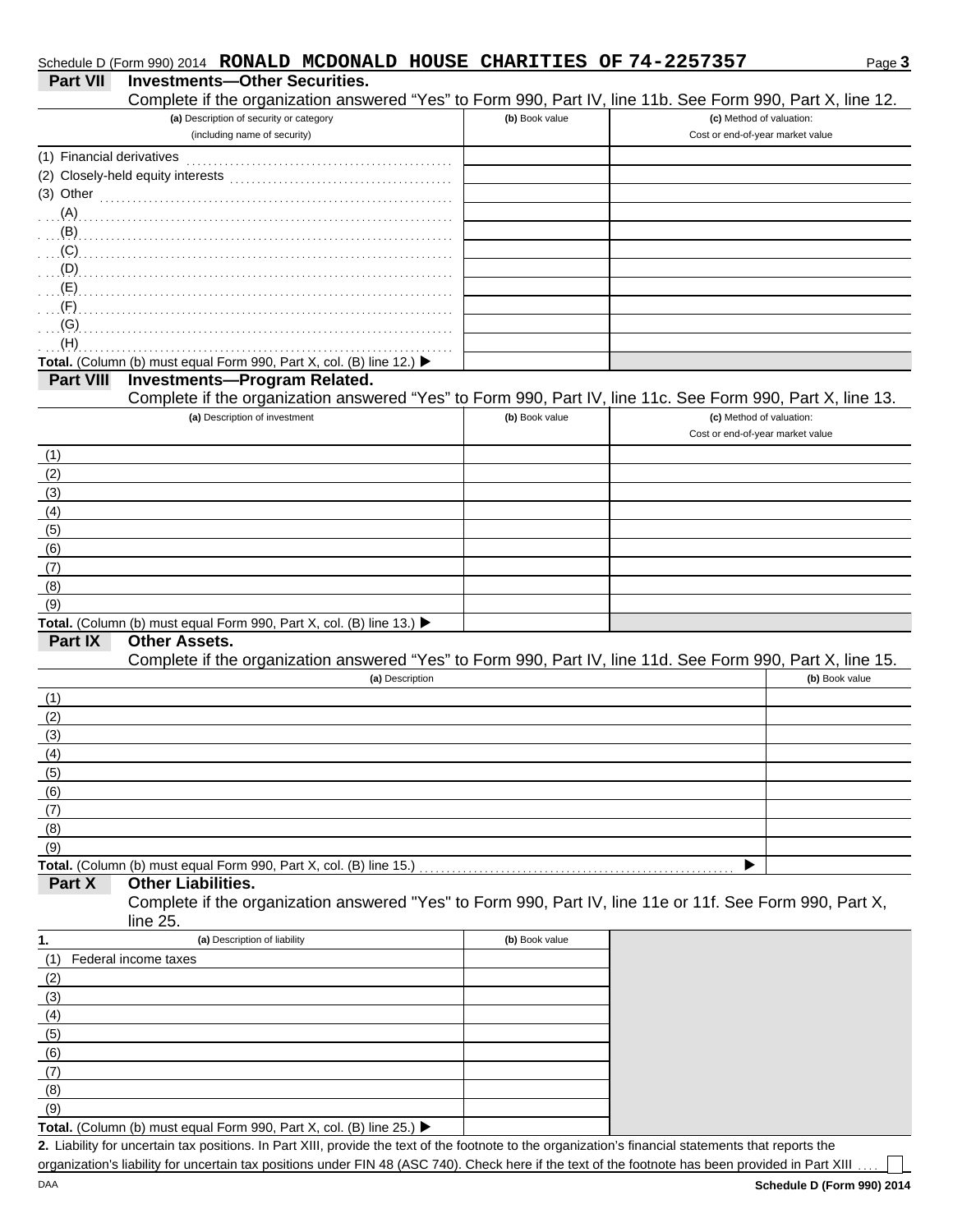| Reconciliation of Revenue per Audited Financial Statements With Revenue per Return.<br><b>Part XI</b><br>Complete if the organization answered "Yes" to Form 990, Part IV, line 12a.<br>1.<br>Amounts included on line 1 but not on Form 990, Part VIII, line 12:<br>2<br>Net unrealized gains (losses) on investments [[11, 11] [11] Met unrealized gains (losses) on investments [[11, 11] [11] $\sim$ [11] $\sim$ [11] $\sim$ [11] $\sim$ [11] $\sim$ [11] $\sim$ [11] $\sim$ [11] $\sim$ [11] $\sim$ [11] $\sim$ [11] $\$<br>a<br>b<br>Recoveries of prior year grants [[11] North Management of prior year grants [[11] North Management of Prior (1<br>c<br>d<br>Amounts included on Form 990, Part VIII, line 12, but not on line 1:<br>b<br>Add lines 4a and 4b <b>contract and 4b</b> and 4b and 4b and 4c and 4c and 4c and 4c and 4c and 4c and 4c and 4c and 4c and 4c and 4c and 4c and 4c and 4c and 4c and 4c and 4c and 4c and 4c and 4c and 4c and 4c and 4c and 4c an<br>c<br>5 Total revenue. Add lines 3 and 4c. (This must equal Form 990, Part I, line 12.)<br>Reconciliation of Expenses per Audited Financial Statements With Expenses per Return.<br><b>Part XII</b><br>Complete if the organization answered "Yes" to Form 990, Part IV, line 12a.<br>Amounts included on line 1 but not on Form 990, Part IX, line 25:<br>2<br>a<br>b<br>d<br>е<br>Amounts included on Form 990, Part IX, line 25, but not on line 1:<br>a Investment expenses not included on Form 990, Part VIII, line 7b | 2a<br>2 <sub>b</sub><br>2c<br>2d<br>4a<br>4 <sub>b</sub><br>2a<br>2 <sub>b</sub><br>2c | $\frac{104,782}{10,100}$<br>11,065 | 1.<br>2е<br>3<br>4с<br>5<br>1 | 600,851<br>125,947<br>474,904<br>474,904 |
|------------------------------------------------------------------------------------------------------------------------------------------------------------------------------------------------------------------------------------------------------------------------------------------------------------------------------------------------------------------------------------------------------------------------------------------------------------------------------------------------------------------------------------------------------------------------------------------------------------------------------------------------------------------------------------------------------------------------------------------------------------------------------------------------------------------------------------------------------------------------------------------------------------------------------------------------------------------------------------------------------------------------------------------------------------------------------------------------------------------------------------------------------------------------------------------------------------------------------------------------------------------------------------------------------------------------------------------------------------------------------------------------------------------------------------------------------------------------------------------------------------------------|----------------------------------------------------------------------------------------|------------------------------------|-------------------------------|------------------------------------------|
|                                                                                                                                                                                                                                                                                                                                                                                                                                                                                                                                                                                                                                                                                                                                                                                                                                                                                                                                                                                                                                                                                                                                                                                                                                                                                                                                                                                                                                                                                                                        |                                                                                        |                                    |                               |                                          |
|                                                                                                                                                                                                                                                                                                                                                                                                                                                                                                                                                                                                                                                                                                                                                                                                                                                                                                                                                                                                                                                                                                                                                                                                                                                                                                                                                                                                                                                                                                                        |                                                                                        |                                    |                               |                                          |
|                                                                                                                                                                                                                                                                                                                                                                                                                                                                                                                                                                                                                                                                                                                                                                                                                                                                                                                                                                                                                                                                                                                                                                                                                                                                                                                                                                                                                                                                                                                        |                                                                                        |                                    |                               |                                          |
|                                                                                                                                                                                                                                                                                                                                                                                                                                                                                                                                                                                                                                                                                                                                                                                                                                                                                                                                                                                                                                                                                                                                                                                                                                                                                                                                                                                                                                                                                                                        |                                                                                        |                                    |                               |                                          |
|                                                                                                                                                                                                                                                                                                                                                                                                                                                                                                                                                                                                                                                                                                                                                                                                                                                                                                                                                                                                                                                                                                                                                                                                                                                                                                                                                                                                                                                                                                                        |                                                                                        |                                    |                               |                                          |
|                                                                                                                                                                                                                                                                                                                                                                                                                                                                                                                                                                                                                                                                                                                                                                                                                                                                                                                                                                                                                                                                                                                                                                                                                                                                                                                                                                                                                                                                                                                        |                                                                                        |                                    |                               |                                          |
|                                                                                                                                                                                                                                                                                                                                                                                                                                                                                                                                                                                                                                                                                                                                                                                                                                                                                                                                                                                                                                                                                                                                                                                                                                                                                                                                                                                                                                                                                                                        |                                                                                        |                                    |                               |                                          |
|                                                                                                                                                                                                                                                                                                                                                                                                                                                                                                                                                                                                                                                                                                                                                                                                                                                                                                                                                                                                                                                                                                                                                                                                                                                                                                                                                                                                                                                                                                                        |                                                                                        |                                    |                               |                                          |
|                                                                                                                                                                                                                                                                                                                                                                                                                                                                                                                                                                                                                                                                                                                                                                                                                                                                                                                                                                                                                                                                                                                                                                                                                                                                                                                                                                                                                                                                                                                        |                                                                                        |                                    |                               |                                          |
|                                                                                                                                                                                                                                                                                                                                                                                                                                                                                                                                                                                                                                                                                                                                                                                                                                                                                                                                                                                                                                                                                                                                                                                                                                                                                                                                                                                                                                                                                                                        |                                                                                        |                                    |                               |                                          |
|                                                                                                                                                                                                                                                                                                                                                                                                                                                                                                                                                                                                                                                                                                                                                                                                                                                                                                                                                                                                                                                                                                                                                                                                                                                                                                                                                                                                                                                                                                                        |                                                                                        |                                    |                               |                                          |
|                                                                                                                                                                                                                                                                                                                                                                                                                                                                                                                                                                                                                                                                                                                                                                                                                                                                                                                                                                                                                                                                                                                                                                                                                                                                                                                                                                                                                                                                                                                        |                                                                                        |                                    |                               |                                          |
|                                                                                                                                                                                                                                                                                                                                                                                                                                                                                                                                                                                                                                                                                                                                                                                                                                                                                                                                                                                                                                                                                                                                                                                                                                                                                                                                                                                                                                                                                                                        |                                                                                        |                                    |                               |                                          |
|                                                                                                                                                                                                                                                                                                                                                                                                                                                                                                                                                                                                                                                                                                                                                                                                                                                                                                                                                                                                                                                                                                                                                                                                                                                                                                                                                                                                                                                                                                                        |                                                                                        |                                    |                               |                                          |
|                                                                                                                                                                                                                                                                                                                                                                                                                                                                                                                                                                                                                                                                                                                                                                                                                                                                                                                                                                                                                                                                                                                                                                                                                                                                                                                                                                                                                                                                                                                        |                                                                                        |                                    |                               |                                          |
|                                                                                                                                                                                                                                                                                                                                                                                                                                                                                                                                                                                                                                                                                                                                                                                                                                                                                                                                                                                                                                                                                                                                                                                                                                                                                                                                                                                                                                                                                                                        |                                                                                        |                                    |                               | $\overline{507}$ , 044                   |
|                                                                                                                                                                                                                                                                                                                                                                                                                                                                                                                                                                                                                                                                                                                                                                                                                                                                                                                                                                                                                                                                                                                                                                                                                                                                                                                                                                                                                                                                                                                        |                                                                                        | 10,100                             |                               |                                          |
|                                                                                                                                                                                                                                                                                                                                                                                                                                                                                                                                                                                                                                                                                                                                                                                                                                                                                                                                                                                                                                                                                                                                                                                                                                                                                                                                                                                                                                                                                                                        |                                                                                        |                                    |                               |                                          |
|                                                                                                                                                                                                                                                                                                                                                                                                                                                                                                                                                                                                                                                                                                                                                                                                                                                                                                                                                                                                                                                                                                                                                                                                                                                                                                                                                                                                                                                                                                                        |                                                                                        |                                    |                               |                                          |
|                                                                                                                                                                                                                                                                                                                                                                                                                                                                                                                                                                                                                                                                                                                                                                                                                                                                                                                                                                                                                                                                                                                                                                                                                                                                                                                                                                                                                                                                                                                        | 2d                                                                                     | 11,065                             |                               |                                          |
|                                                                                                                                                                                                                                                                                                                                                                                                                                                                                                                                                                                                                                                                                                                                                                                                                                                                                                                                                                                                                                                                                                                                                                                                                                                                                                                                                                                                                                                                                                                        |                                                                                        |                                    | 2е                            | 21,165                                   |
|                                                                                                                                                                                                                                                                                                                                                                                                                                                                                                                                                                                                                                                                                                                                                                                                                                                                                                                                                                                                                                                                                                                                                                                                                                                                                                                                                                                                                                                                                                                        |                                                                                        |                                    | 3                             | 485,879                                  |
|                                                                                                                                                                                                                                                                                                                                                                                                                                                                                                                                                                                                                                                                                                                                                                                                                                                                                                                                                                                                                                                                                                                                                                                                                                                                                                                                                                                                                                                                                                                        |                                                                                        |                                    |                               |                                          |
|                                                                                                                                                                                                                                                                                                                                                                                                                                                                                                                                                                                                                                                                                                                                                                                                                                                                                                                                                                                                                                                                                                                                                                                                                                                                                                                                                                                                                                                                                                                        | 4a<br>4 <sub>b</sub>                                                                   |                                    |                               |                                          |
| <b>b</b> Other (Describe in Part XIII.) <b>CONSIDENT DESCRIPTION DESCRIPTION DESCRIPTION DESCRIPTION DESCRIPTION DESCRIPTION DESCRIPTION DESCRIPTION DESCRIPTION DESCRIPTION DESCRIPTION DESCRIPTION DESCRI</b>                                                                                                                                                                                                                                                                                                                                                                                                                                                                                                                                                                                                                                                                                                                                                                                                                                                                                                                                                                                                                                                                                                                                                                                                                                                                                                        |                                                                                        |                                    | 4c                            |                                          |
| c Add lines 4a and 4b <b>contract and 4b</b> and 10 minutes and 10 minutes and 10 minutes and 10 minutes and 10 minutes and 10 minutes and 10 minutes and 10 minutes and 10 minutes and 10 minutes and 10 minutes and 10 minutes an                                                                                                                                                                                                                                                                                                                                                                                                                                                                                                                                                                                                                                                                                                                                                                                                                                                                                                                                                                                                                                                                                                                                                                                                                                                                                    |                                                                                        |                                    | 5                             | 485,879                                  |
| Part XIII Supplemental Information.                                                                                                                                                                                                                                                                                                                                                                                                                                                                                                                                                                                                                                                                                                                                                                                                                                                                                                                                                                                                                                                                                                                                                                                                                                                                                                                                                                                                                                                                                    |                                                                                        |                                    |                               |                                          |
| PART V, LINE 4 - INTENDED USES FOR ENDOWMENT FUNDS<br>THE GIFT WAS MADE WITH THE STIPULATIONS THAT<br>THE ENDOWMENT COULD BE USED FOR OPERATING EXPENSES AND GAINS AND LOSSES<br>FROM SALE OF INVESTMENTS ARE TO REMAIN IN THE ENDOWMENT FUND. THE PRINCIPAL<br>MUST REMAIN INTACT FOR PERPETUITY. HOWEVER, THE PROPERTY CODE OF THE STATE<br>OF TEXAS STATES THAT THE GOVERNING BOARD MAY APPROPRIATE FOR EXPENDITURE,<br>FOR THE USE AND PURPOSE FOR WHICH THE FUND IS ESTABLISHED, THE NET<br>APPRECIATION, REALIZED AND UNREALIZED, IN THE FAIR MARKET VALUE OF THE<br>ASSETS OF AN ENDOWMENT FUND OVER THE HISTORIC DOLLAR VALUE OF THE FUND TO                                                                                                                                                                                                                                                                                                                                                                                                                                                                                                                                                                                                                                                                                                                                                                                                                                                                   |                                                                                        | INVESTMENT INCOME PRODUCED BY      |                               |                                          |
| THE EXTENT PRUDENT UNDER THE STANDARD PROVIDED BY SECTION 163.007.<br>PART XI, LINE 2D - REVENUE AMOUNTS INCLUDED IN FINANCIALS - OTHER                                                                                                                                                                                                                                                                                                                                                                                                                                                                                                                                                                                                                                                                                                                                                                                                                                                                                                                                                                                                                                                                                                                                                                                                                                                                                                                                                                                |                                                                                        |                                    |                               |                                          |
| DIRECT FUNDRAISING EXPENSES<br>PART XII, LINE 2D - EXPENSE AMOUNTS INCLUDED IN FINANCIALS - OTHER                                                                                                                                                                                                                                                                                                                                                                                                                                                                                                                                                                                                                                                                                                                                                                                                                                                                                                                                                                                                                                                                                                                                                                                                                                                                                                                                                                                                                      |                                                                                        | $\frac{11}{2065}$                  |                               |                                          |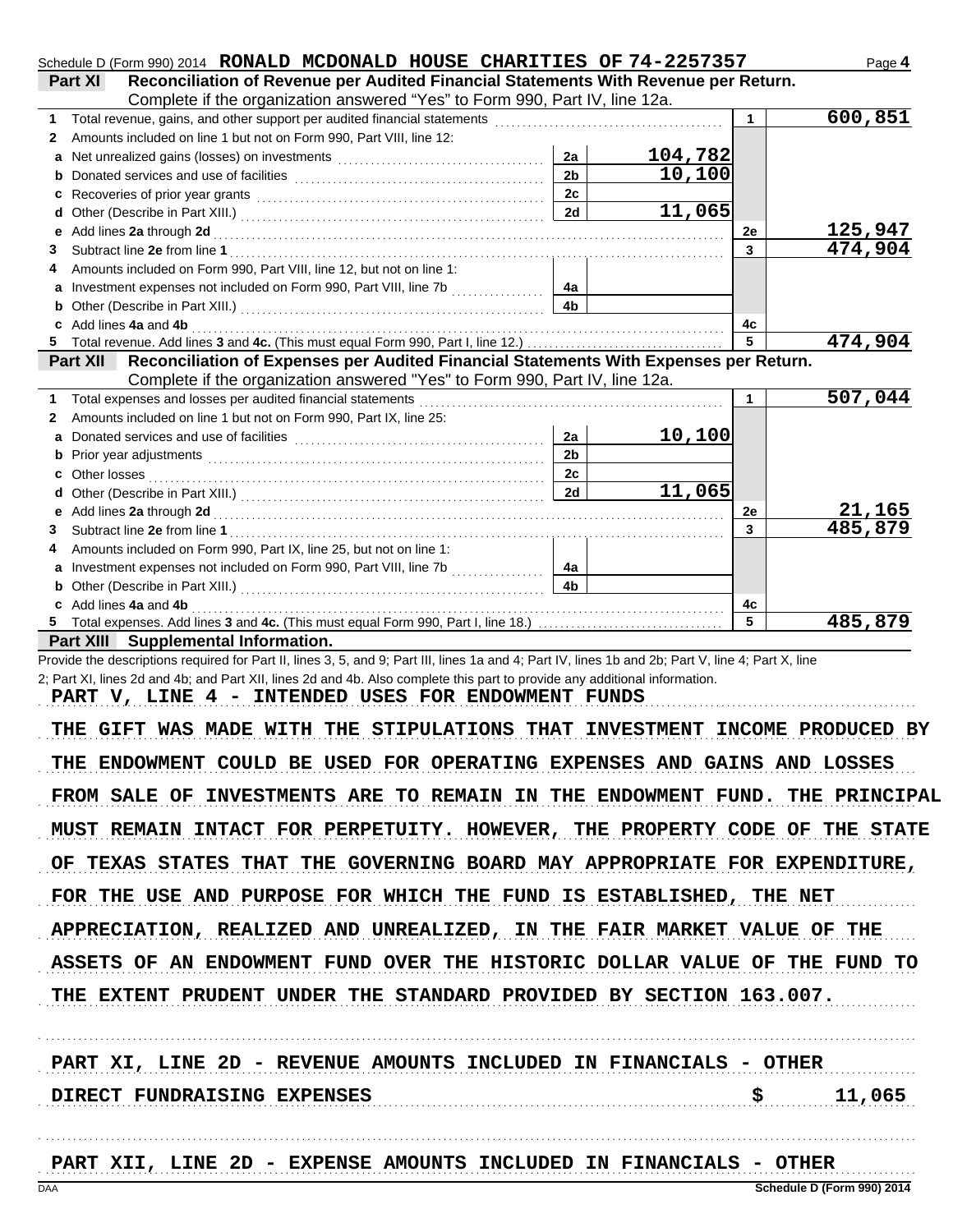| Schedule D (Form 990) 2014 RONALD MCDONALD HOUSE CHARITIES OF 74-2257357 | Page 5      |
|--------------------------------------------------------------------------|-------------|
| <b>Part XIII Supplemental Information (continued)</b>                    |             |
| DIRECT FUNDRAISING EXPENSES                                              | ₿<br>11,065 |
|                                                                          |             |
|                                                                          |             |
| PART XIII - SUPPLEMENTAL FINANCIAL INFORMATION                           |             |
| DONATED SERVICES IN 2014 WERE COMPRISED OF ADVERTISING \$7,938; SUPPLIES |             |
|                                                                          |             |
| \$332; HOUSE MAINTENANCE \$1,523; AND PRINTING \$307.                    |             |
|                                                                          |             |
|                                                                          |             |
|                                                                          |             |
|                                                                          |             |
|                                                                          |             |
|                                                                          |             |
|                                                                          |             |
|                                                                          |             |
|                                                                          |             |
|                                                                          |             |
|                                                                          |             |
|                                                                          |             |
|                                                                          |             |
|                                                                          |             |
|                                                                          |             |
|                                                                          |             |
|                                                                          |             |
|                                                                          |             |
|                                                                          |             |
|                                                                          |             |
|                                                                          |             |
|                                                                          |             |
|                                                                          |             |
|                                                                          |             |
|                                                                          |             |
|                                                                          |             |
|                                                                          |             |
|                                                                          |             |
|                                                                          |             |
|                                                                          |             |
|                                                                          |             |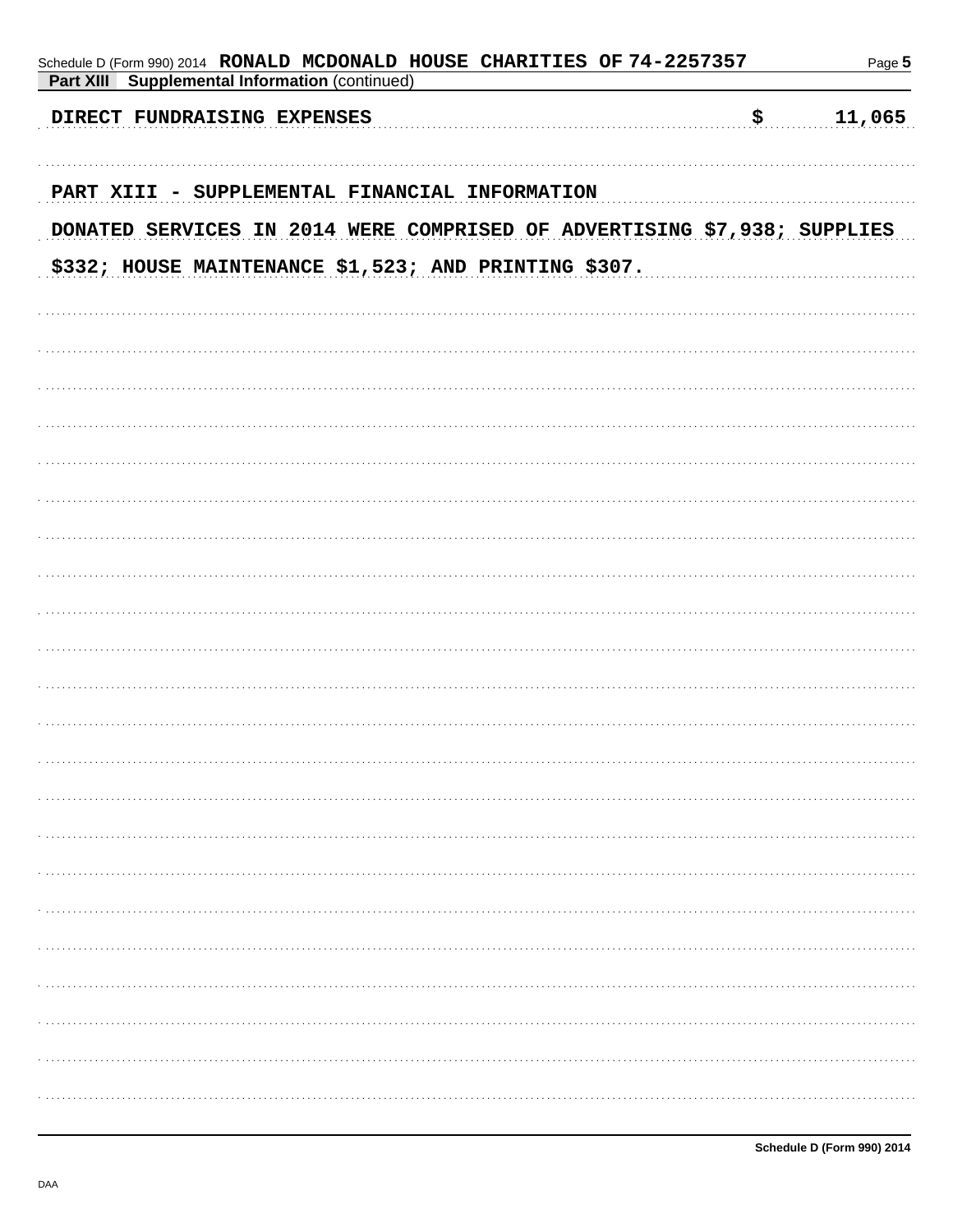| <b>SCHEDULE G</b><br>(Form 990 or 990-EZ)            | OMB No. 1545-0047                                                                                                                                                                                                                                                                                                                                                                                                                      |                                                                                                        |                 |                                         |                                                                                                   |                                                                |                                                         |
|------------------------------------------------------|----------------------------------------------------------------------------------------------------------------------------------------------------------------------------------------------------------------------------------------------------------------------------------------------------------------------------------------------------------------------------------------------------------------------------------------|--------------------------------------------------------------------------------------------------------|-----------------|-----------------------------------------|---------------------------------------------------------------------------------------------------|----------------------------------------------------------------|---------------------------------------------------------|
| Department of the Treasury                           |                                                                                                                                                                                                                                                                                                                                                                                                                                        | organization entered more than \$15,000 on Form 990-EZ, line 6a.<br>Attach to Form 990 or Form 990-EZ. |                 |                                         |                                                                                                   |                                                                | <b>Open to Public</b>                                   |
| Internal Revenue Service<br>Name of the organization | RONALD MCDONALD HOUSE CHARITIES OF                                                                                                                                                                                                                                                                                                                                                                                                     |                                                                                                        |                 |                                         | Information about Schedule G (Form 990 or 990-EZ) and its instructions is at www.irs.gov/form990. | <b>Employer identification number</b>                          | Inspection                                              |
|                                                      | EL PASO, INC.                                                                                                                                                                                                                                                                                                                                                                                                                          |                                                                                                        |                 |                                         |                                                                                                   | 74-2257357                                                     |                                                         |
| Part I                                               | Fundraising Activities. Complete if the organization answered "Yes" to Form 990, Part IV, line 17.<br>Form 990-EZ filers are not required to complete this part.                                                                                                                                                                                                                                                                       |                                                                                                        |                 |                                         |                                                                                                   |                                                                |                                                         |
| 1                                                    | Indicate whether the organization raised funds through any of the following activities. Check all that apply.                                                                                                                                                                                                                                                                                                                          |                                                                                                        |                 |                                         |                                                                                                   |                                                                |                                                         |
| Mail solicitations<br>a                              |                                                                                                                                                                                                                                                                                                                                                                                                                                        | e                                                                                                      |                 |                                         | Solicitation of non-government grants                                                             |                                                                |                                                         |
| Internet and email solicitations<br>b                |                                                                                                                                                                                                                                                                                                                                                                                                                                        |                                                                                                        |                 |                                         | Solicitation of government grants                                                                 |                                                                |                                                         |
| Phone solicitations                                  |                                                                                                                                                                                                                                                                                                                                                                                                                                        | Special fundraising events<br>q                                                                        |                 |                                         |                                                                                                   |                                                                |                                                         |
| In-person solicitations<br>d                         |                                                                                                                                                                                                                                                                                                                                                                                                                                        |                                                                                                        |                 |                                         |                                                                                                   |                                                                |                                                         |
|                                                      | 2a Did the organization have a written or oral agreement with any individual (including officers, directors, trustees<br>or key employees listed in Form 990, Part VII) or entity in connection with professional fundraising services?<br>b If "Yes," list the ten highest paid individuals or entities (fundraisers) pursuant to agreements under which the fundraiser is to be<br>compensated at least \$5,000 by the organization. |                                                                                                        |                 |                                         |                                                                                                   |                                                                | Yes<br>No                                               |
|                                                      | (i) Name and address of individual<br>or entity (fundraiser)                                                                                                                                                                                                                                                                                                                                                                           | (ii) Activity                                                                                          | (iii) Did fund- | raiser have<br>custody or<br>control of | (iv) Gross receipts<br>from activity                                                              | (v) Amount paid to<br>(or retained by)<br>fundraiser listed in | (vi) Amount paid to<br>(or retained by)<br>organization |
|                                                      |                                                                                                                                                                                                                                                                                                                                                                                                                                        |                                                                                                        | Yes             | :ontributions<br>No                     |                                                                                                   | col. (i)                                                       |                                                         |
| 1                                                    |                                                                                                                                                                                                                                                                                                                                                                                                                                        |                                                                                                        |                 |                                         |                                                                                                   |                                                                |                                                         |
|                                                      |                                                                                                                                                                                                                                                                                                                                                                                                                                        |                                                                                                        |                 |                                         |                                                                                                   |                                                                |                                                         |
| 2                                                    |                                                                                                                                                                                                                                                                                                                                                                                                                                        |                                                                                                        |                 |                                         |                                                                                                   |                                                                |                                                         |
| 3                                                    |                                                                                                                                                                                                                                                                                                                                                                                                                                        |                                                                                                        |                 |                                         |                                                                                                   |                                                                |                                                         |
|                                                      |                                                                                                                                                                                                                                                                                                                                                                                                                                        |                                                                                                        |                 |                                         |                                                                                                   |                                                                |                                                         |
| 5                                                    |                                                                                                                                                                                                                                                                                                                                                                                                                                        |                                                                                                        |                 |                                         |                                                                                                   |                                                                |                                                         |
|                                                      |                                                                                                                                                                                                                                                                                                                                                                                                                                        |                                                                                                        |                 |                                         |                                                                                                   |                                                                |                                                         |
| 7                                                    |                                                                                                                                                                                                                                                                                                                                                                                                                                        |                                                                                                        |                 |                                         |                                                                                                   |                                                                |                                                         |
| 8                                                    |                                                                                                                                                                                                                                                                                                                                                                                                                                        |                                                                                                        |                 |                                         |                                                                                                   |                                                                |                                                         |
| 9                                                    |                                                                                                                                                                                                                                                                                                                                                                                                                                        |                                                                                                        |                 |                                         |                                                                                                   |                                                                |                                                         |
| 10                                                   |                                                                                                                                                                                                                                                                                                                                                                                                                                        |                                                                                                        |                 |                                         |                                                                                                   |                                                                |                                                         |
| Total                                                |                                                                                                                                                                                                                                                                                                                                                                                                                                        |                                                                                                        |                 |                                         |                                                                                                   |                                                                |                                                         |
| 3<br>registration or licensing.                      | List all states in which the organization is registered or licensed to solicit contributions or has been notified it is exempt from                                                                                                                                                                                                                                                                                                    |                                                                                                        |                 |                                         |                                                                                                   |                                                                |                                                         |
|                                                      |                                                                                                                                                                                                                                                                                                                                                                                                                                        |                                                                                                        |                 |                                         |                                                                                                   |                                                                |                                                         |
|                                                      |                                                                                                                                                                                                                                                                                                                                                                                                                                        |                                                                                                        |                 |                                         |                                                                                                   |                                                                |                                                         |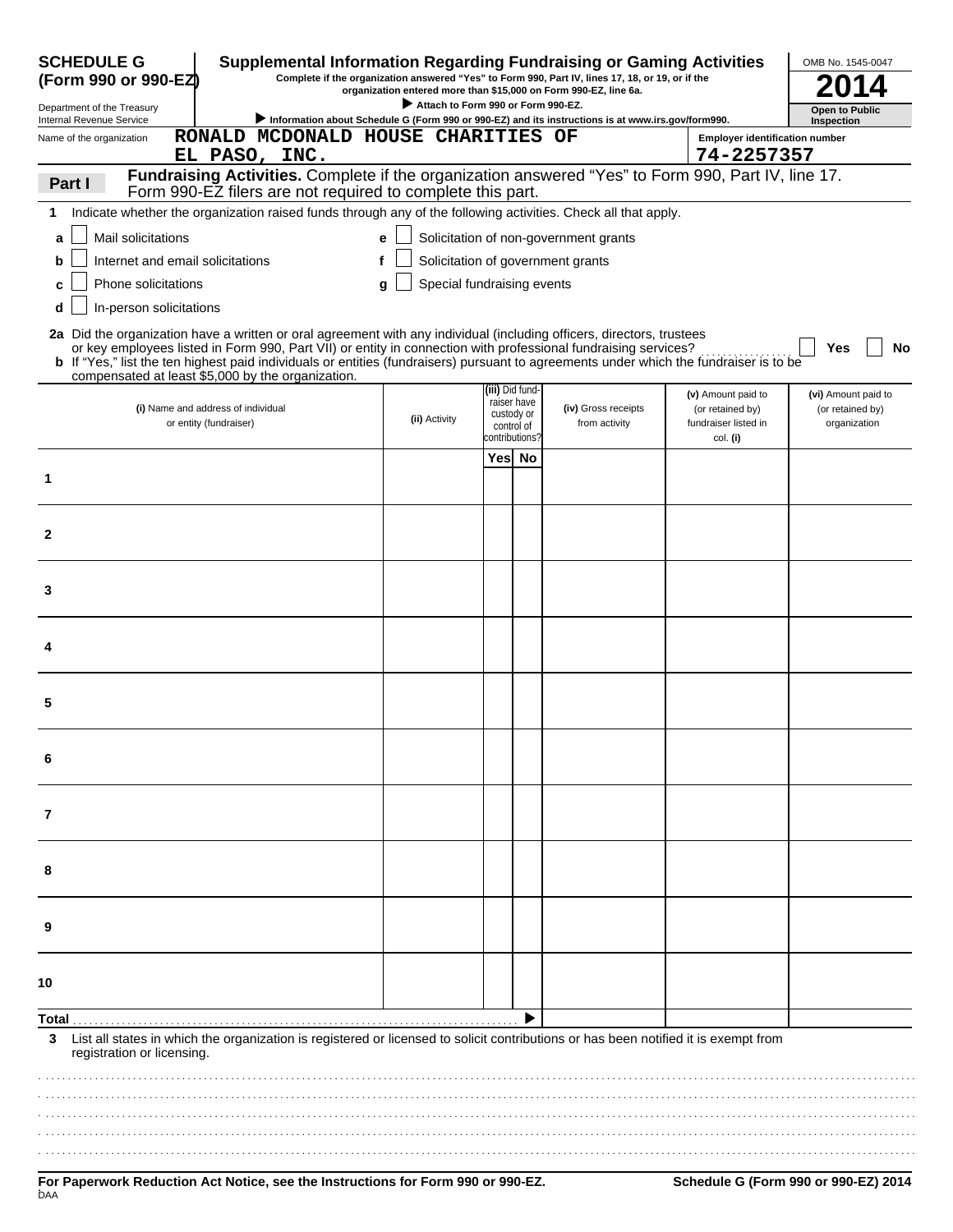**Part II** Fundraising Events. Complete if the organization answered "Yes" to Form 990, Part IV, line 18, or reported events with gross receipts greater than \$5,000. more than \$15,000 of fundraising event contributions and gross income on Form 990-EZ, lines 1 and 6b. List

|                 |          |                              | (a) Event $#1$                                                                       | (b) Event $#2$                                                                                                 | (c) Other events      |                                                     |
|-----------------|----------|------------------------------|--------------------------------------------------------------------------------------|----------------------------------------------------------------------------------------------------------------|-----------------------|-----------------------------------------------------|
|                 |          |                              |                                                                                      |                                                                                                                |                       | (d) Total events                                    |
|                 |          |                              | TOURNAMENT<br><b>GOLF</b><br>(event type)                                            | <b>HAPPY HANDS</b><br>(event type)                                                                             | 4<br>(total number)   | (add col. (a) through<br>col. (c)                   |
|                 |          |                              |                                                                                      |                                                                                                                |                       |                                                     |
| Revenue         |          | 1 Gross receipts             | 157,295                                                                              | 50,570                                                                                                         | 65,559                | 273,424                                             |
|                 |          | 2 Less: Contributions        |                                                                                      |                                                                                                                |                       |                                                     |
|                 |          | 3 Gross income (line 1 minus |                                                                                      |                                                                                                                |                       |                                                     |
|                 |          |                              | 157,295                                                                              | 50, 570                                                                                                        | 65,559                | 273,424                                             |
|                 |          | 4 Cash prizes                |                                                                                      |                                                                                                                |                       |                                                     |
|                 |          | 5 Noncash prizes             |                                                                                      |                                                                                                                |                       |                                                     |
|                 |          | 6 Rent/facility costs        | 18,328                                                                               |                                                                                                                |                       | 18,328                                              |
| Direct Expenses |          | 7 Food and beverages         |                                                                                      |                                                                                                                |                       |                                                     |
|                 |          | 8 Entertainment              |                                                                                      |                                                                                                                |                       |                                                     |
|                 |          | 9 Other direct expenses      | 8,021                                                                                | 300                                                                                                            | 2,744                 | 11,065                                              |
|                 |          |                              |                                                                                      | 10 Direct expense summary. Add lines 4 through 9 in column (d) [11] content to content the summary of Direct P |                       | 29,393                                              |
|                 |          |                              |                                                                                      |                                                                                                                | $\blacktriangleright$ | 244,031                                             |
|                 | Part III |                              |                                                                                      | Gaming. Complete if the organization answered "Yes" to Form 990, Part IV, line 19, or reported more            |                       |                                                     |
|                 |          |                              | than \$15,000 on Form 990-EZ, line 6a.                                               |                                                                                                                |                       |                                                     |
|                 |          |                              | (a) Bingo                                                                            | (b) Pull tabs/instant<br>bingo/progressive bingo                                                               | (c) Other gaming      | (d) Total gaming (add<br>col. (a) through col. (c)) |
| Revenue         |          |                              |                                                                                      |                                                                                                                |                       |                                                     |
|                 |          | 1 Gross revenue              |                                                                                      |                                                                                                                |                       |                                                     |
|                 |          |                              |                                                                                      |                                                                                                                |                       |                                                     |
|                 |          | 2 Cash prizes                |                                                                                      |                                                                                                                |                       |                                                     |
| Direct Expenses |          | 3 Noncash prizes             |                                                                                      |                                                                                                                |                       |                                                     |
|                 |          | 4 Rent/facility costs        |                                                                                      |                                                                                                                |                       |                                                     |
|                 |          | 5 Other direct expenses      |                                                                                      |                                                                                                                |                       |                                                     |
|                 |          | 6 Volunteer labor            | Yes<br>%<br><b>No</b>                                                                | %<br>Yes<br>No.                                                                                                | %<br>Yes<br>No        |                                                     |
|                 |          |                              | 7 Direct expense summary. Add lines 2 through 5 in column (d)                        |                                                                                                                | ▶                     |                                                     |
|                 |          |                              |                                                                                      |                                                                                                                |                       |                                                     |
|                 |          |                              |                                                                                      |                                                                                                                |                       |                                                     |
| 9               |          |                              | Enter the state(s) in which the organization conducts gaming activities:             |                                                                                                                |                       |                                                     |
|                 |          |                              | a Is the organization licensed to conduct gaming activities in each of these states? |                                                                                                                |                       | Yes<br>No                                           |
|                 |          | <b>b</b> If "No," explain:   |                                                                                      |                                                                                                                |                       |                                                     |
|                 |          |                              |                                                                                      |                                                                                                                |                       |                                                     |
|                 |          |                              |                                                                                      | 10a Were any of the organization's gaming licenses revoked, suspended or terminated during the tax year?       |                       | Yes<br>No                                           |
|                 |          | <b>b</b> If "Yes," explain:  |                                                                                      |                                                                                                                |                       |                                                     |
|                 |          |                              |                                                                                      |                                                                                                                |                       |                                                     |
|                 |          |                              |                                                                                      |                                                                                                                |                       |                                                     |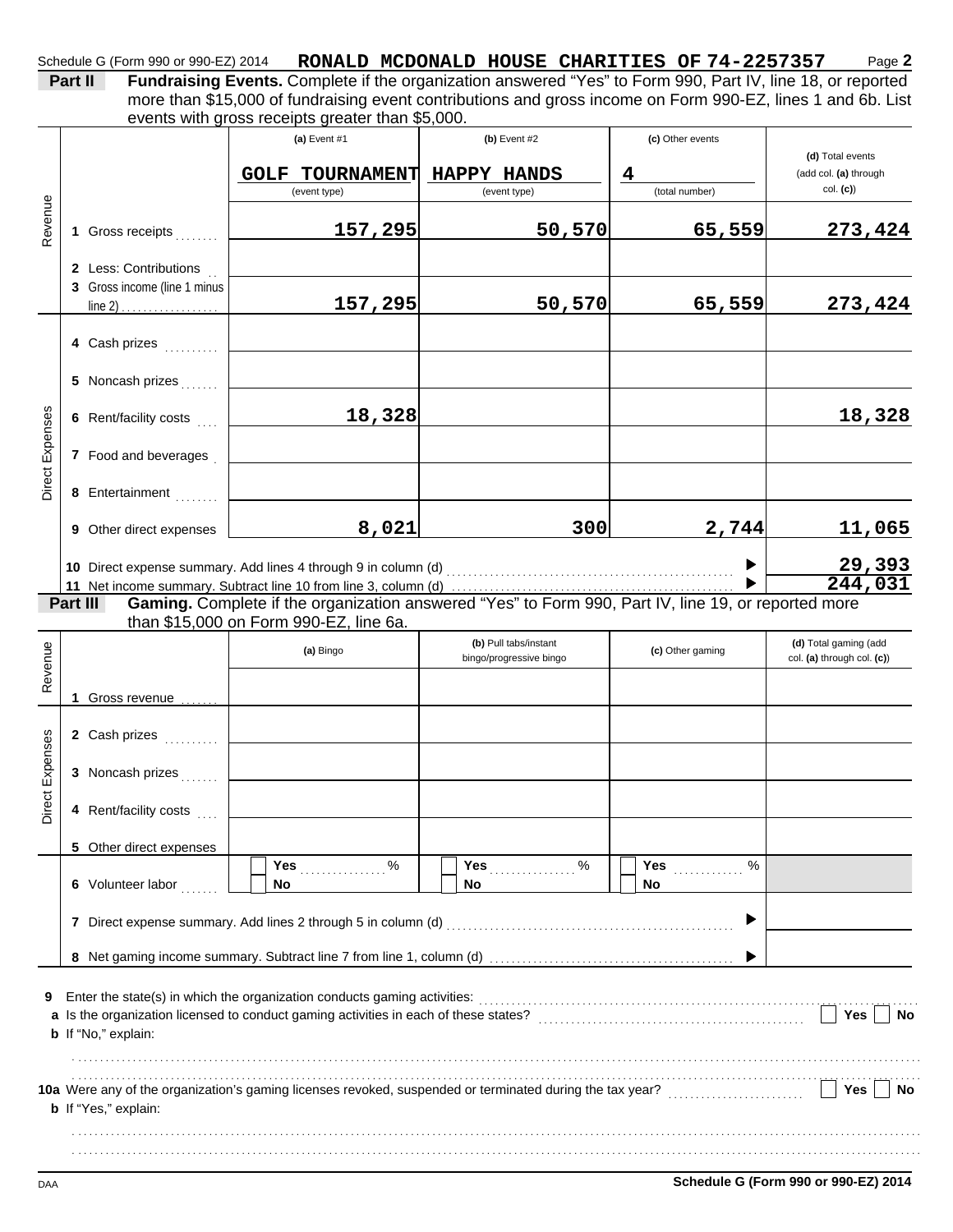|    | Schedule G (Form 990 or 990-EZ) 2014<br>RONALD MCDONALD HOUSE CHARITIES OF 74-2257357                                            |                 |     | Page 3    |
|----|----------------------------------------------------------------------------------------------------------------------------------|-----------------|-----|-----------|
| 11 |                                                                                                                                  |                 | Yes | <b>No</b> |
| 12 | Is the organization a grantor, beneficiary or trustee of a trust or a member of a partnership or other entity                    |                 |     |           |
|    |                                                                                                                                  |                 | Yes | No        |
| 13 | Indicate the percentage of gaming activity conducted in:                                                                         |                 |     |           |
| a  | The organization's facility [13a]                                                                                                |                 |     | %         |
| b  | An outside facility                                                                                                              | 13 <sub>b</sub> |     | $\%$      |
| 14 | Enter the name and address of the person who prepares the organization's gaming/special events books and                         |                 |     |           |
|    | records:                                                                                                                         |                 |     |           |
|    |                                                                                                                                  |                 |     |           |
|    | Address $\triangleright$                                                                                                         |                 |     |           |
|    | 15a Does the organization have a contract with a third party from whom the organization receives gaming<br>revenue?              |                 | Yes | No        |
| b  | If "Yes," enter the amount of gaming revenue received by the organization ▶ [[[[[[[[[[[[[[[[[[[[[[]]]]]]]]] and the              |                 |     |           |
|    | amount of gaming revenue retained by the third party ▶ \$                                                                        |                 |     |           |
| C  | If "Yes," enter name and address of the third party:                                                                             |                 |     |           |
|    |                                                                                                                                  |                 |     |           |
|    | Address $\blacktriangleright$                                                                                                    |                 |     |           |
| 16 | Gaming manager information:                                                                                                      |                 |     |           |
|    |                                                                                                                                  |                 |     |           |
|    |                                                                                                                                  |                 |     |           |
|    |                                                                                                                                  |                 |     |           |
|    |                                                                                                                                  |                 |     |           |
|    | Director/officer<br>Employee<br>    Independent contractor                                                                       |                 |     |           |
| 17 | Mandatory distributions:                                                                                                         |                 |     |           |
| a  | Is the organization required under state law to make charitable distributions from the gaming proceeds to                        |                 | Yes | No        |
| b  | Enter the amount of distributions required under state law to be distributed to other exempt organizations or                    |                 |     |           |
|    | spent in the organization's own exempt activities during the tax year $\blacktriangleright$                                      |                 |     |           |
|    | Supplemental Information. Provide the explanations required by Part I, line 2b, columns (iii) and (v), and<br>Part IV            |                 |     |           |
|    | Part III, lines 9, 9b, 10b, 15b, 15c, 16, and 17b, as applicable. Also provide any additional information (see<br>instructions). |                 |     |           |
|    |                                                                                                                                  |                 |     |           |
|    |                                                                                                                                  |                 |     |           |
|    |                                                                                                                                  |                 |     |           |
|    |                                                                                                                                  |                 |     |           |
|    |                                                                                                                                  |                 |     |           |
|    |                                                                                                                                  |                 |     |           |
|    |                                                                                                                                  |                 |     |           |
|    |                                                                                                                                  |                 |     |           |
|    |                                                                                                                                  |                 |     |           |
|    |                                                                                                                                  |                 |     |           |
|    |                                                                                                                                  |                 |     |           |
|    |                                                                                                                                  |                 |     |           |
|    |                                                                                                                                  |                 |     |           |
|    |                                                                                                                                  |                 |     |           |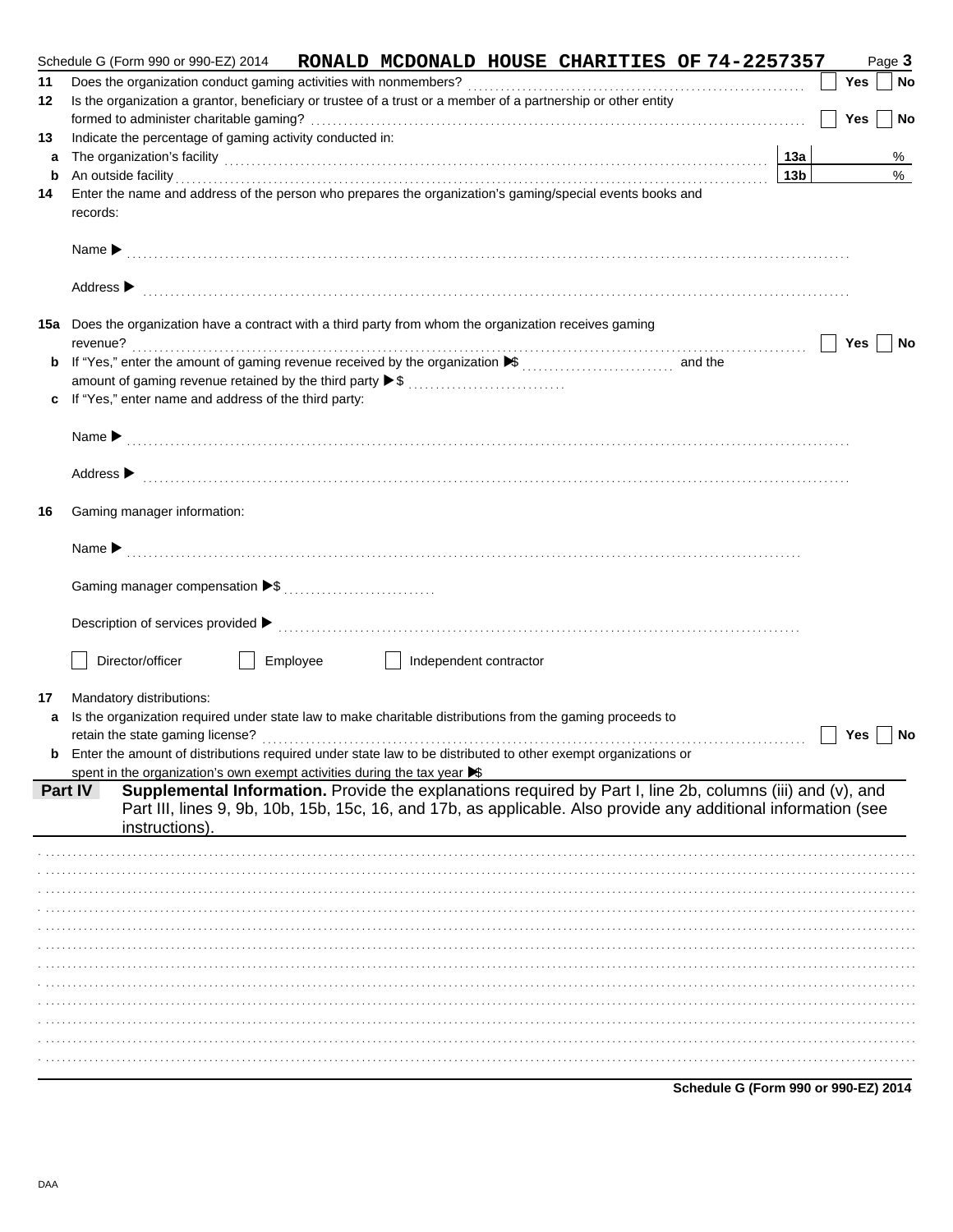| (Form 990)<br>Department of the Treasury<br>Internal Revenue Service<br>RONALD MCDONALD HOUSE CHARITIES OF<br>Name of the organization                                                                                                                                               |                |                                     | <b>Grants and Other Assistance to Organizations,</b><br>Governments, and Individuals in the United States<br>Complete if the organization answered "Yes" to Form 990, Part IV, line 21 or 22.<br>Attach to Form 990.<br>Information about Schedule I (Form 990) and its instructions is at www.irs.gov/form990. |                                       |                                                             |                                           |                         |                                            |
|--------------------------------------------------------------------------------------------------------------------------------------------------------------------------------------------------------------------------------------------------------------------------------------|----------------|-------------------------------------|-----------------------------------------------------------------------------------------------------------------------------------------------------------------------------------------------------------------------------------------------------------------------------------------------------------------|---------------------------------------|-------------------------------------------------------------|-------------------------------------------|-------------------------|--------------------------------------------|
|                                                                                                                                                                                                                                                                                      |                |                                     |                                                                                                                                                                                                                                                                                                                 |                                       |                                                             |                                           |                         |                                            |
|                                                                                                                                                                                                                                                                                      |                |                                     |                                                                                                                                                                                                                                                                                                                 |                                       |                                                             |                                           |                         | <b>Open to Public</b><br><b>Inspection</b> |
|                                                                                                                                                                                                                                                                                      |                |                                     |                                                                                                                                                                                                                                                                                                                 |                                       |                                                             |                                           | 74-2257357              | <b>Employer identification number</b>      |
| EL PASO, INC.<br><b>General Information on Grants and Assistance</b><br>Part I                                                                                                                                                                                                       |                |                                     |                                                                                                                                                                                                                                                                                                                 |                                       |                                                             |                                           |                         |                                            |
| 1 Does the organization maintain records to substantiate the amount of the grants or assistance, the grantees' eligibility for the grants or assistance, and<br>2 Describe in Part IV the organization's procedures for monitoring the use of grant funds in the United States.      |                |                                     |                                                                                                                                                                                                                                                                                                                 |                                       |                                                             |                                           |                         | $ X $ Yes<br>No                            |
| Grants and Other Assistance to Domestic Organizations and Domestic Governments. Complete if the organization answered "Yes" to Form 990.<br>Part II<br>Part IV, line 21, for any recipient that received more than \$5,000. Part II can be duplicated if additional space is needed. |                |                                     |                                                                                                                                                                                                                                                                                                                 |                                       |                                                             |                                           |                         |                                            |
| (a) Name and address of organization<br>-1<br>or government                                                                                                                                                                                                                          | $(b)$ EIN      | (c) IRC<br>section<br>if applicable | (d) Amount of cash<br>grant                                                                                                                                                                                                                                                                                     | (e) Amount of non-<br>cash assistance | (f) Method of valuation<br>(book, FMV, appraisal,<br>other) | (g) Description of<br>non-cash assistance |                         | (h) Purpose of grant<br>or assistance      |
| (1) UNIVERSITY OF TEXAS AT EL PASO<br>500 W. UNIVERSITY AVE<br>TX 79968<br>EL PASO                                                                                                                                                                                                   | 74-6000813 GOV |                                     | 6,309                                                                                                                                                                                                                                                                                                           |                                       |                                                             |                                           |                         | <b>SIX SCHOLARSHIPS</b>                    |
| (2) UNIVERSITY OF TEXAS AT AUSTIN<br>1823 RED RIVER ST.<br>TX 78701<br><b>AUSTIN</b>                                                                                                                                                                                                 | 74-6000203 GOV |                                     | 11,000                                                                                                                                                                                                                                                                                                          |                                       |                                                             |                                           |                         | TWO SCHOLARSHIPS                           |
| (3) NEW MEXICO STATE UNIVERSITY<br>1780 E UNIVERSITY AVE<br>NM 88003<br>LAS CRUCES                                                                                                                                                                                                   | 85-6000401 GOV |                                     | 7,000                                                                                                                                                                                                                                                                                                           |                                       |                                                             |                                           |                         | TWO SCHOLARSHIPS                           |
| (4)                                                                                                                                                                                                                                                                                  |                |                                     |                                                                                                                                                                                                                                                                                                                 |                                       |                                                             |                                           |                         |                                            |
| (5)                                                                                                                                                                                                                                                                                  |                |                                     |                                                                                                                                                                                                                                                                                                                 |                                       |                                                             |                                           |                         |                                            |
|                                                                                                                                                                                                                                                                                      |                |                                     |                                                                                                                                                                                                                                                                                                                 |                                       |                                                             |                                           |                         |                                            |
| (6)                                                                                                                                                                                                                                                                                  |                |                                     |                                                                                                                                                                                                                                                                                                                 |                                       |                                                             |                                           |                         |                                            |
|                                                                                                                                                                                                                                                                                      |                |                                     |                                                                                                                                                                                                                                                                                                                 |                                       |                                                             |                                           |                         |                                            |
| (7)                                                                                                                                                                                                                                                                                  |                |                                     |                                                                                                                                                                                                                                                                                                                 |                                       |                                                             |                                           |                         |                                            |
| (8)                                                                                                                                                                                                                                                                                  |                |                                     |                                                                                                                                                                                                                                                                                                                 |                                       |                                                             |                                           |                         |                                            |
|                                                                                                                                                                                                                                                                                      |                |                                     |                                                                                                                                                                                                                                                                                                                 |                                       |                                                             |                                           |                         |                                            |
| (9)                                                                                                                                                                                                                                                                                  |                |                                     |                                                                                                                                                                                                                                                                                                                 |                                       |                                                             |                                           |                         |                                            |
| Enter total number of section $501(c)(3)$ and government organizations listed in the line 1 table<br>2                                                                                                                                                                               |                |                                     |                                                                                                                                                                                                                                                                                                                 |                                       |                                                             |                                           | $\blacktriangleright$ 3 |                                            |
| Enter total number of other organizations listed in the line 1 table<br>3<br>For Paperwork Reduction Act Notice, see the Instructions for Form 990.                                                                                                                                  |                |                                     |                                                                                                                                                                                                                                                                                                                 |                                       |                                                             |                                           |                         | <b>Schedule I (Form 990) (2014)</b>        |

DAA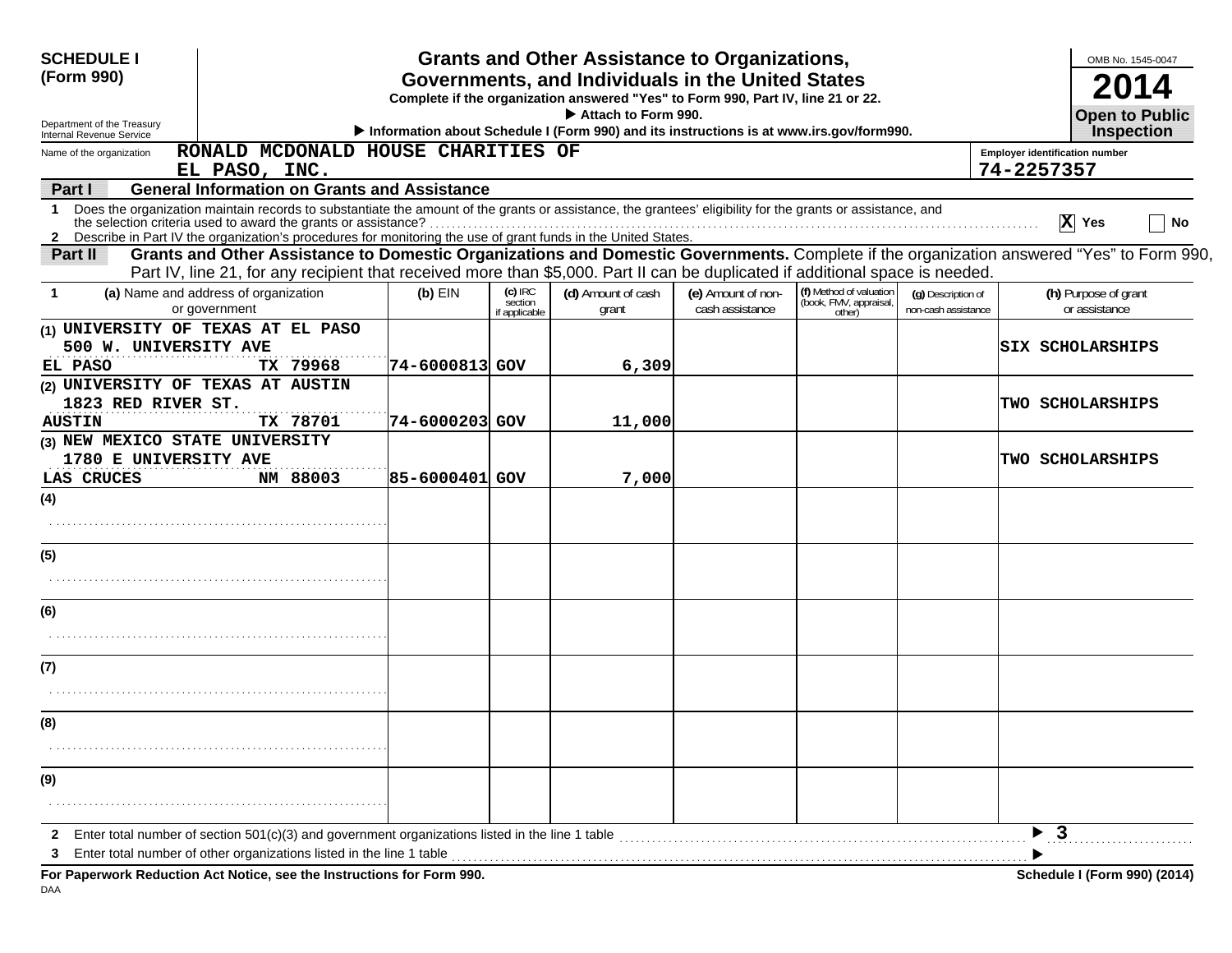### Schedule I (Form 990) (2014) RONALD MCDONALD HOUSE CHARITIES OF 74-2257357

|              | Schedule I (Form 990) (2014) RONALD MCDONALD HOUSE CHARITIES OF 74-2257357                                                                |                             |                             |                                      |                        | Page 2                                                                  |
|--------------|-------------------------------------------------------------------------------------------------------------------------------------------|-----------------------------|-----------------------------|--------------------------------------|------------------------|-------------------------------------------------------------------------|
| Part III     | Grants and Other Assistance to Domestic Individuals. Complete if the organization answered "Yes" to Form 990, Part IV, line 22.           |                             |                             |                                      |                        |                                                                         |
|              | Part III can be duplicated if additional space is needed.                                                                                 |                             |                             |                                      |                        |                                                                         |
|              | (a) Type of grant or assistance                                                                                                           | (b) Number of<br>recipients | (c) Amount of<br>cash grant | (d) Amount of<br>non-cash assistance | FMV, appraisal, other) | (e) Method of valuation (book, $(f)$ Description of non-cash assistance |
|              |                                                                                                                                           |                             |                             |                                      |                        |                                                                         |
|              |                                                                                                                                           |                             |                             |                                      |                        |                                                                         |
| $\mathbf{3}$ |                                                                                                                                           |                             |                             |                                      |                        |                                                                         |
|              |                                                                                                                                           |                             |                             |                                      |                        |                                                                         |
|              |                                                                                                                                           |                             |                             |                                      |                        |                                                                         |
| -6           |                                                                                                                                           |                             |                             |                                      |                        |                                                                         |
| 7            |                                                                                                                                           |                             |                             |                                      |                        |                                                                         |
| Part IV      | Supplemental Information. Provide the information required in Part I, line 2, Part III, column (b), and any other additional information. |                             |                             |                                      |                        |                                                                         |
|              | PART I, LINE 2 - PROCEDURES FOR MONITORING THE USE OF GRANT FUNDS                                                                         |                             |                             |                                      |                        |                                                                         |
|              | RMHC AWARDS SCHOLARSHIPS TO COLLEGE BOUND STUDENTS EACH YEAR. THE                                                                         |                             |                             |                                      |                        |                                                                         |
|              | SCHOLARSHIPS ARE PAID DIRECTLY TO THE COLLEGE OF THE RECIPIENT'S CHOICE.                                                                  |                             |                             |                                      |                        |                                                                         |
|              |                                                                                                                                           |                             |                             |                                      |                        |                                                                         |
|              |                                                                                                                                           |                             |                             |                                      |                        |                                                                         |
|              |                                                                                                                                           |                             |                             |                                      |                        |                                                                         |
|              |                                                                                                                                           |                             |                             |                                      |                        |                                                                         |
|              |                                                                                                                                           |                             |                             |                                      |                        |                                                                         |
|              |                                                                                                                                           |                             |                             |                                      |                        |                                                                         |
|              |                                                                                                                                           |                             |                             |                                      |                        |                                                                         |
|              |                                                                                                                                           |                             |                             |                                      |                        |                                                                         |
|              |                                                                                                                                           |                             |                             |                                      |                        |                                                                         |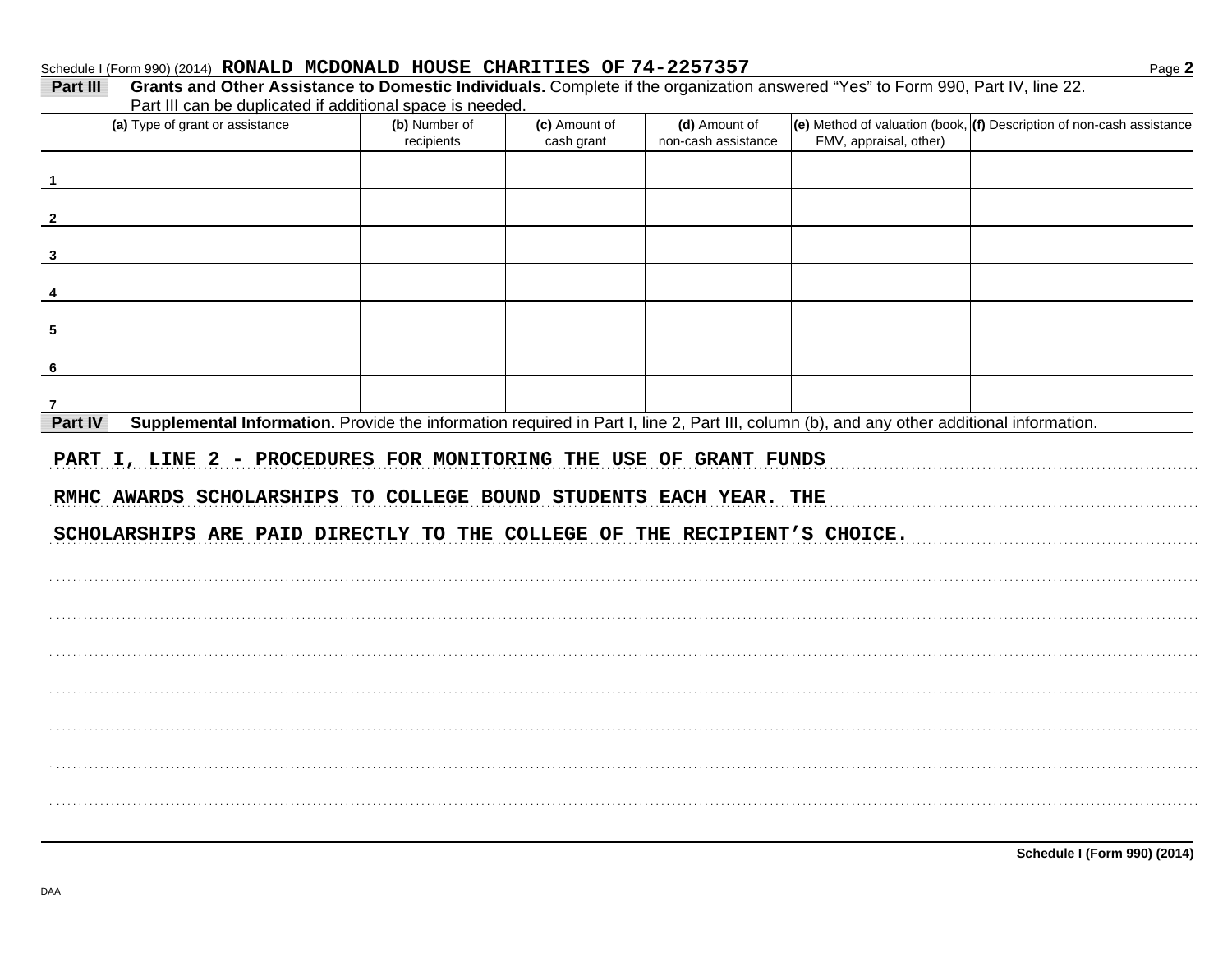|                                                      | <b>Transactions With Interested Persons</b><br><b>SCHEDULE L</b> |                                 |                                                                                                                      |                                                  |             |                      | OMB No. 1545-0047                                     |                                |                                       |           |                                                           |                       |                           |           |
|------------------------------------------------------|------------------------------------------------------------------|---------------------------------|----------------------------------------------------------------------------------------------------------------------|--------------------------------------------------|-------------|----------------------|-------------------------------------------------------|--------------------------------|---------------------------------------|-----------|-----------------------------------------------------------|-----------------------|---------------------------|-----------|
| (Form 990 or 990-EZ)                                 |                                                                  |                                 | Complete if the organization answered "Yes" on Form 990, Part IV, line 25a, 25b, 26, 27, 28a,                        |                                                  |             |                      | 28b, or 28c, or Form 990-EZ, Part V, line 38a or 40b. |                                |                                       |           |                                                           |                       |                           |           |
| Department of the Treasury                           |                                                                  |                                 |                                                                                                                      | Attach to Form 990 or Form 990-EZ.               |             |                      |                                                       |                                |                                       |           |                                                           | <b>Open To Public</b> |                           |           |
| Internal Revenue Service<br>Name of the organization |                                                                  |                                 | Information about Schedule L (Form 990 or 990-EZ) and its instructions is at www.irs.gov/form990.                    |                                                  |             |                      |                                                       |                                | <b>Employer identification number</b> |           |                                                           | Inspection            |                           |           |
|                                                      |                                                                  |                                 | RONALD MCDONALD HOUSE CHARITIES OF                                                                                   |                                                  |             |                      |                                                       |                                | 74-2257357                            |           |                                                           |                       |                           |           |
| Part I                                               |                                                                  | EL PASO, INC.                   | <b>Excess Benefit Transactions</b> (section 501(c)(3), section 501(c)(4), and 501(c)(29) organizations only).        |                                                  |             |                      |                                                       |                                |                                       |           |                                                           |                       |                           |           |
|                                                      |                                                                  |                                 | Complete if the organization answered "Yes" on Form 990, Part IV, line 25a or 25b, or Form 990-EZ, Part V, line 40b. |                                                  |             |                      |                                                       |                                |                                       |           |                                                           |                       |                           |           |
|                                                      |                                                                  |                                 |                                                                                                                      | (b) Relationship between disqualified person and |             |                      |                                                       |                                |                                       |           | (d) Corrected?                                            |                       |                           |           |
| $\mathbf{1}$                                         |                                                                  | (a) Name of disqualified person |                                                                                                                      | organization                                     |             |                      |                                                       | (c) Description of transaction |                                       |           |                                                           | Yes                   |                           | No        |
| (1)                                                  |                                                                  |                                 |                                                                                                                      |                                                  |             |                      |                                                       |                                |                                       |           |                                                           |                       |                           |           |
| (2)                                                  |                                                                  |                                 |                                                                                                                      |                                                  |             |                      |                                                       |                                |                                       |           |                                                           |                       |                           |           |
| (3)                                                  |                                                                  |                                 |                                                                                                                      |                                                  |             |                      |                                                       |                                |                                       |           |                                                           |                       |                           |           |
| (4)<br>(5)                                           |                                                                  |                                 |                                                                                                                      |                                                  |             |                      |                                                       |                                |                                       |           |                                                           |                       |                           |           |
| (6)                                                  |                                                                  |                                 |                                                                                                                      |                                                  |             |                      |                                                       |                                |                                       |           |                                                           |                       |                           |           |
| $\mathbf{2}$                                         |                                                                  |                                 | Enter the amount of tax incurred by the organization managers or disqualified persons during the year                |                                                  |             |                      |                                                       |                                |                                       |           |                                                           |                       |                           |           |
|                                                      | (a) Name of interested person                                    |                                 | organization reported an amount on Form 990, Part X, line 5, 6, or 22.<br>(b) Relationship<br>with organization      | (c) Purpose of<br>loan                           | (d) Loan to | or from the<br>org.? | (e) Original<br>principal amount                      | (f) Balance due                |                                       |           | (g) In default? (h) Approved<br>by board or<br>committee? |                       | (i) Written<br>agreement? |           |
|                                                      |                                                                  |                                 |                                                                                                                      |                                                  |             | To From              |                                                       |                                | Yes                                   | <b>No</b> | Yes                                                       | <b>No</b>             | Yes                       | <b>No</b> |
|                                                      |                                                                  |                                 |                                                                                                                      |                                                  |             |                      |                                                       |                                |                                       |           |                                                           |                       |                           |           |
| (1)                                                  |                                                                  |                                 |                                                                                                                      |                                                  |             |                      |                                                       |                                |                                       |           |                                                           |                       |                           |           |
| (2)                                                  |                                                                  |                                 |                                                                                                                      |                                                  |             |                      |                                                       |                                |                                       |           |                                                           |                       |                           |           |
|                                                      |                                                                  |                                 |                                                                                                                      |                                                  |             |                      |                                                       |                                |                                       |           |                                                           |                       |                           |           |
| (3)                                                  |                                                                  |                                 |                                                                                                                      |                                                  |             |                      |                                                       |                                |                                       |           |                                                           |                       |                           |           |
|                                                      |                                                                  |                                 |                                                                                                                      |                                                  |             |                      |                                                       |                                |                                       |           |                                                           |                       |                           |           |
| (4)                                                  |                                                                  |                                 |                                                                                                                      |                                                  |             |                      |                                                       |                                |                                       |           |                                                           |                       |                           |           |
| (5)                                                  |                                                                  |                                 |                                                                                                                      |                                                  |             |                      |                                                       |                                |                                       |           |                                                           |                       |                           |           |
| (6)                                                  |                                                                  |                                 |                                                                                                                      |                                                  |             |                      |                                                       |                                |                                       |           |                                                           |                       |                           |           |
|                                                      |                                                                  |                                 |                                                                                                                      |                                                  |             |                      |                                                       |                                |                                       |           |                                                           |                       |                           |           |
| (7)                                                  |                                                                  |                                 |                                                                                                                      |                                                  |             |                      |                                                       |                                |                                       |           |                                                           |                       |                           |           |

| <u>гт</u> |  |  |  |  |  |  |
|-----------|--|--|--|--|--|--|
| (8)       |  |  |  |  |  |  |
| (9)       |  |  |  |  |  |  |
| (10)      |  |  |  |  |  |  |

**Total** . . . . . . . . . . . . . . . . . . . . . . . . . . . . . . . . . . . . . . . . . . . . . . . . . . . . . . . . . . . . . . . . . . . . . . . . . . . . . . . . . . . . . . . . . . . . . . . \$

**Part III Grants or Assistance Benefiting Interested Persons.** Complete if the organization answered "Yes" on Form 990, Part IV, line 27.

| (a) Name of interested person | (b) Relationship between interested (c) Amount of assistance<br>person and the organization | (d) Type of assistance | (e) Purpose of assistance |
|-------------------------------|---------------------------------------------------------------------------------------------|------------------------|---------------------------|
| (1)                           |                                                                                             |                        |                           |
| (2)                           |                                                                                             |                        |                           |
| (3)                           |                                                                                             |                        |                           |
| (4)                           |                                                                                             |                        |                           |
| (5)                           |                                                                                             |                        |                           |
| (6)                           |                                                                                             |                        |                           |
| (7)                           |                                                                                             |                        |                           |
| (8)                           |                                                                                             |                        |                           |
| (9)                           |                                                                                             |                        |                           |
| (10)                          |                                                                                             |                        |                           |

For Paperwork Reduction Act Notice, see the Instructions for Form 990 or 990-EZ. Schedule L (Form 990 or 990-EZ) 2014<br><sup>DAA</sup>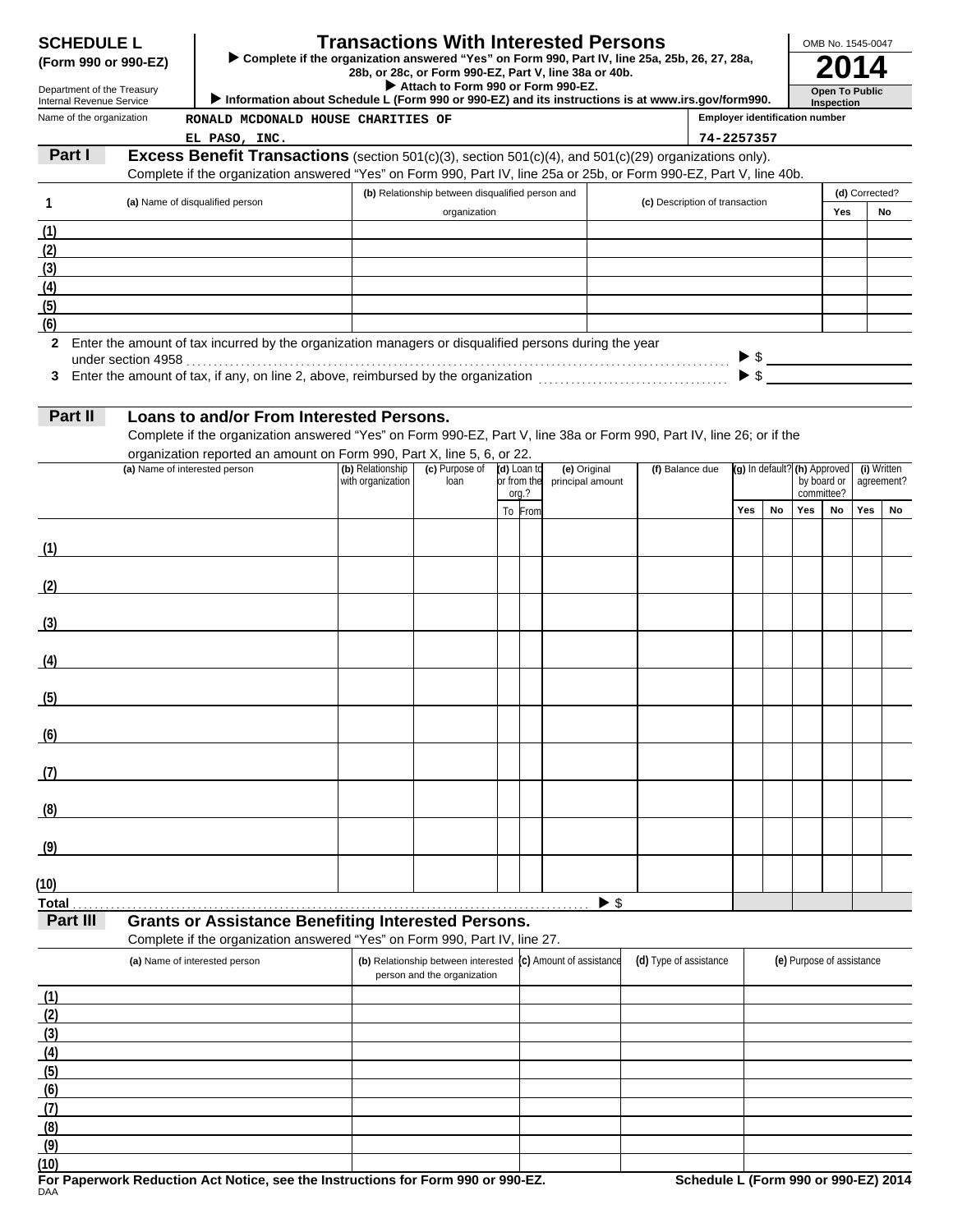#### **Part IV Business Transactions Involving Interested Persons.** Complete if the organization answered "Yes" on Form 990, Part IV, line 28a, 28b, or 28c. ⊤ **(a)** Name of interested person **(b)** Relationship between **(c)** Amount of

| (a) Name of interested person | (b) Relationship between<br>interested person and the | (c) Amount of<br>transaction | (d) Description of transaction | $\epsilon$ ) $\sim$ $\epsilon$<br>of org.<br>revenues? |    |  |  |
|-------------------------------|-------------------------------------------------------|------------------------------|--------------------------------|--------------------------------------------------------|----|--|--|
|                               | organization                                          |                              |                                | Yes                                                    | No |  |  |
| $(1)$ EDGAR FLORES            | <b>BOARD MEMBER</b>                                   |                              | PART V                         |                                                        | x  |  |  |
| (2)                           |                                                       |                              |                                |                                                        |    |  |  |
| (3)                           |                                                       |                              |                                |                                                        |    |  |  |
| (4)                           |                                                       |                              |                                |                                                        |    |  |  |
| (5)                           |                                                       |                              |                                |                                                        |    |  |  |
| (6)                           |                                                       |                              |                                |                                                        |    |  |  |
| (7)                           |                                                       |                              |                                |                                                        |    |  |  |
| (8)                           |                                                       |                              |                                |                                                        |    |  |  |
| (9)                           |                                                       |                              |                                |                                                        |    |  |  |
| (10)                          |                                                       |                              |                                |                                                        |    |  |  |

### **Part V** Supplemental Information

Provide additional information for responses to questions on Schedule L (see instructions).

### **SCHEDULE L, PART V - ADDITIONAL INFORMATION**

### **MR. FLORES IS EMPLOYED AT A FINANCIAL INSTITUTION WHERE RMHC EL PASO HOLDS**

### **TWO BANK ACCOUNTS.**

**(e)** Sharing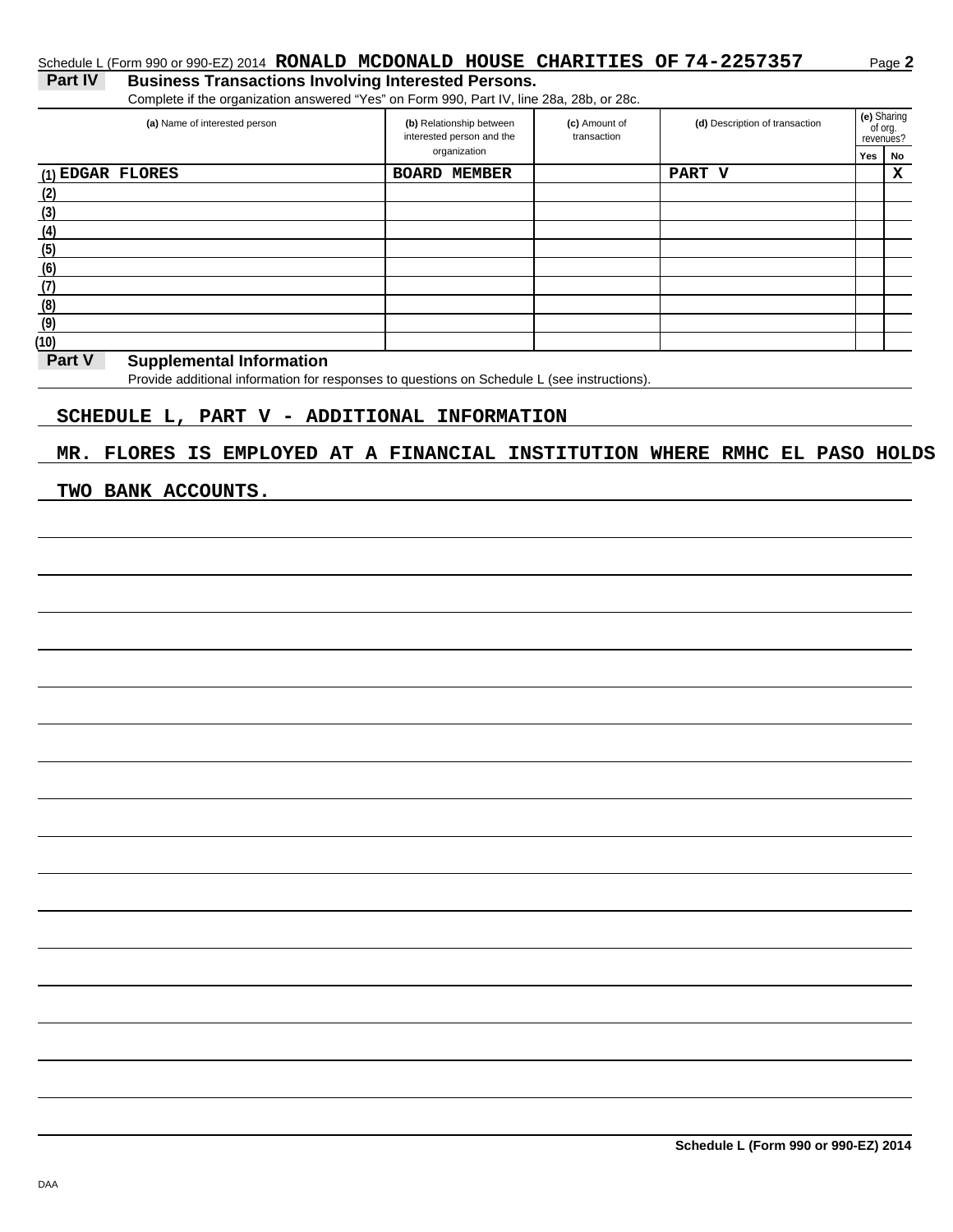| Supplemental Information to Form 990 or 990-EZ<br><b>SCHEDULE O</b><br>(Form 990 or 990-EZ)<br>Complete to provide information for responses to specific questions on<br>Form 990 or 990-EZ or to provide any additional information.<br>Attach to Form 990 or 990-EZ.<br>Department of the Treasury<br>Internal Revenue Service<br>Information about Schedule O (Form 990 or 990-EZ) and its instructions is at www.irs.gov/form990. Inspection | OMB No. 1545-0047<br>2014<br><b>Open to Public</b>  |
|--------------------------------------------------------------------------------------------------------------------------------------------------------------------------------------------------------------------------------------------------------------------------------------------------------------------------------------------------------------------------------------------------------------------------------------------------|-----------------------------------------------------|
| Name of the organization<br>RONALD MCDONALD HOUSE CHARITIES OF<br>EL PASO, INC.                                                                                                                                                                                                                                                                                                                                                                  | <b>Employer identification number</b><br>74-2257357 |
| FORM 990 - ORGANIZATION'S MISSION<br>TO PROVIDE TEMPORARY HOUSING FOR SERIOUSLY ILL CHILDREN AND THEIR FAMILIES<br>WHILE THE CHILDREN ARE RECEIVING MEDICAL TREATMENT AT AREA MEDICAL<br>FACILITIES, SUPPORTING OTHER RMHC CORE PROGRAMS SUCH AS THE RONALD MCDONALD<br>FAMILY ROOMS, RONALD MCDONALD CARE MOBILES AND THE RMHC SCHOLARSHIP<br>PROGRAM, FOR THE BENEFIT OF CHILDREN IN AND AROUND THE LOCAL AREA OF THE<br><b>CORPORATION.</b>   |                                                     |
| FORM 990, PART I, LINE 6<br><b>17 BOARD MEMBERS AND 34 VOLUNTEERS</b><br>FORM 990, PART VI, LINE 11B - ORGANIZATION'S PROCESS TO REVIEW FORM 990<br>A COPY OF THE 990 WILL BE PROVIDED TO BOARD MEMBERS TO REVIEW AND COMPARE                                                                                                                                                                                                                    |                                                     |
| THE AUDITED FINANCIAL STATEMENTS. ANY QUESTIONS WILL BE ADDRESSED BEFORE<br>TО<br>THE 990 IS FILED.                                                                                                                                                                                                                                                                                                                                              |                                                     |
| FORM 990, PART VI, LINE 12C - ENFORCEMENT OF CONFLICTS POLICY                                                                                                                                                                                                                                                                                                                                                                                    |                                                     |
| ON AN ANNUAL BASIS OFFICERS, DIRECTORS OR TRUSTEES, AND KEY EMPLOYEES ARE<br>REQUIRED TO DISCLOSE TO THE BOARD IN A WRITTEN DOCUMENT ANY INTERESTS THAT<br>COULD GIVE RISE TO CONFLICT. ALL DISCLOSURES ARE REVIEWED BY THE BOARD TO<br>DETERMINE IF ANY SPECIFIC ACTIONS SHOULD BE TAKEN.                                                                                                                                                       |                                                     |

FORM 990, PART VI, LINE 15A - COMPENSATION PROCESS FOR TOP OFFICIAL COMPENSATION FOR THE ORGANIZATION'S EXECUTIVE DIRECTOR IS APPROVED BY THE BOARD OF DIRECTORS AND IS DETERMINED BASED ON COMPARABILITY DATA OF THE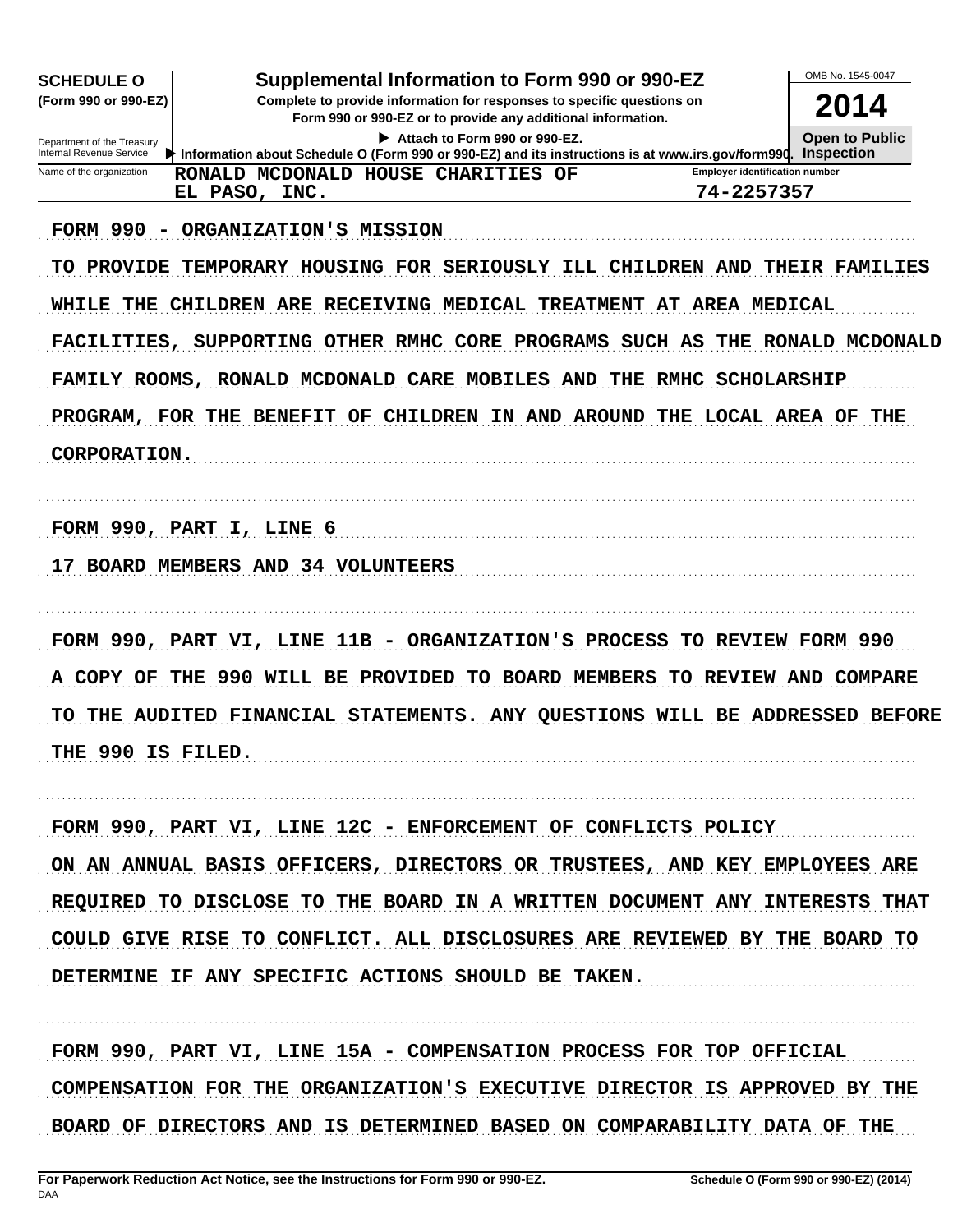| Schedule O (Form 990 or 990-EZ) (2014)                                      | Page 2                                              |
|-----------------------------------------------------------------------------|-----------------------------------------------------|
| Name of the organization<br>RONALD MCDONALD HOUSE CHARITIES OF              | <b>Employer identification number</b><br>74-2257357 |
|                                                                             |                                                     |
| POSITION AT DIFFERENT CHAPTERS AND NATIONAL.                                |                                                     |
|                                                                             |                                                     |
|                                                                             |                                                     |
| FORM 990, PART VI, LINE 19 - GOVERNING DOCUMENTS DISCLOSURE EXPLANATION     |                                                     |
| THE ORGANIZATION WILL MAKE AVAILABLE FOR PUBLIC INSPECTION THEIR FORMS 1023 |                                                     |
| AND 990 UPON REQUEST.                                                       |                                                     |
|                                                                             |                                                     |
|                                                                             |                                                     |
| FORM 990, PART XI, LINE 9 - RECONCILIATION OF CHANGES - OTHER               |                                                     |
| DIRECT FUNDRAISING EXPENSES                                                 | \$.<br>11,065                                       |
|                                                                             |                                                     |
| DIRECT FUNDRAISING EXPENSES                                                 | \$<br>$-11,065$                                     |
|                                                                             |                                                     |
|                                                                             |                                                     |
|                                                                             |                                                     |
|                                                                             |                                                     |
|                                                                             |                                                     |
|                                                                             |                                                     |
|                                                                             |                                                     |
|                                                                             |                                                     |
|                                                                             |                                                     |
|                                                                             |                                                     |
|                                                                             |                                                     |
|                                                                             |                                                     |
|                                                                             |                                                     |
|                                                                             |                                                     |
|                                                                             |                                                     |
|                                                                             |                                                     |
|                                                                             |                                                     |
|                                                                             |                                                     |
|                                                                             |                                                     |
|                                                                             |                                                     |
|                                                                             |                                                     |
|                                                                             |                                                     |
|                                                                             |                                                     |
|                                                                             |                                                     |
|                                                                             |                                                     |
|                                                                             |                                                     |

| PAGE 1 OF 1                            |  |  |
|----------------------------------------|--|--|
| Schedule O (Form 990 or 990-EZ) (2014) |  |  |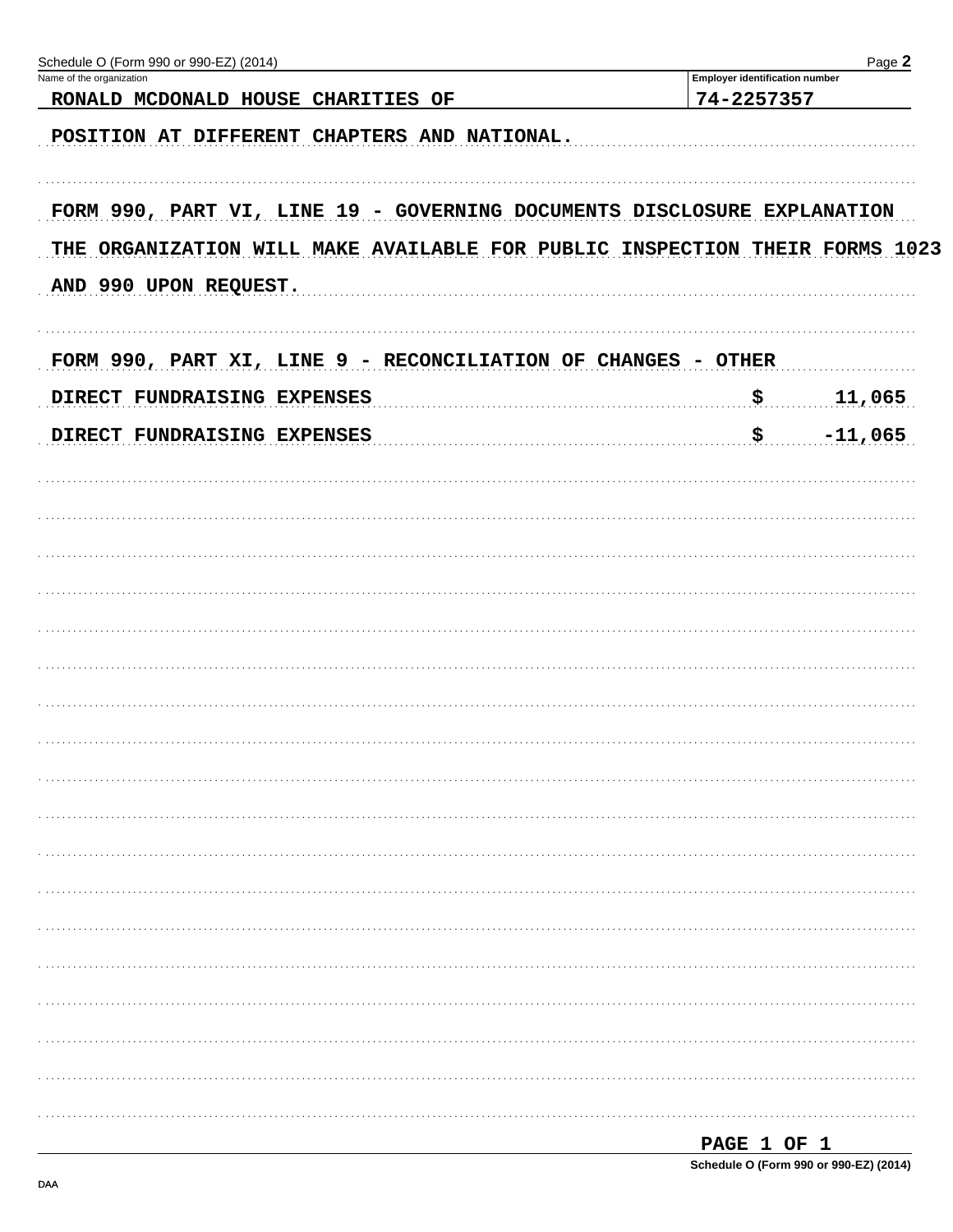| <b>SCHEDULE R</b>                                      | <b>Related Organizations and Unrelated Partnerships</b>                                                                                     |                                                                                                                |                                                     |                                   |  |                                                           |  |                                     | OMB No. 1545-0047                                          |                                                       |  |
|--------------------------------------------------------|---------------------------------------------------------------------------------------------------------------------------------------------|----------------------------------------------------------------------------------------------------------------|-----------------------------------------------------|-----------------------------------|--|-----------------------------------------------------------|--|-------------------------------------|------------------------------------------------------------|-------------------------------------------------------|--|
| (Form 990)                                             | > Complete if the organization answered "Yes" on Form 990, Part IV, line 33, 34, 35b, 36, or 37.                                            |                                                                                                                |                                                     |                                   |  |                                                           |  |                                     | 4                                                          |                                                       |  |
| Department of the Treasury<br>Internal Revenue Service |                                                                                                                                             | Attach to Form 990.<br>Information about Schedule R (Form 990) and its instructions is at www.irs.gov/form990. |                                                     |                                   |  |                                                           |  |                                     |                                                            |                                                       |  |
| Name of the organization                               | RONALD MCDONALD HOUSE CHARITIES OF<br>EL PASO, INC.                                                                                         |                                                                                                                |                                                     |                                   |  |                                                           |  | 74-2257357                          | <b>Inspection</b><br><b>Employer identification number</b> |                                                       |  |
| Part I                                                 | Identification of Disregarded Entities Complete if the organization answered "Yes" on Form 990, Part IV, line 33.                           |                                                                                                                |                                                     |                                   |  |                                                           |  |                                     |                                                            |                                                       |  |
|                                                        | (a)<br>Name, address, and EIN (if applicable) of disregarded entity                                                                         | (b)<br>Primary activity                                                                                        | (c)<br>Legal domicile (state<br>or foreign country) |                                   |  | (d)<br>Total income                                       |  | (e)<br>End-of-year assets           | (f)<br>Direct controlling<br>entity                        |                                                       |  |
| (1)                                                    |                                                                                                                                             |                                                                                                                |                                                     |                                   |  |                                                           |  |                                     |                                                            |                                                       |  |
| (2)                                                    |                                                                                                                                             |                                                                                                                |                                                     |                                   |  |                                                           |  |                                     |                                                            |                                                       |  |
| (3)                                                    |                                                                                                                                             |                                                                                                                |                                                     |                                   |  |                                                           |  |                                     |                                                            |                                                       |  |
|                                                        |                                                                                                                                             |                                                                                                                |                                                     |                                   |  |                                                           |  |                                     |                                                            |                                                       |  |
| (4)                                                    |                                                                                                                                             |                                                                                                                |                                                     |                                   |  |                                                           |  |                                     |                                                            |                                                       |  |
| (5)                                                    |                                                                                                                                             |                                                                                                                |                                                     |                                   |  |                                                           |  |                                     |                                                            |                                                       |  |
| Part II                                                | Identification of Related Tax-Exempt Organizations Complete if the organization answered "Yes" on Form 990, Part IV, line 34 because it had |                                                                                                                |                                                     |                                   |  |                                                           |  |                                     |                                                            |                                                       |  |
|                                                        | one or more related tax-exempt organizations during the tax year.<br>(a)<br>Name, address, and EIN of related organization                  | (b)<br>Primary activity                                                                                        | (c)<br>Legal domicile (state<br>or foreign country) | (d)<br><b>Exempt Code section</b> |  | (e)<br>Public charity status<br>(if section $501(c)(3)$ ) |  | (f)<br>Direct controlling<br>entity | Yes                                                        | (g)<br>Section 512(b)(13)<br>controlled entity?<br>No |  |
| RMHC GLOBAL<br>(1)<br>ONE KROC DRIVE<br>OAK BROOK      | IL 60523                                                                                                                                    |                                                                                                                |                                                     | 501C3                             |  | 7                                                         |  | N/A                                 |                                                            | x                                                     |  |
| (2)                                                    |                                                                                                                                             |                                                                                                                |                                                     |                                   |  |                                                           |  |                                     |                                                            |                                                       |  |
| (3)                                                    |                                                                                                                                             |                                                                                                                |                                                     |                                   |  |                                                           |  |                                     |                                                            |                                                       |  |
|                                                        |                                                                                                                                             |                                                                                                                |                                                     |                                   |  |                                                           |  |                                     |                                                            |                                                       |  |
| (4)                                                    |                                                                                                                                             |                                                                                                                |                                                     |                                   |  |                                                           |  |                                     |                                                            |                                                       |  |
| (5)                                                    |                                                                                                                                             |                                                                                                                |                                                     |                                   |  |                                                           |  |                                     |                                                            |                                                       |  |
|                                                        |                                                                                                                                             |                                                                                                                |                                                     |                                   |  |                                                           |  |                                     |                                                            |                                                       |  |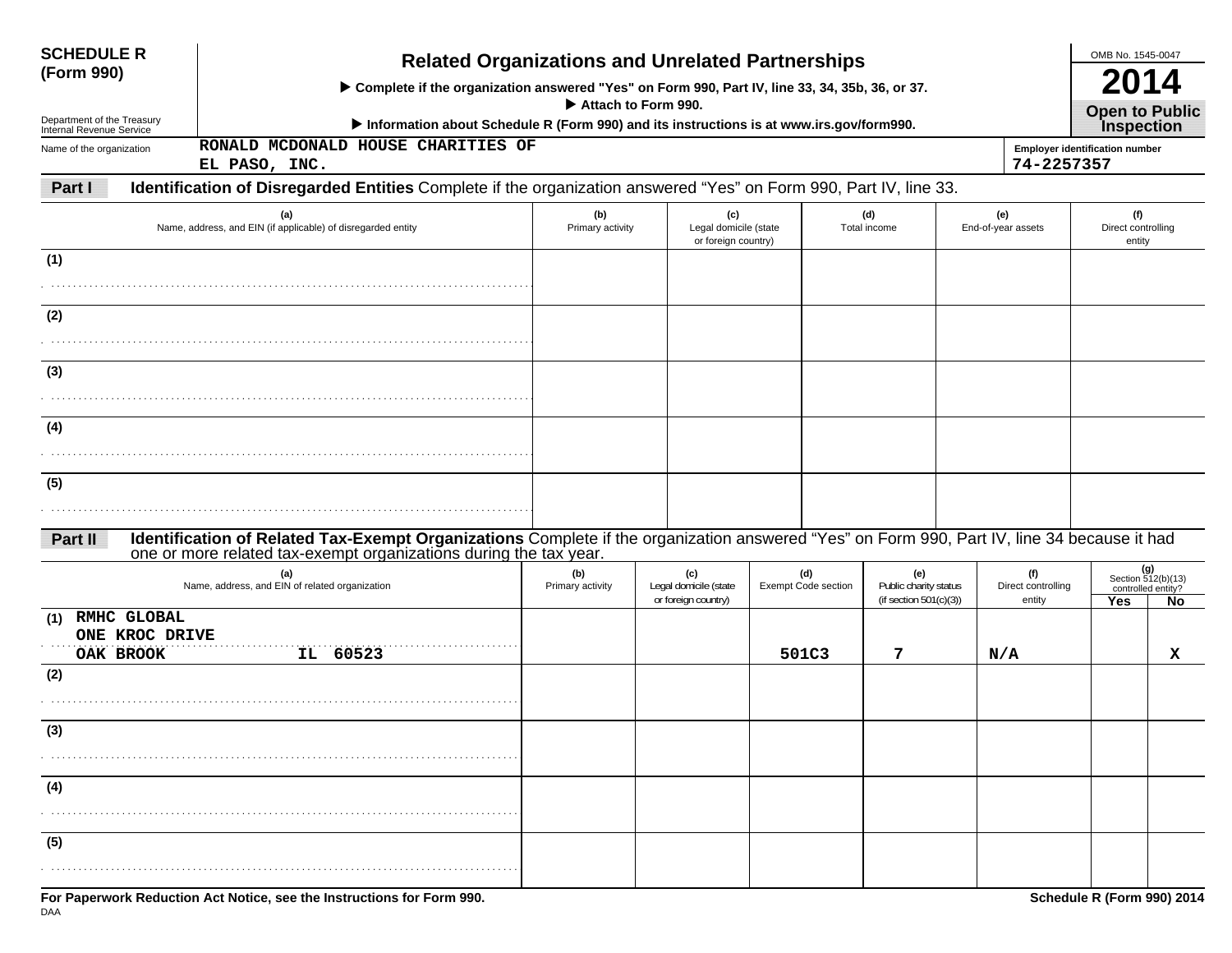### Schedule R (Form 990) 2014 Page **2 RONALD MCDONALD HOUSE CHARITIES OF 74-2257357**

**(a) (b) (c) (d) (e) (f)** Predominant. . . . . . . . . . . . . . . . . . . . . . . . . . . . . . . . . . . . . . . . . . . . . . . . . . . . . . . . . . . . . . .Name, address, and EIN of Primary activity Legal domicile (state or foreign country) Direct controlling entity income (related, unrelated, Share of total portionate alloc.?General or managing partner? **Yes No No Yes (g) (h)** Share of end-ofhare of end-of-<br>
year assets<br>
portional **Part III Identification of Related Organizations Taxable as a Partnership** Complete if the organization answered "Yes" on Form 990, Part IV, line 34 **(i)** of Schedule K-1Code V—UBI **(j)** . . . . . . . . . . . . . . . . . . . . . . . . . . . . . . . . . . . . . . . . . . . . . . . . . . . . . . . . . . . . . . .. . . . . . . . . . . . . . . . . . . . . . . . . . . . . . . . . . . . . . . . . . . . . . . . . . . . . . . . . . . . . . .. . . . . . . . . . . . . . . . . . . . . . . . . . . . . . . . . . . . . . . . . . . . . . . . . . . . . . . . . . . . . . .Name, address, and EIN of related organization **Primary activity** Legal domicile . . . . . . . . . . . . . . . . . . . . . . . . . . . . . . . . . . . . . . . . . . . . . . . . . . . . . . . . . . . . . . . .. . . . . . . . . . . . . . . . . . . . . . . . . . . . . . . . . . . . . . . . . . . . . . . . . . . . . . . . . . . . . . . .. . . . . . . . . . . . . . . . . . . . . . . . . . . . . . . . . . . . . . . . . . . . . . . . . . . . . . . . . . . . . . . .. . . . . . . . . . . . . . . . . . . . . . . . . . . . . . . . . . . . . . . . . . . . . . . . . . . . . . . . . . . . . . . .**Identification of Related Organizations Taxable as a Corporation or Trust Complete if the organization answered "Yes" on Form 990, Part IV, Part IV, Part IV, Part IV, Part IV, Part IV, Part IV, Part IV, Part IV, Part IV, (a) (b) (c) (d) (e) (f) (g) (h)** (state or foreign country) Direct controlling entity Type of entity (C corp, S corp, or trust) Share of total Share of end-of-year assets Percentage ownership amount in box 20(Form 1065) because it had one or more related organizations treated as a partnership during the tax year. excluded fromtax under sections 512-514) line 34 because it had one or more related organizations treated as a corporation or trust during the tax year. **(4) (3) (2) (1) (1) (2) (3) (4)** ownership Percentage **(k)** incomeincomerelated organization 512(b)(13) Section **(i)** entity? **Yes No**controlled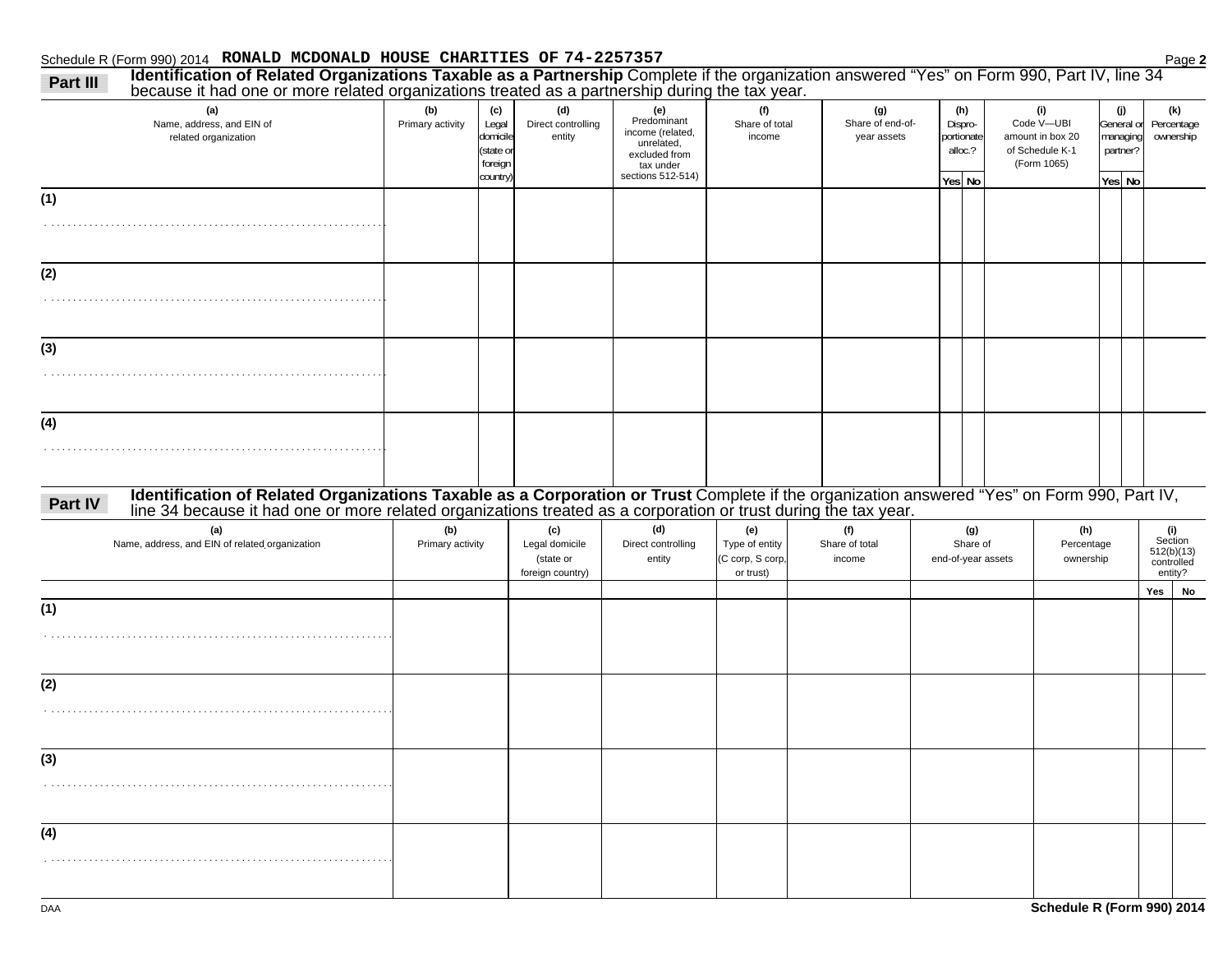| Note. Complete line 1 if any entity is listed in Parts II, III, or IV of this schedule.                                                                                                                                        |             |                 |                                       |                | Yes | No           |  |  |  |  |
|--------------------------------------------------------------------------------------------------------------------------------------------------------------------------------------------------------------------------------|-------------|-----------------|---------------------------------------|----------------|-----|--------------|--|--|--|--|
| 1 During the tax year, did the organization engage in any of the following transactions with one or more related organizations listed in Parts II–IV?                                                                          |             |                 |                                       |                |     |              |  |  |  |  |
| a Receipt of (i) interest, (ii) annuities, (iii) royalties, or (iv) rent from a controlled entity [1] controlled entity [1] controlled entity controlled entity contains and the subsequences in the subsequence of (i) intere |             |                 |                                       |                |     |              |  |  |  |  |
| <b>b</b> Gift, grant, or capital contribution to related organization(s) encourse consumed and consumed contribution to related organization(s)                                                                                |             |                 |                                       |                |     |              |  |  |  |  |
|                                                                                                                                                                                                                                |             |                 |                                       |                |     |              |  |  |  |  |
|                                                                                                                                                                                                                                |             |                 |                                       |                |     |              |  |  |  |  |
| e Loans or loan guarantees by related organization(s) encourance contained and contained and contained and contained and contained and contained and contained and contained and contained and contained and contained and con |             |                 |                                       |                |     |              |  |  |  |  |
|                                                                                                                                                                                                                                |             |                 |                                       |                |     |              |  |  |  |  |
|                                                                                                                                                                                                                                |             |                 |                                       |                |     |              |  |  |  |  |
| g Sale of assets to related organization(s) encourance contains a substantial container and state of assets to related organization(s)                                                                                         |             |                 |                                       |                |     |              |  |  |  |  |
| h Purchase of assets from related organization(s) with an example control of the control of the control of assets from related organization(s)                                                                                 |             |                 |                                       |                |     |              |  |  |  |  |
| i Exchange of assets with related organization(s) encountled assess that contain a substantial exchange of assets with related organization(s)                                                                                 |             |                 |                                       | 1i             |     | $\mathbf x$  |  |  |  |  |
|                                                                                                                                                                                                                                |             |                 |                                       | 1i             |     | $\mathbf x$  |  |  |  |  |
|                                                                                                                                                                                                                                |             |                 |                                       |                |     |              |  |  |  |  |
| k Lease of facilities, equipment, or other assets from related organization(s)                                                                                                                                                 |             |                 |                                       | 1k             |     | x            |  |  |  |  |
|                                                                                                                                                                                                                                |             |                 |                                       | 11             |     | $\mathbf{x}$ |  |  |  |  |
|                                                                                                                                                                                                                                |             |                 |                                       | 1 <sub>m</sub> |     | $\mathbf x$  |  |  |  |  |
|                                                                                                                                                                                                                                |             |                 |                                       | 1n             |     | $\mathbf x$  |  |  |  |  |
| o Sharing of paid employees with related organization(s)                                                                                                                                                                       |             |                 |                                       | 10             |     | X            |  |  |  |  |
|                                                                                                                                                                                                                                |             |                 |                                       |                |     |              |  |  |  |  |
| p Reimbursement paid to related organization(s) for expenses                                                                                                                                                                   |             |                 |                                       | 1p             |     | x            |  |  |  |  |
|                                                                                                                                                                                                                                |             |                 |                                       | 1 <sub>a</sub> |     | $\mathbf x$  |  |  |  |  |
|                                                                                                                                                                                                                                |             |                 |                                       |                |     |              |  |  |  |  |
|                                                                                                                                                                                                                                |             |                 |                                       | 1r             |     | x            |  |  |  |  |
|                                                                                                                                                                                                                                |             |                 |                                       | 1s             |     | $\mathbf x$  |  |  |  |  |
| 2 If the answer to any of the above is "Yes," see the instructions for information on who must complete this line, including covered relationships and transaction thresholds.                                                 |             |                 |                                       |                |     |              |  |  |  |  |
| (a)                                                                                                                                                                                                                            | (b)         | (c)             | (d)                                   |                |     |              |  |  |  |  |
| Name of related organization                                                                                                                                                                                                   | Transaction | Amount involved | Method of determining amount involved |                |     |              |  |  |  |  |
|                                                                                                                                                                                                                                | $type(a-s)$ |                 |                                       |                |     |              |  |  |  |  |
|                                                                                                                                                                                                                                |             |                 |                                       |                |     |              |  |  |  |  |
| RMHC GLOBAL<br>(1)                                                                                                                                                                                                             | в           | 11,834          |                                       |                |     |              |  |  |  |  |
|                                                                                                                                                                                                                                |             |                 |                                       |                |     |              |  |  |  |  |
| RMHC GLOBAL<br>(2)                                                                                                                                                                                                             | c           | 14,000          |                                       |                |     |              |  |  |  |  |
|                                                                                                                                                                                                                                |             |                 |                                       |                |     |              |  |  |  |  |
| (3)                                                                                                                                                                                                                            |             |                 |                                       |                |     |              |  |  |  |  |
|                                                                                                                                                                                                                                |             |                 |                                       |                |     |              |  |  |  |  |
| (4)                                                                                                                                                                                                                            |             |                 |                                       |                |     |              |  |  |  |  |
|                                                                                                                                                                                                                                |             |                 |                                       |                |     |              |  |  |  |  |
| (5)                                                                                                                                                                                                                            |             |                 |                                       |                |     |              |  |  |  |  |
|                                                                                                                                                                                                                                |             |                 |                                       |                |     |              |  |  |  |  |
| (6)                                                                                                                                                                                                                            |             |                 |                                       |                |     |              |  |  |  |  |
|                                                                                                                                                                                                                                |             |                 |                                       |                |     |              |  |  |  |  |

**Transactions With Related Organizations** Complete if the organization answered "Yes" on Form 990, Part IV, line 34, 35b, or 36.

**Part V**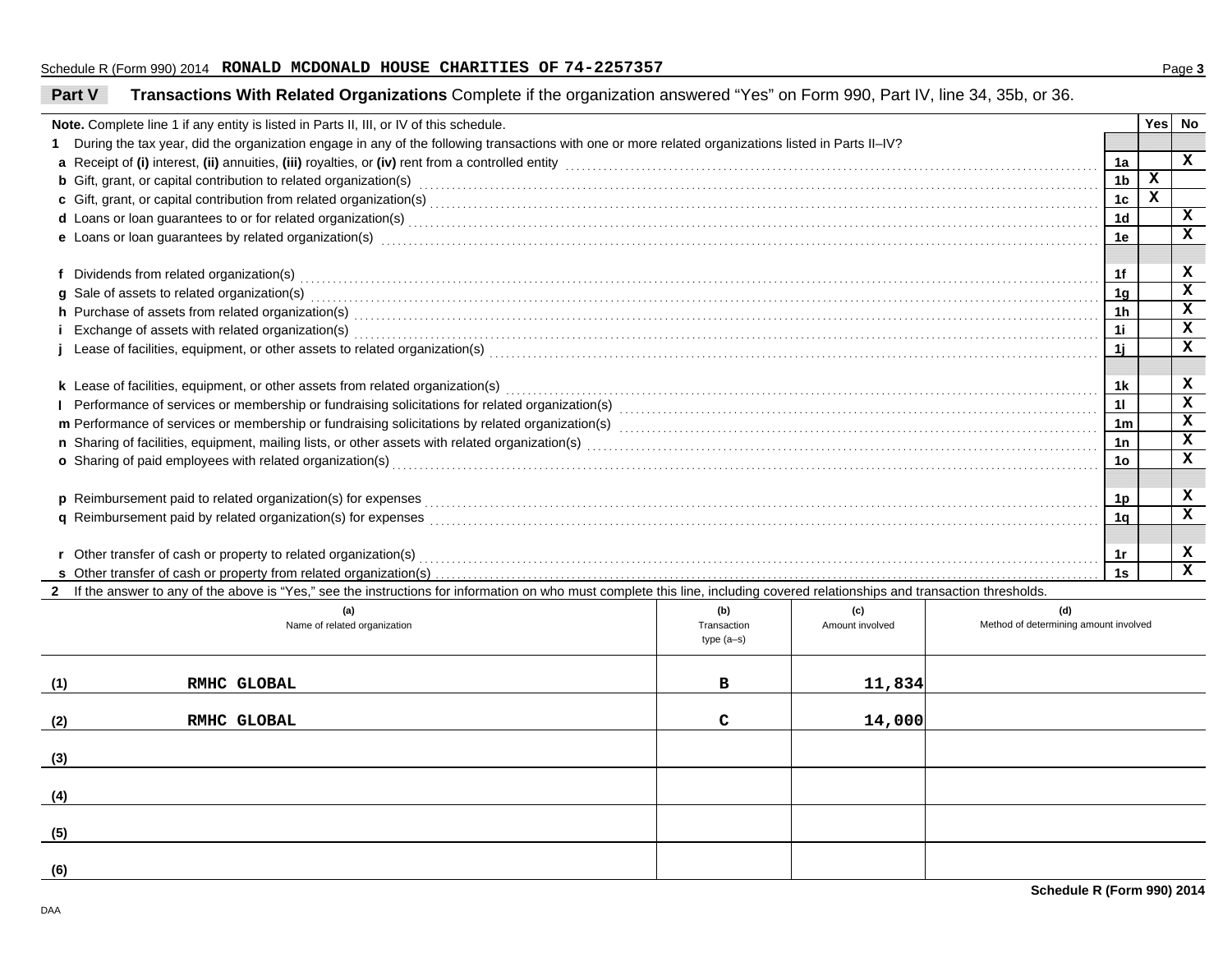### **Part VI Unrelated Organizations Taxable as a Partnership** Complete if the organization answered "Yes" on Form 990, Part IV, line 37.

Provide the following information for each entity taxed as a partnership through which the organization conducted more than five percent of its activities (measured by total assets or gross revenue) that was not a related organization. See instructions regarding exclusion for certain investment partnerships.

| (a)<br>Name, address, and EIN of entity | (b)<br>Primary activity | (c)<br>Legal<br>domicile<br>(state or<br>foreign | (d)<br>Predominant<br>income (related,<br>unrelated, excluded<br>from tax under | (e)<br>section<br>501(c)(3)<br>organizations? | Are all partners | (f)<br>Share of<br>total income | (g)<br>Share of<br>end-of-year<br>assets | Disproportionate<br>allocations? | (h) | (i)<br>Code V-UBI<br>amount in box 20<br>of Schedule K-1<br>(Form 1065) | partner? | (j)<br>General or<br>managing | (k)<br>Percentage<br>ownership |
|-----------------------------------------|-------------------------|--------------------------------------------------|---------------------------------------------------------------------------------|-----------------------------------------------|------------------|---------------------------------|------------------------------------------|----------------------------------|-----|-------------------------------------------------------------------------|----------|-------------------------------|--------------------------------|
|                                         |                         | country)                                         | sections 512-514)                                                               | Yes No                                        |                  |                                 |                                          | Yes No                           |     |                                                                         | Yes No   |                               |                                |
| (1)                                     |                         |                                                  |                                                                                 |                                               |                  |                                 |                                          |                                  |     |                                                                         |          |                               |                                |
|                                         |                         |                                                  |                                                                                 |                                               |                  |                                 |                                          |                                  |     |                                                                         |          |                               |                                |
| (2)                                     |                         |                                                  |                                                                                 |                                               |                  |                                 |                                          |                                  |     |                                                                         |          |                               |                                |
| (3)                                     |                         |                                                  |                                                                                 |                                               |                  |                                 |                                          |                                  |     |                                                                         |          |                               |                                |
|                                         |                         |                                                  |                                                                                 |                                               |                  |                                 |                                          |                                  |     |                                                                         |          |                               |                                |
| (4)                                     |                         |                                                  |                                                                                 |                                               |                  |                                 |                                          |                                  |     |                                                                         |          |                               |                                |
| (5)                                     |                         |                                                  |                                                                                 |                                               |                  |                                 |                                          |                                  |     |                                                                         |          |                               |                                |
|                                         |                         |                                                  |                                                                                 |                                               |                  |                                 |                                          |                                  |     |                                                                         |          |                               |                                |
| (6)                                     |                         |                                                  |                                                                                 |                                               |                  |                                 |                                          |                                  |     |                                                                         |          |                               |                                |
| (7)                                     |                         |                                                  |                                                                                 |                                               |                  |                                 |                                          |                                  |     |                                                                         |          |                               |                                |
|                                         |                         |                                                  |                                                                                 |                                               |                  |                                 |                                          |                                  |     |                                                                         |          |                               |                                |
| (8)                                     |                         |                                                  |                                                                                 |                                               |                  |                                 |                                          |                                  |     |                                                                         |          |                               |                                |
| (9)                                     |                         |                                                  |                                                                                 |                                               |                  |                                 |                                          |                                  |     |                                                                         |          |                               |                                |
|                                         |                         |                                                  |                                                                                 |                                               |                  |                                 |                                          |                                  |     |                                                                         |          |                               |                                |
| (10)                                    |                         |                                                  |                                                                                 |                                               |                  |                                 |                                          |                                  |     |                                                                         |          |                               |                                |
| (11)                                    |                         |                                                  |                                                                                 |                                               |                  |                                 |                                          |                                  |     |                                                                         |          |                               |                                |
| 1.1.1.1.1.1                             |                         |                                                  |                                                                                 |                                               |                  |                                 |                                          |                                  |     |                                                                         |          |                               |                                |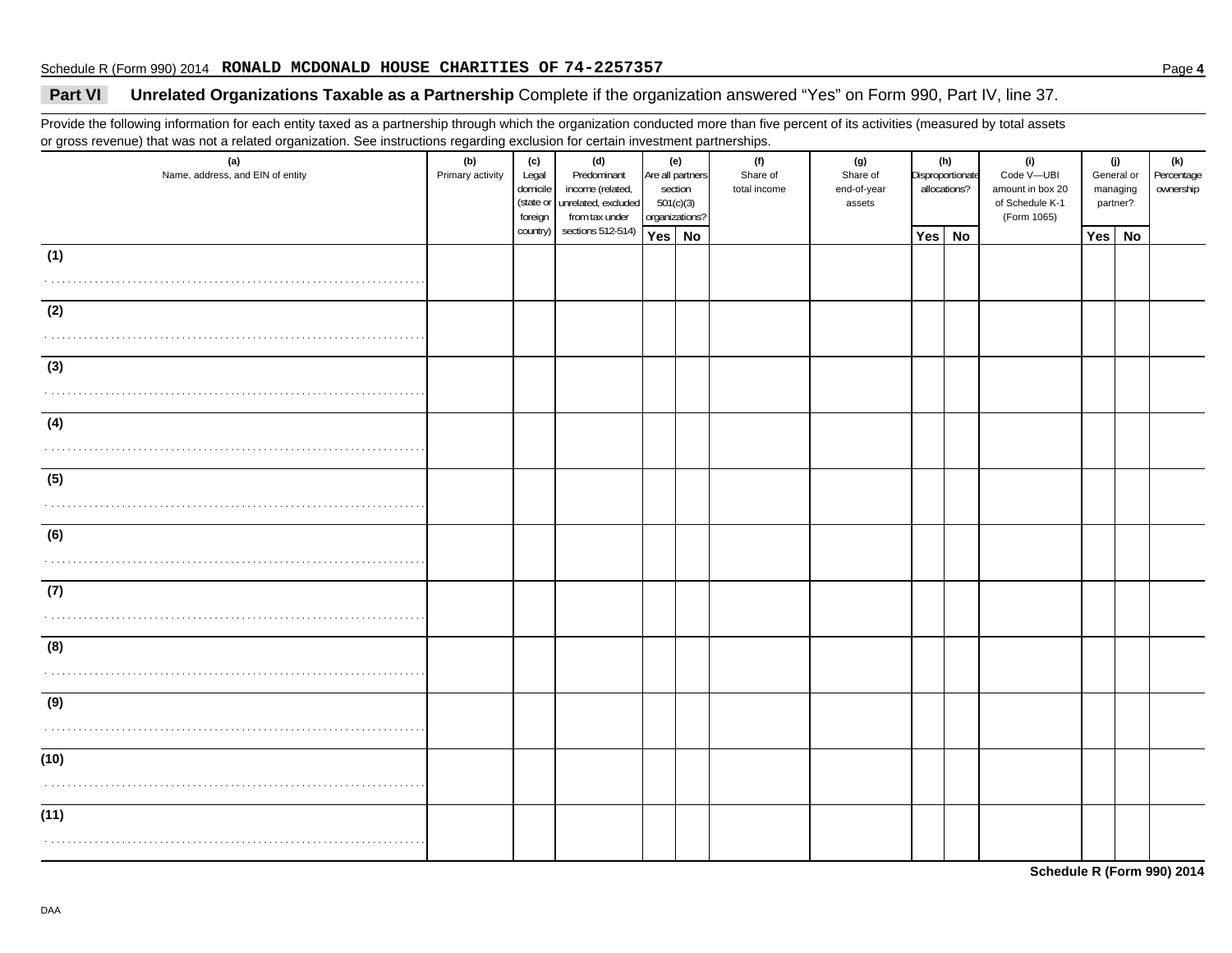|                                                                                                                                                                                                              | Page 5 |
|--------------------------------------------------------------------------------------------------------------------------------------------------------------------------------------------------------------|--------|
| Schedule R (Form 990) 2014 RONALD MCDONALD HOUSE CHARITIES OF 74-2257357<br>Part VII Supplemental Information<br>Provide additional information for responses to questions on Schedule R (see instructions). |        |
|                                                                                                                                                                                                              |        |
|                                                                                                                                                                                                              |        |
|                                                                                                                                                                                                              |        |
|                                                                                                                                                                                                              |        |
|                                                                                                                                                                                                              |        |
|                                                                                                                                                                                                              |        |
|                                                                                                                                                                                                              |        |
|                                                                                                                                                                                                              |        |
|                                                                                                                                                                                                              |        |
|                                                                                                                                                                                                              |        |
|                                                                                                                                                                                                              |        |
|                                                                                                                                                                                                              |        |
|                                                                                                                                                                                                              |        |
|                                                                                                                                                                                                              |        |
|                                                                                                                                                                                                              |        |
|                                                                                                                                                                                                              |        |
|                                                                                                                                                                                                              |        |
|                                                                                                                                                                                                              |        |
|                                                                                                                                                                                                              |        |
|                                                                                                                                                                                                              |        |
|                                                                                                                                                                                                              |        |
|                                                                                                                                                                                                              |        |
|                                                                                                                                                                                                              |        |
|                                                                                                                                                                                                              |        |
|                                                                                                                                                                                                              |        |
|                                                                                                                                                                                                              |        |
|                                                                                                                                                                                                              |        |
|                                                                                                                                                                                                              |        |
|                                                                                                                                                                                                              |        |
|                                                                                                                                                                                                              |        |
|                                                                                                                                                                                                              |        |
|                                                                                                                                                                                                              |        |
|                                                                                                                                                                                                              |        |
|                                                                                                                                                                                                              |        |
|                                                                                                                                                                                                              |        |
|                                                                                                                                                                                                              |        |
|                                                                                                                                                                                                              |        |
|                                                                                                                                                                                                              |        |
|                                                                                                                                                                                                              |        |
|                                                                                                                                                                                                              |        |
|                                                                                                                                                                                                              |        |
|                                                                                                                                                                                                              |        |
|                                                                                                                                                                                                              |        |
|                                                                                                                                                                                                              |        |
|                                                                                                                                                                                                              |        |
|                                                                                                                                                                                                              |        |
|                                                                                                                                                                                                              |        |
|                                                                                                                                                                                                              |        |
|                                                                                                                                                                                                              |        |